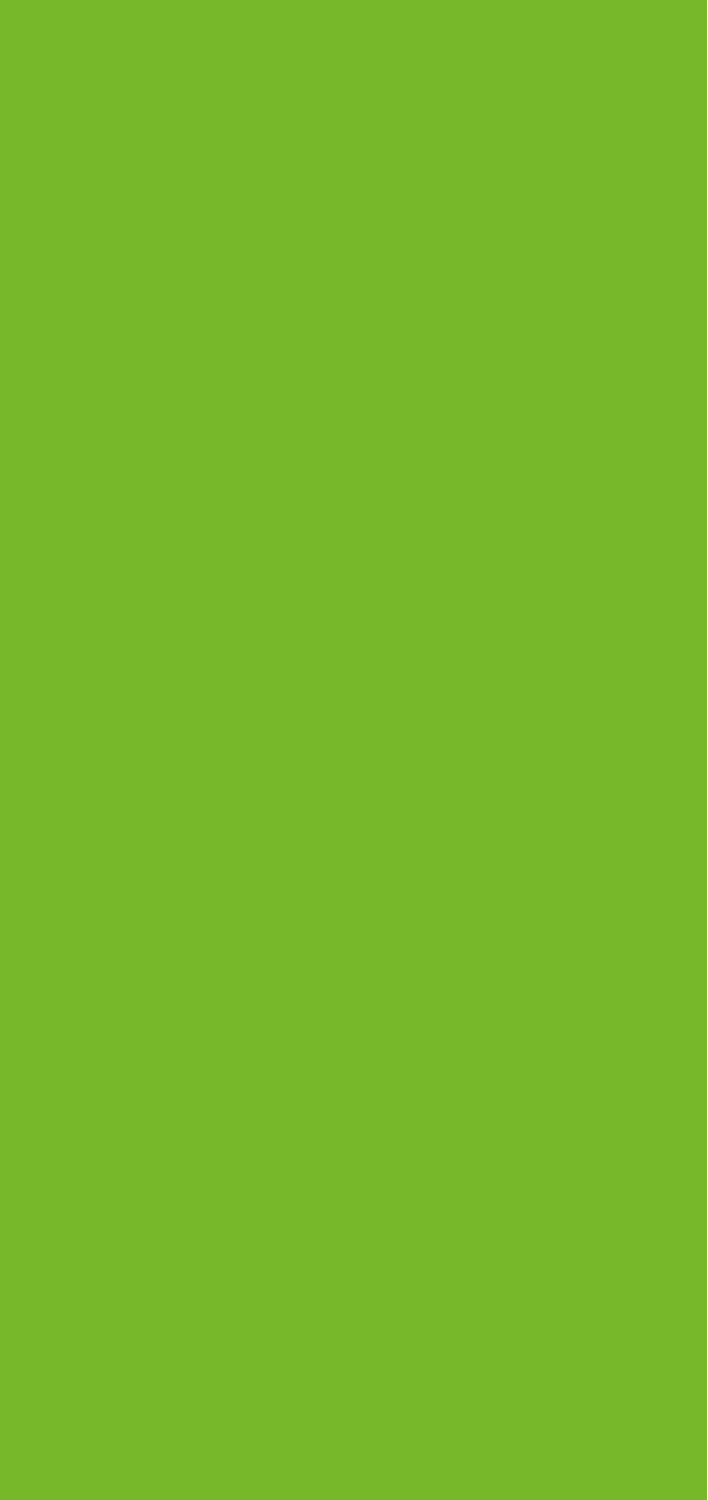# **Contents**

|    | St. George Bank Privacy Statement 5                                                                  |    |
|----|------------------------------------------------------------------------------------------------------|----|
| 1  |                                                                                                      |    |
| 2  | About this Privacy Statement  8                                                                      |    |
| 3  |                                                                                                      |    |
|    | Important information about our                                                                      |    |
| 4  | Why we collect and hold your                                                                         |    |
| 5  | You do not have to provide us with<br>your personal information or<br>credit-related information  15 |    |
| 6  | Laws that require or authorise us<br>to collect, use and/or disclose your                            | 15 |
| 7  | Collecting your personal information                                                                 |    |
| 8  | Who we disclose your personal<br>information to, and why  19                                         |    |
| 9  | Do we use or disclose your personal<br>information for direct marketing?  25                         |    |
|    | <b>Statement of Notifiable Matters:</b><br>Our handling of your credit-related                       |    |
|    |                                                                                                      |    |
| 10 | Credit reporting and credit-related                                                                  |    |
|    | Particular circumstances that may                                                                    |    |
| 11 | If we ask for, or collect, your Tax File                                                             |    |
| 12 | If you apply for, or obtain, an insurance                                                            |    |
| 13 | If you give us personal information                                                                  |    |
| 14 | If you are a representative of a customer  35                                                        |    |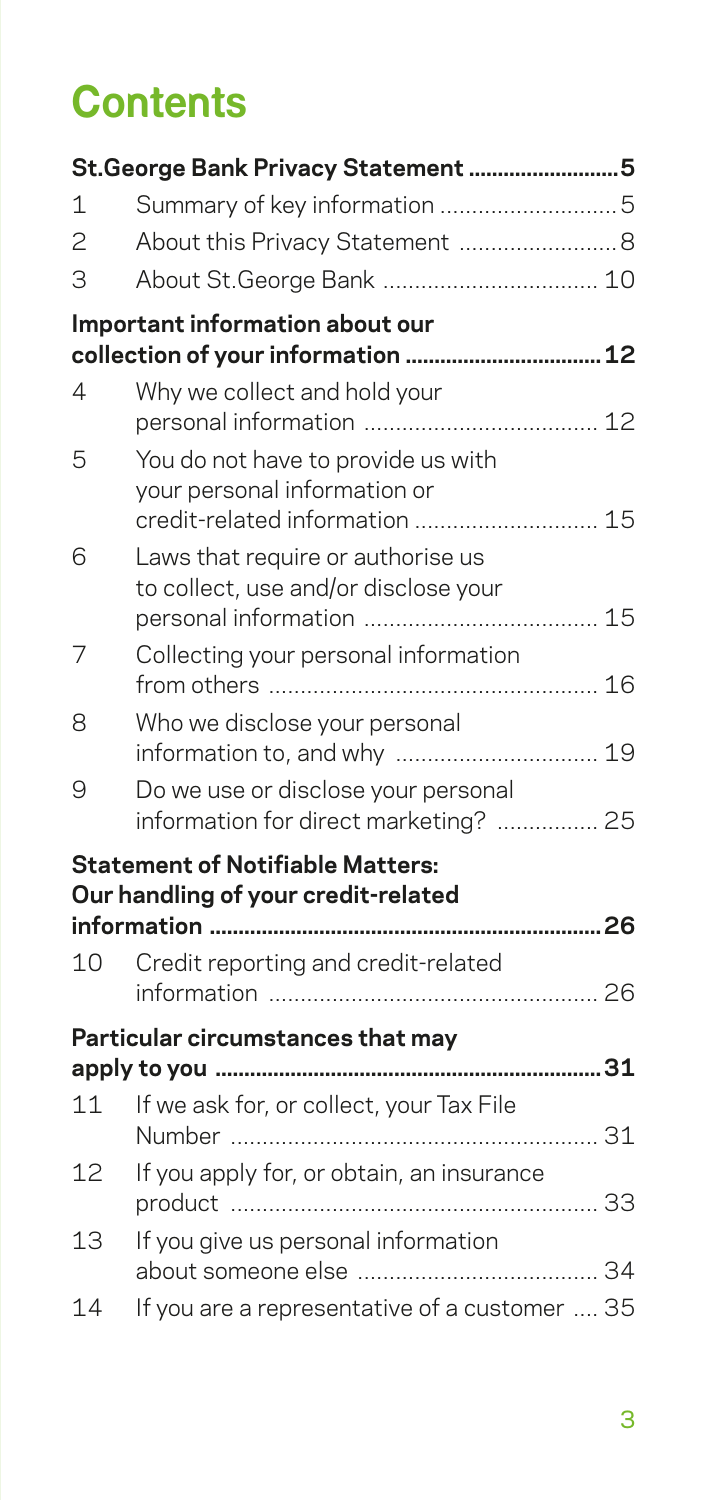|    | Further information about our handling of                                         |  |
|----|-----------------------------------------------------------------------------------|--|
| 15 | What personal information do we                                                   |  |
| 16 | How and when do we collect your                                                   |  |
| 17 | Additional reasons why we hold, use and<br>disclose your personal information  41 |  |
| 18 |                                                                                   |  |
| 19 | How we protect your personal                                                      |  |
| 20 | Sharing your personal information                                                 |  |
| 21 | Accessing and correcting your                                                     |  |
| 22 | Resolving your privacy complaints                                                 |  |
| 23 |                                                                                   |  |
| 24 |                                                                                   |  |
| 25 | Changes to this Privacy Statement  50                                             |  |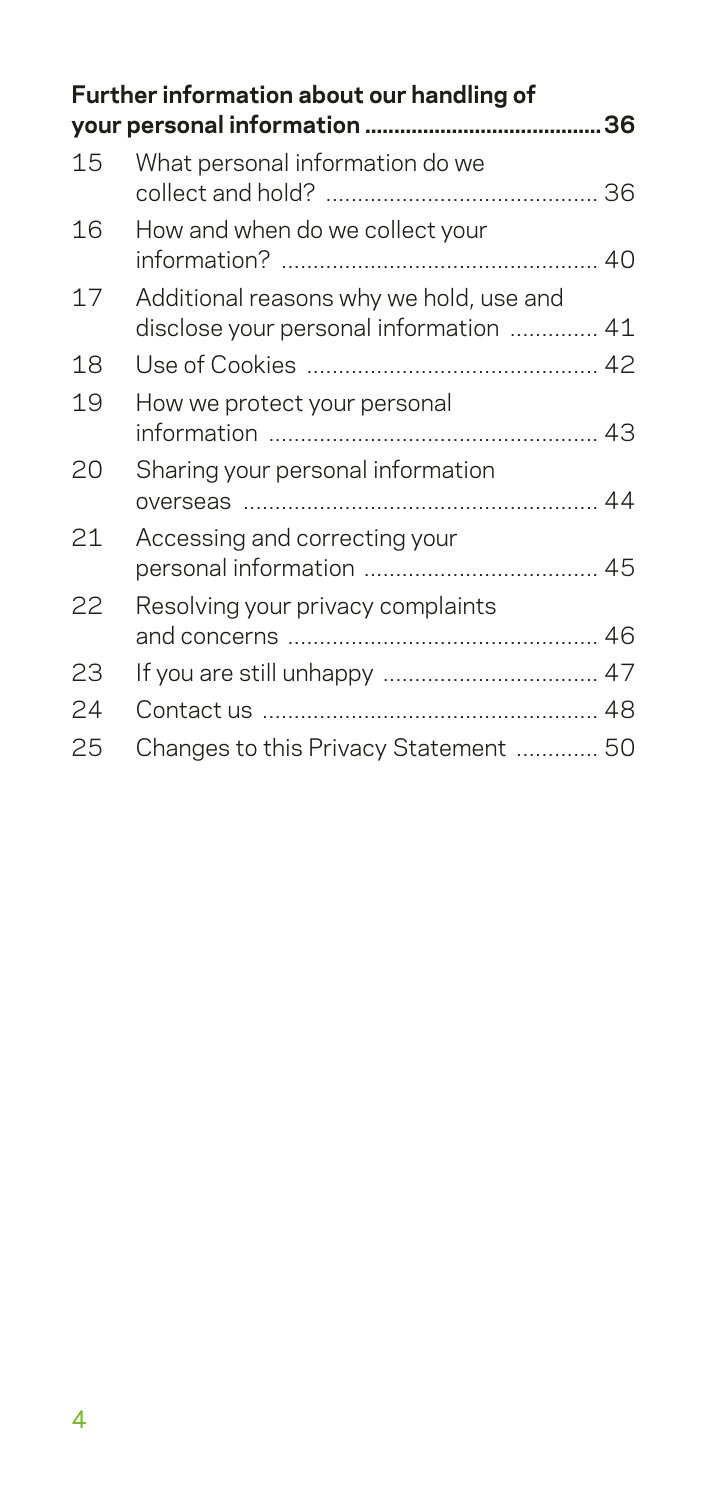# <span id="page-4-0"></span>**St.George Bank Privacy Statement**

Protecting our customers' privacy is fundamental to the way we do business. We are committed to earning and maintaining your trust by carefully and respectfully managing your personal information and credit‑related information.

This Privacy Statement provides important information about how we collect and handle your personal information, including the purposes for which we collect and use your information and the types of organisations we share it with (some of which are located outside of Australia). It also explains how you can access and correct the personal information we hold about you, and how you can make a complaint about our handling of your personal information.

# **1 Summary of key information**

#### **Why are we collecting your personal information?**

Westpac Banking Corporation and its Australian related body corporates (the Westpac Group, we, us, our) collect your personal information to provide you with products and services and to provide you with assistance and support. Some Australian members of the Westpac Group may also collect your credit-related information for the same purposes.

We also collect or generate information based on your transactions, preferences and behaviours (including through use of our website and apps) so that we can tailor our digital content and products and services to you. For more information, see section 4.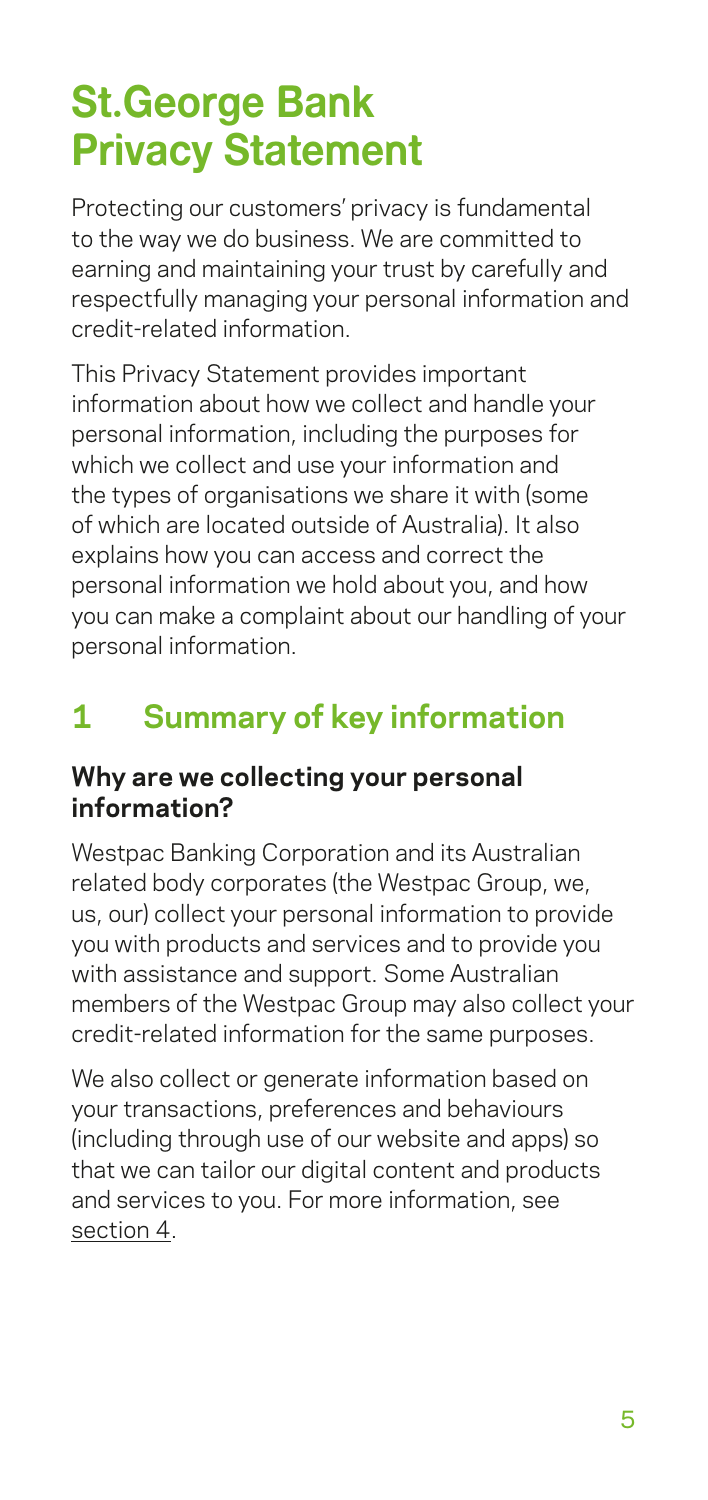#### **With whom do we share your personal information?**

We may share your personal information with members of the Westpac Group (including members of our group outside Australia), our authorised representatives (for example, RAMS franchisees) and other organisations that help us run our business and other entities described in section 8.

#### **We use your personal information to send you offers**

We will use your personal information to send you offers for products and services we believe may be of interest and value to you (including by email, SMS or other means) unless you have previously told us that you do not want to receive marketing offers from us. The products and services offered may be provided by us or by one of our third‑party partners. If you do not want to receive direct marketing offers from us, you can manage your marketing preferences in your online banking profile, contact us using the contact details set out below or follow the opt‑out instructions in the message. For more information, see [section](#page-24-1) 9.

#### **If you are applying for, or providing a guarantee, for a credit product**

If you apply for a credit product, such as a credit card or mortgage, or provide a guarantee for a credit product, we will also collect your credit‑related information to assess (or have another member of the Westpac Group as the credit provider assess) your application for credit, and to manage the credit product. We (that is, the Westpac Group entity that is the credit provider for the credit product you applied for or in relation to any guarantee for such) will also share your information with credit reporting bodies. You should be aware of the following:

**•** Credit reporting bodies may include your personal information and credit‑related information in reports that they provide to other credit providers to assist us and other providers in assessing your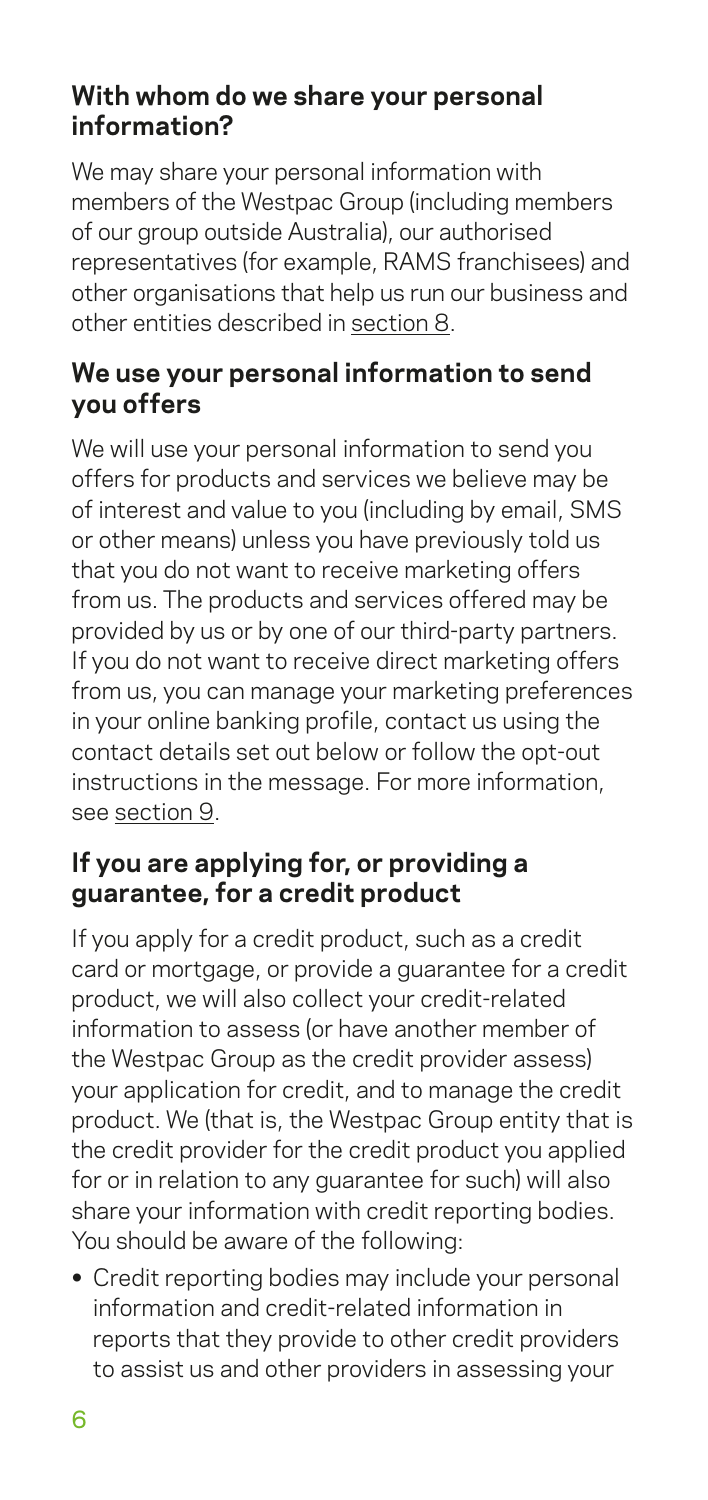credit worthiness (such as when you have applied for a loan from the provider).

- **•** If you fail to meet your payment obligations to us in relation to consumer credit, we are required to disclose this to a credit reporting body. From 1 July 2022, if you enter a financial hardship arrangement in relation to credit to which the *National Consumer Credit Protection Act 2009* (Cth) applies, we are also required to disclose this to credit reporting bodies. If you commit a serious credit infringement, such as obtaining credit by fraud, we may also disclose this to a credit reporting body.
- **•** Credit reporting bodies offer a service to credit providers wishing to send direct marketing material about credit services to individuals. This is called "credit pre‑screening". You have a right to request credit reporting bodies not to use your credit reporting information to pre‑screen you for direct marketing purposes.
- **•** You can request the credit reporting body not to use or disclose credit reporting information about you if you reasonably believe that you have been, or are likely to be, a victim of fraud.
- **•** For contact details and information about how those credit reporting bodies manage credit‑related information, please see their privacy policies and contact details available on their websites linked below.
- **•** The credit reporting bodies we use are:
	- − Equifax [equifax.com.au](http://www.equifax.com.au)
	- − Illion [illion.com.au](http://www.illion.com.au)
	- − Experian [experian.com.au](http://www.experian.com.au)

For Capital Finance Australia Limited, we only use Equifax.

#### **Further information**

For more information on how you can access and correct the personal information we hold about you (including credit‑related information), make a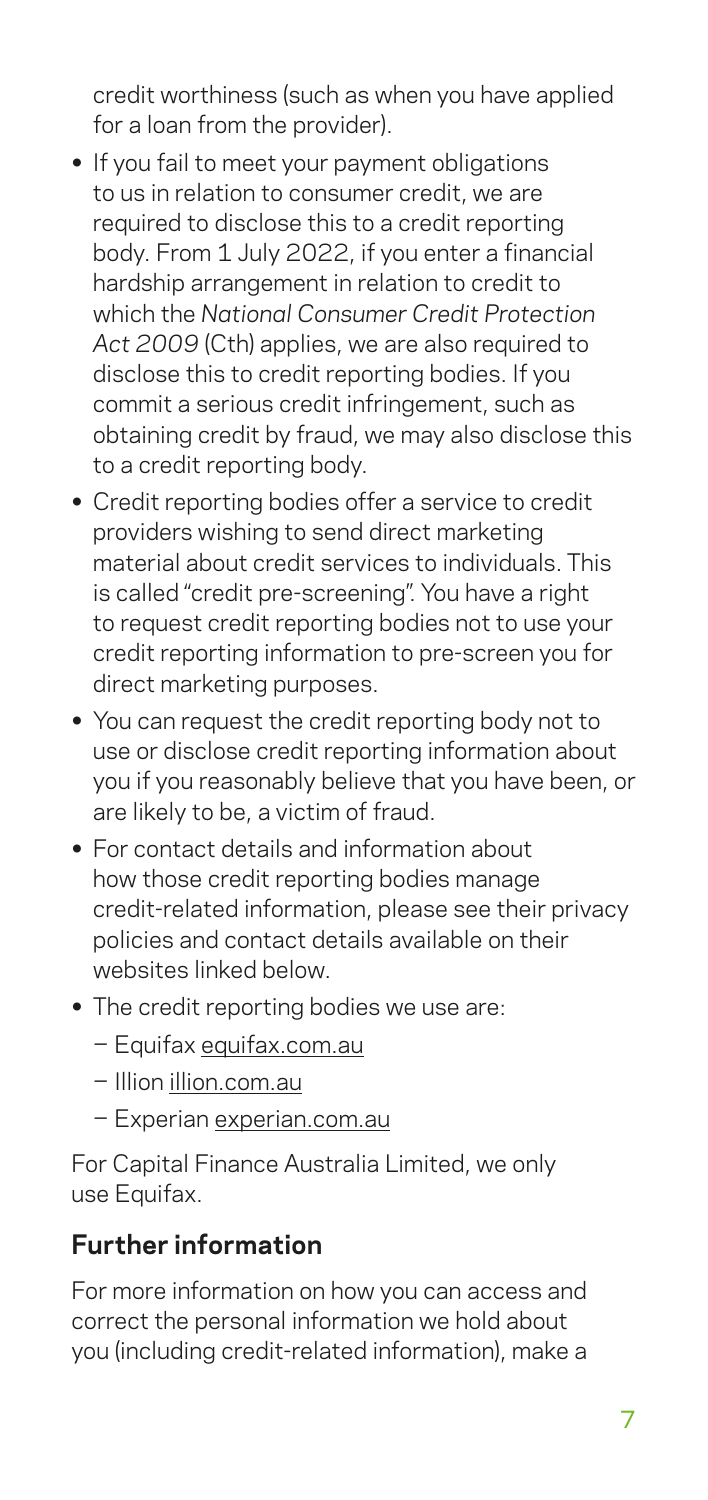<span id="page-7-0"></span>complaint, or the circumstances in which we share information to entities outside of Australia, please see the relevant sections below.

#### **You do not have to provide us with your personal information or credit‑related information**

If you choose not to, we may not be able to process your application for a product or service, assist with your enquiries, provide all of the features available for a product or service, or respond to any complaint to us.

#### **If you are providing us with personal information about someone else**

You must first make them aware that you'll be doing this, the contents of this Privacy Statement, and that we will collect and handle their personal information in accordance with this Statement and any other relevant Privacy Notices. If you are providing us with another person's sensitive information, you must first obtain their consent to sharing it with us and their consent to us collecting and handling their sensitive information in accordance with this Privacy Statement and any other relevant Privacy Notices.

# **2 About this Privacy Statement**

This Privacy Statement includes our:

- **• Privacy Collection Notice**, which includes information about our collection and handling of your personal information for our products and services;
- **• Statement of Notifiable Matters**, which provides information about the entities to whom we (that is, the Westpac Group entity acting as the credit provider for the credit product you applied for or in relation to any guarantee for such) may disclose your credit‑related information, as well as information on certain rights you have in relation to your credit‑related information;
- **• Privacy Policy**, explaining how our Australian businesses handle and manage personal information; and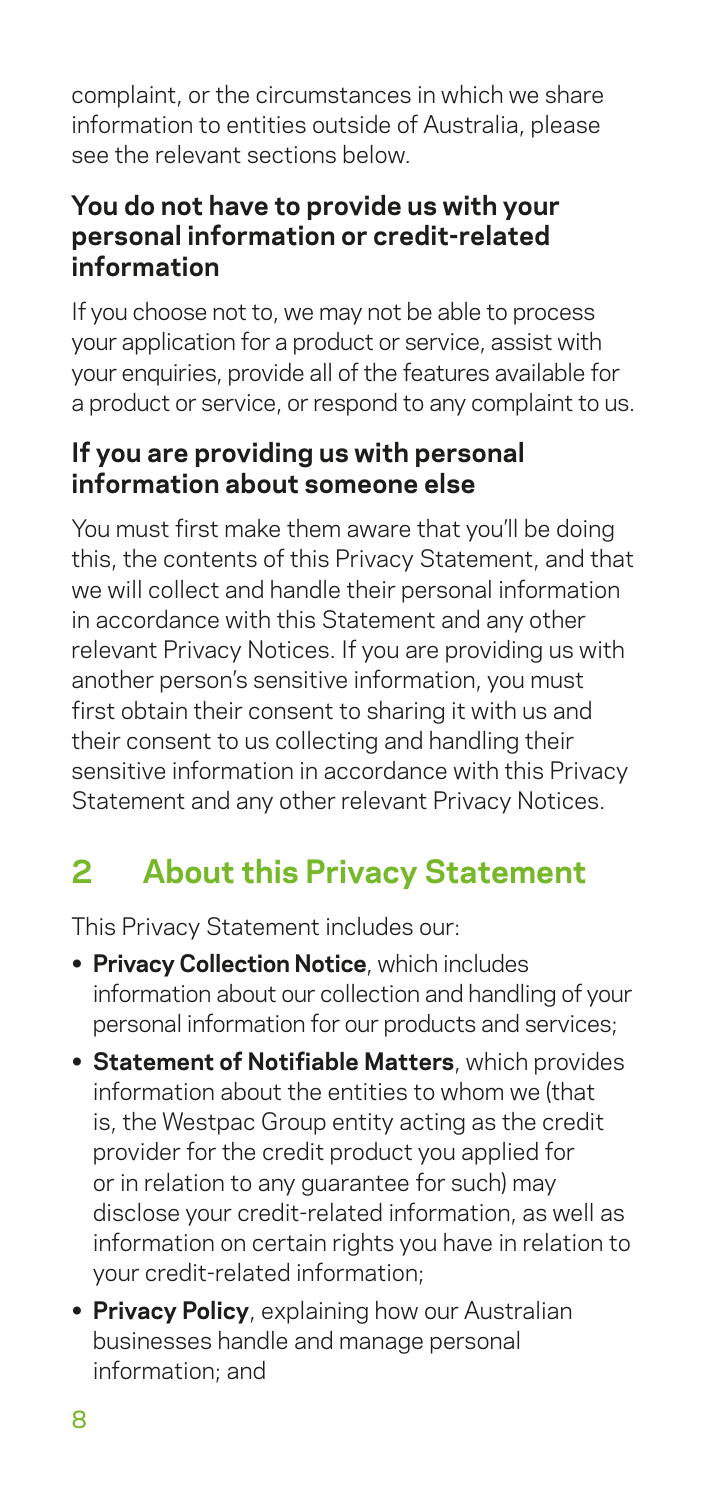**• Credit Reporting Policy**, which explains how we (that is, the Westpac Group entity acting as the credit provider for the credit product you applied for or any guarantee related to such) manage your credit‑related information. Our handling of credit‑related information is regulated by the Privacy Act and the Privacy (Credit Reporting) Code.

Depending on your circumstances, including the product or service you apply for, or obtain, from us, some or all of this Privacy Statement may be relevant to you. On occasion, we will need to provide you with additional information specific to a collection of personal information, in which case we will provide you with a supplementary privacy notice. Please read this Statement, and any supplementary privacy notice provided to you, and contact us if you have any questions.

You can download a copy of our full Privacy Statement or view the full Privacy Statement online at [stgeorge.com.au/privacy/privacy-statement](https://www.stgeorge.com.au/privacy/privacy-statement) or contact us for a free printed copy using the contact details set out below.

#### **Important information about your specific circumstances**

Whilst this Privacy Statement applies generally to you as a customer of the Westpac Group, there are certain sections of this Statement which may only apply in particular circumstances. Please read the following sections if they apply to you:

- Section 10 'Credit reporting and credit-related [information'](#page-25-1) if you are **applying for**, **or providing a guarantee for**, **a credit product**, including a mortgage or credit card.
- **•** [Section 11](#page-30-1) if we ask for, or collect, your **tax file number** (TFN).
- **•** [Section 12](#page-32-1) if you apply for, or obtain, an **insurance product**.
- **•** [Section 13](#page-33-1) if **you give us personal information about someone else**.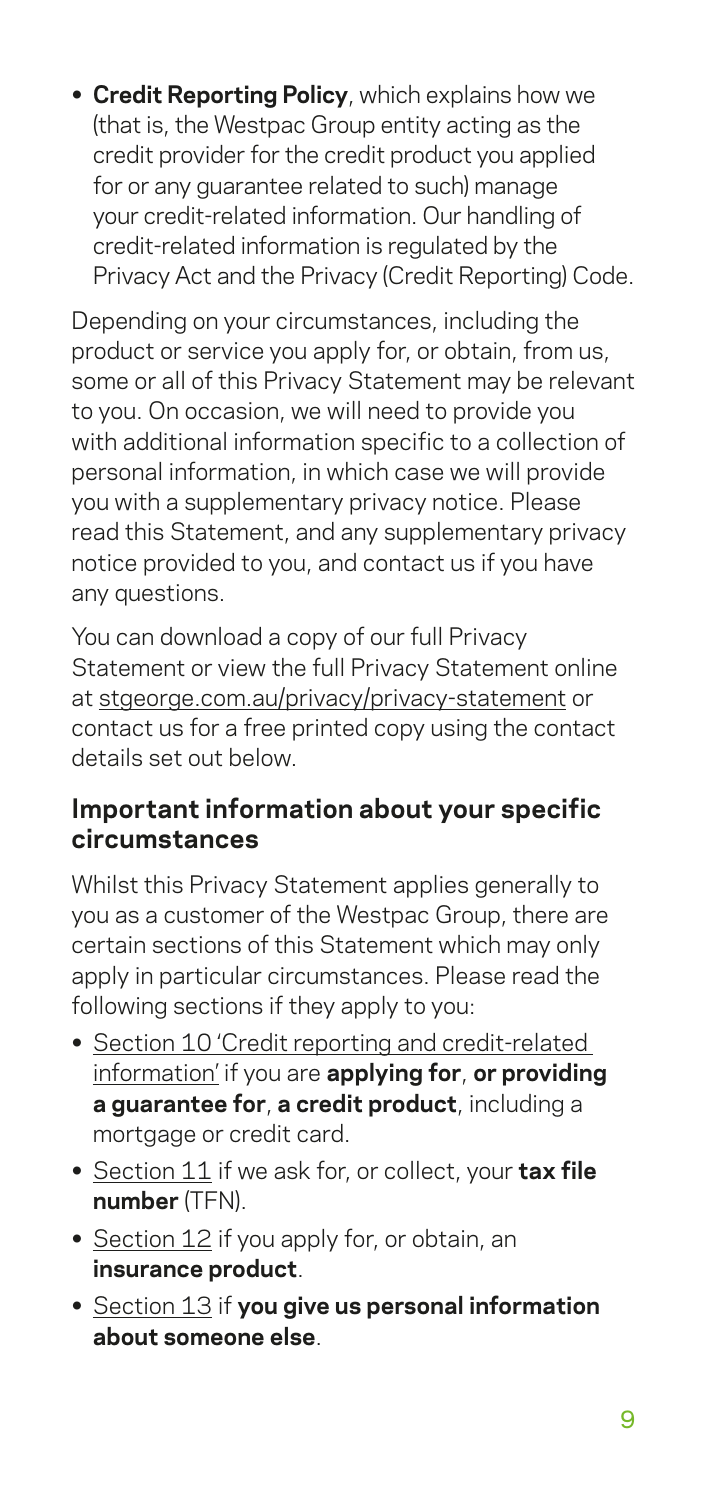# <span id="page-9-1"></span><span id="page-9-0"></span>**3 About St.George Bank**

St.George Bank is part of Westpac Banking Corporation. Westpac Banking Corporation and its Australian related body corporates (the **Westpac Group**, **we**, **us**, **our**) are bound by the *Privacy Act 1988* (Cth) ('**Privacy Act**') and must protect your personal information according to that Act.

Only some members of the Westpac Group (credit providers) share credit‑related information with credit reporting bodies. When we refer to disclosure to, or collection from, a credit reporting body in this Statement, we mean in relation to:

| <b>Westpac Group</b><br><b>Australian Business</b> | <b>Credit provider</b>                                                                                |
|----------------------------------------------------|-------------------------------------------------------------------------------------------------------|
| Bank of Melbourne,<br>BankSA and<br>St.George Bank | Westpac Banking Corporation,<br>St. George Finance Limited<br>and St. George Motor<br>Finance Limited |
| RТ                                                 | <b>BT</b> Securities Limited                                                                          |
| Capital Finance                                    | Capital Finance Australia<br>I imited                                                                 |
| Westpac,<br>RAMS Home Loans<br>and Xylo            | Westpac Banking Corporation                                                                           |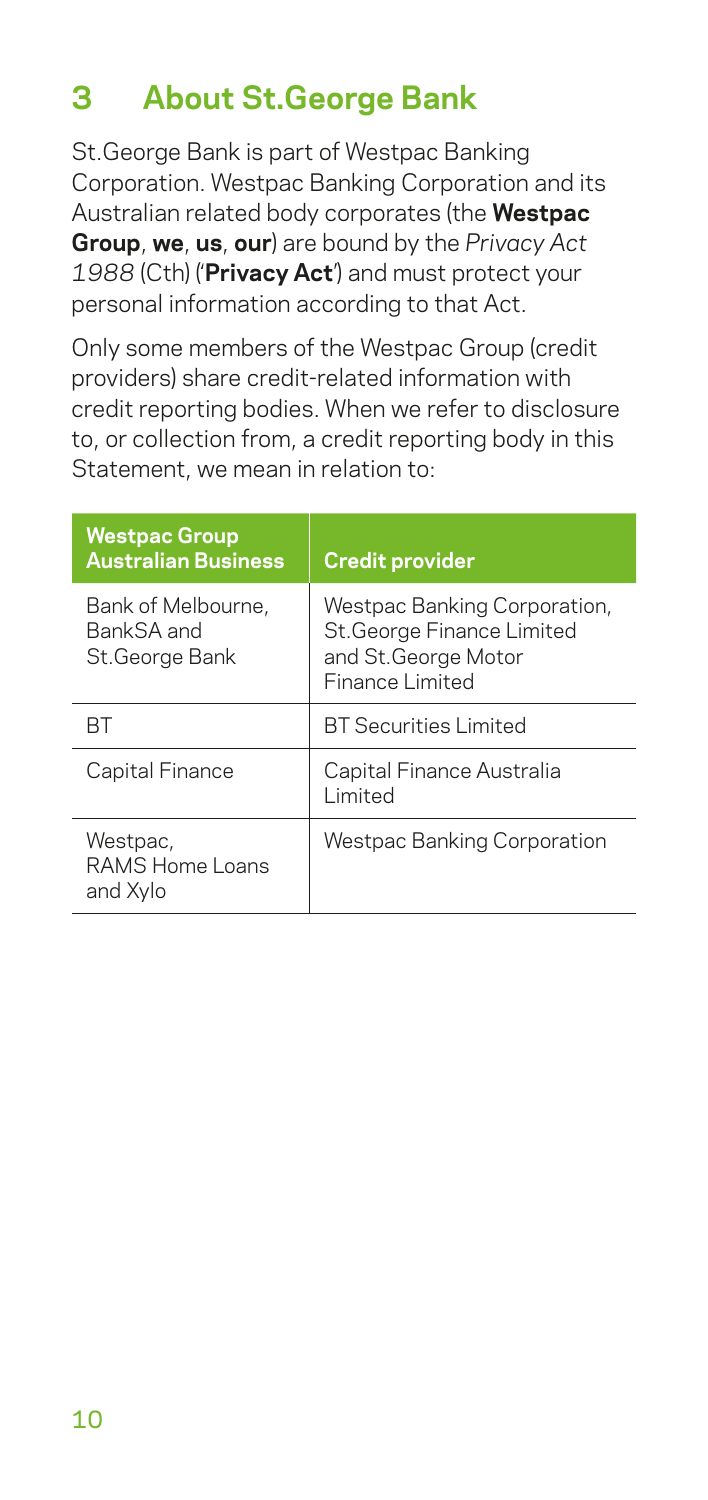### **In Australia**

Westpac Group includes:

- **•** Westpac Banking Corporation
- **•** Bank of Melbourne, BankSA, St.George Bank and Xylo – each a part of Westpac Banking Corporation
- **•** Advance Asset Management Limited
- **•** Altitude Rewards Pty Limited
- **•** Asgard Capital Management Limited
- **•** BT Funds Management Limited
- **•** BT Funds Management No. 2 Limited
- **•** BT Portfolio Services Limited
- **•** BT Securities Limited
- **•** Capital Finance Australia Limited
- **•** Qvalent Pty Limited
- **•** RAMS Financial Group Pty Limited
- **•** St.George Finance Limited
- **•** St.George Life Limited
- **•** St.George Motor Finance Limited
- **•** Westpac Financial Services Limited
- **•** Westpac Life Insurance Services Limited
- **•** Westpac Securities Administration Limited
- **•** Westpac Securities Limited

# **Outside Australia**

Where you are interacting with the Westpac Group in countries other than Australia, the privacy statement applicable to that country as shown below applies to you, along with any other applicable privacy notices provided to you.

[Overseas Privacy and Data Protection Policies](http://www.stgeorge.com.au/privacy/overseas-privacy-and-data-protection-policies)

- **•** Fiji Privacy Policy
- **•** Papua New Guinea Privacy Policy
- **•** New Zealand Privacy Policy
- **•** United Kingdom or European Union UK and EU Data Protection Policy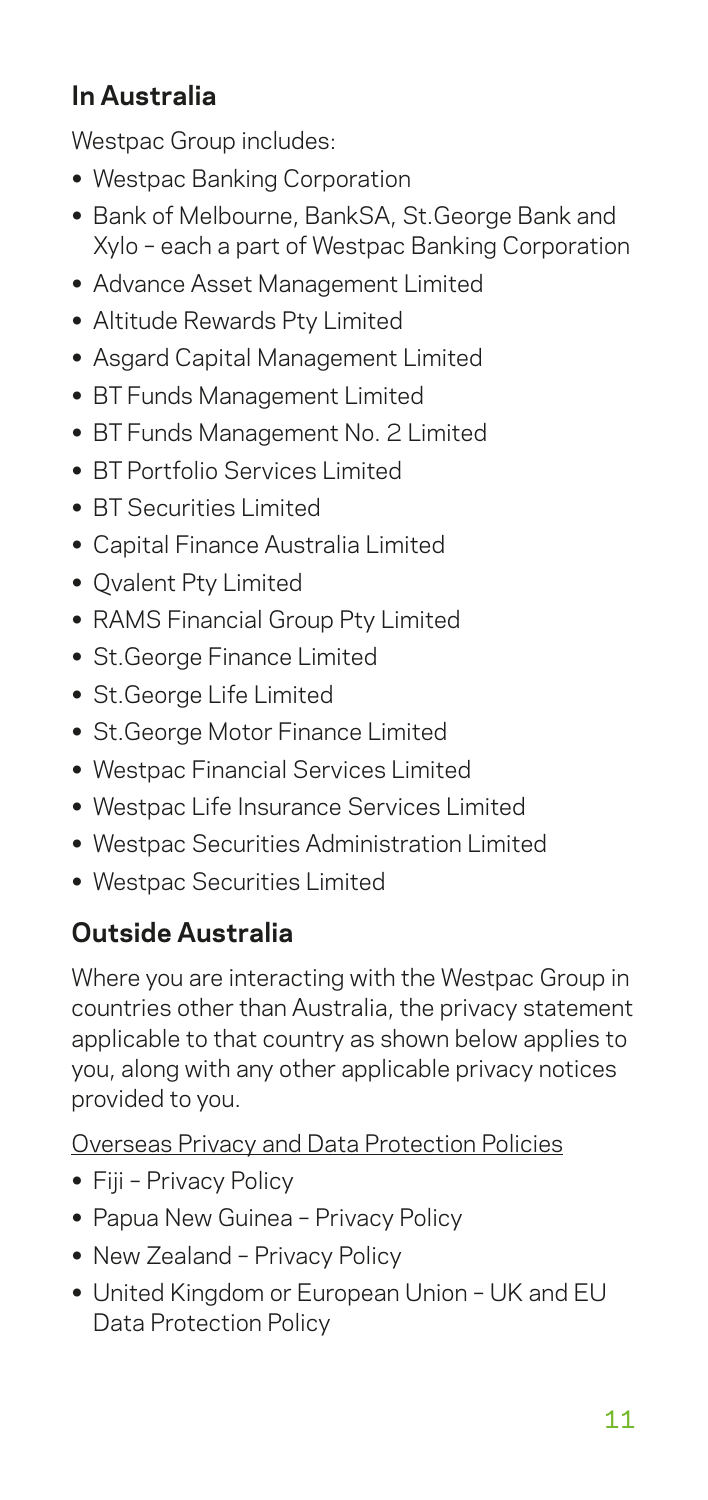# <span id="page-11-0"></span>**Important information about our collection of your information**

# **4 Why we collect and hold your personal information**

#### **For most products and services**

We collect and hold your personal information (including your credit‑related information) to help us run our business and serve you better, including to:

| <b>Purpose</b>                                                                        | <b>Examples of why we collect and</b><br>hold your personal information                                                                                                                                                                                                                                                                                                                                                                                                                                                                                                                              |
|---------------------------------------------------------------------------------------|------------------------------------------------------------------------------------------------------------------------------------------------------------------------------------------------------------------------------------------------------------------------------------------------------------------------------------------------------------------------------------------------------------------------------------------------------------------------------------------------------------------------------------------------------------------------------------------------------|
| Provide you<br>with our<br>products and<br>services and<br>serve you as a<br>customer | • provide you with and manage the<br>products, services and programs<br>you have with or via us;<br>• answer your questions and resolve<br>your complaints;<br>• assist you when an online<br>application is not completed;<br>• assess your application (including<br>eligibility) for a product or service<br>or to participate in any of our<br>programs or initiatives;<br>support vulnerable customers in<br>the management of their product<br>or service; and<br>• understand your interests and<br>preferences so we can tailor our<br>digital content and products and<br>services for you. |
|                                                                                       | Where you agree or we are permitted<br>by law, we may collect sensitive<br>information about you to:<br>• offer you specialist Indigenous and<br>remote banking services;<br>• assess your insurance claim;<br>• administer your insurance policy;<br>and<br>• provide extra care if you are a<br>vulnerable customer.                                                                                                                                                                                                                                                                               |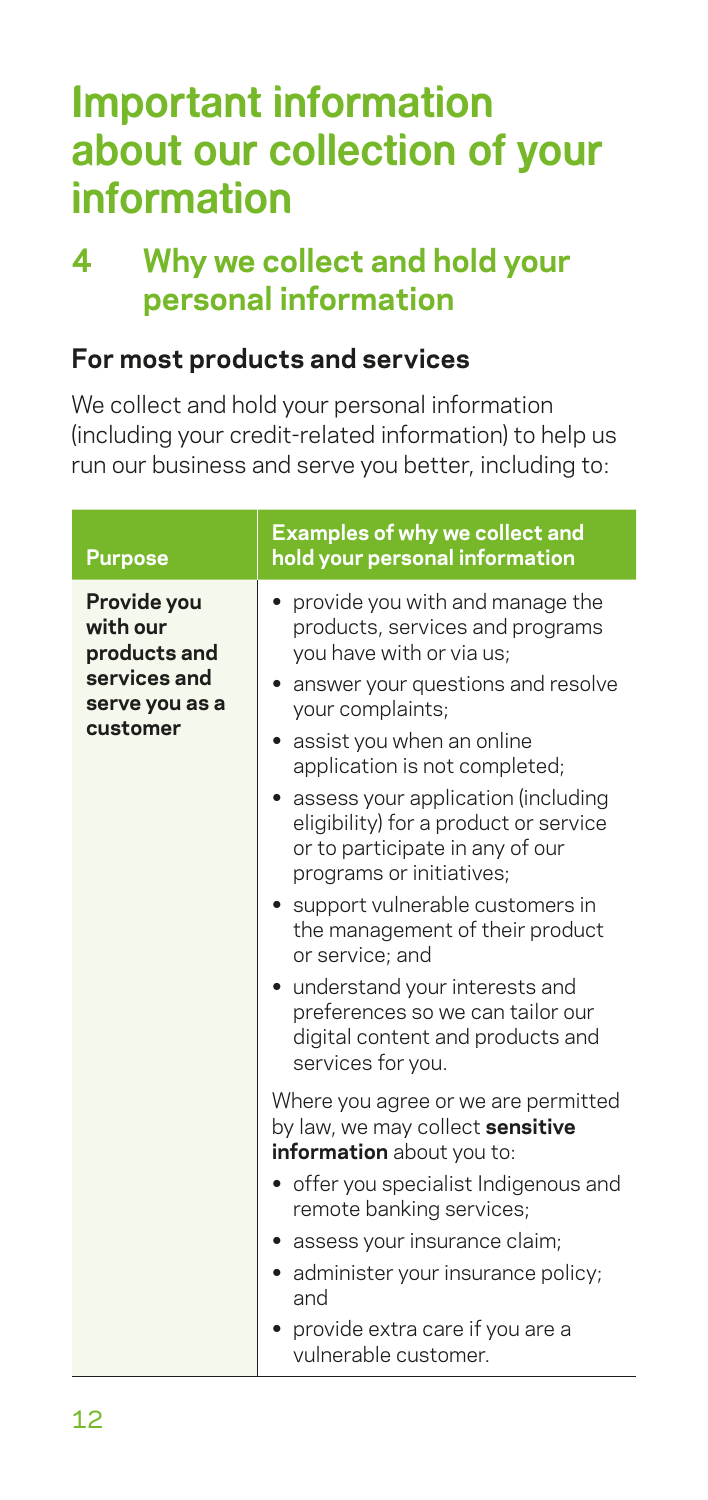| <b>Purpose</b>                                                               | <b>Examples of why we collect and</b><br>hold your personal information                                                                                                                                                                                                                                                      |
|------------------------------------------------------------------------------|------------------------------------------------------------------------------------------------------------------------------------------------------------------------------------------------------------------------------------------------------------------------------------------------------------------------------|
| Security,<br>verification and<br>prevention of<br>fraud/criminal<br>activity | verify your identity;<br>verify aspects of your financial<br>situation in connection with<br>assessing your application; and<br>prevent, detect and investigate<br>suspicious, fraudulent, criminal<br>or other activity that may cause<br>you, us or others harm, including<br>in relation to our products and<br>services. |
| Legal and<br>regulatory<br>compliance                                        | comply with our legislative and<br>regulatory requirements (both in<br>Australia and overseas); and<br>share information with law<br>enforcement, regulators and<br>government agencies, including<br>foreign government agencies.                                                                                           |
| Insurance                                                                    | Where we are the insurer<br>to underwrite your application for<br>insurance;<br>calculate your premium;<br>assess your insurance claims;<br>administer your insurance policy;<br>and<br>manage your product or service.                                                                                                      |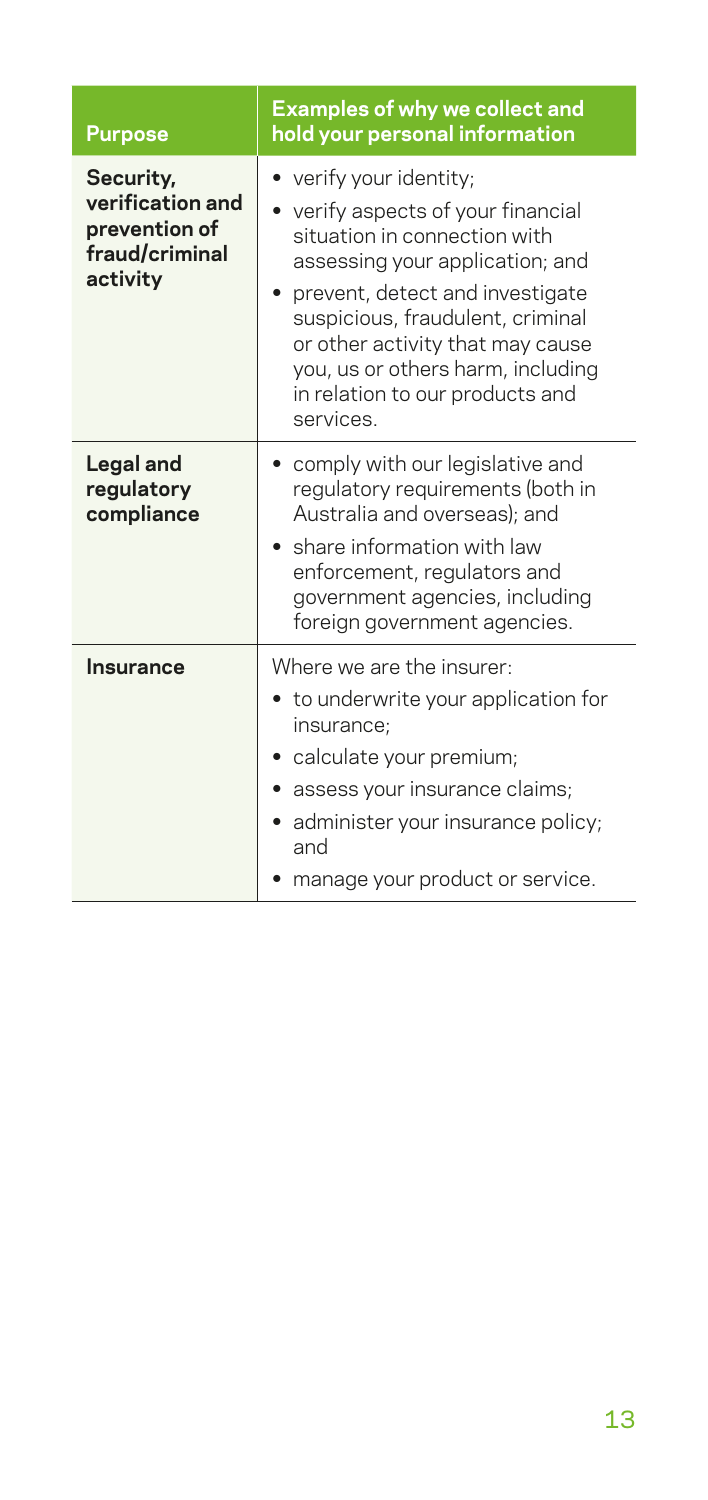### **For credit products**

If you apply for a **credit product**, obtain a credit product from us, are offering to act as a guarantor or acting as guarantor in relation to credit, we **also** collect and hold your personal information for the following purposes:

| <b>Purpose</b>                   | <b>Examples of why we collect and</b><br>hold your personal information                                                                                                                                                                                                                                                                                                                                                                                                                                                                                                                                                                                                                                                                                                |
|----------------------------------|------------------------------------------------------------------------------------------------------------------------------------------------------------------------------------------------------------------------------------------------------------------------------------------------------------------------------------------------------------------------------------------------------------------------------------------------------------------------------------------------------------------------------------------------------------------------------------------------------------------------------------------------------------------------------------------------------------------------------------------------------------------------|
| To help you<br>obtain credit     | assess your application and<br>$\bullet$<br>establish your eligibility for credit;<br>enable a proposed guarantor to<br>assess whether they wish to act<br>as your guarantor;<br>obtain credit eligibility information<br>about you from a credit reporting<br>body to enable us to assess your<br>credit worthiness (please see<br>section 10 'Credit reporting and<br>credit-related information';<br>if you are a proposed guarantor, to<br>determine whether the borrower<br>will be eligible for a loan if you<br>act as a quarantor, take the<br>quarantee, and administer that<br>guarantee; and<br>• where you agree or where we are<br>permitted by law, we may collect<br>sensitive information about you<br>to meet our responsible lending<br>obligations. |
| To manage your<br>credit product | enable you to give a guarantee;<br>assist you in avoiding default;<br>manage your credit when you<br>exceed your credit limit or<br>are overdue in making one or<br>more payments.<br>where you agree or where we are<br>permitted by law, we may collect<br>sensitive information about you<br>to assess any hardship application<br>that you make, or to meet our<br>responsible lending obligations.                                                                                                                                                                                                                                                                                                                                                                |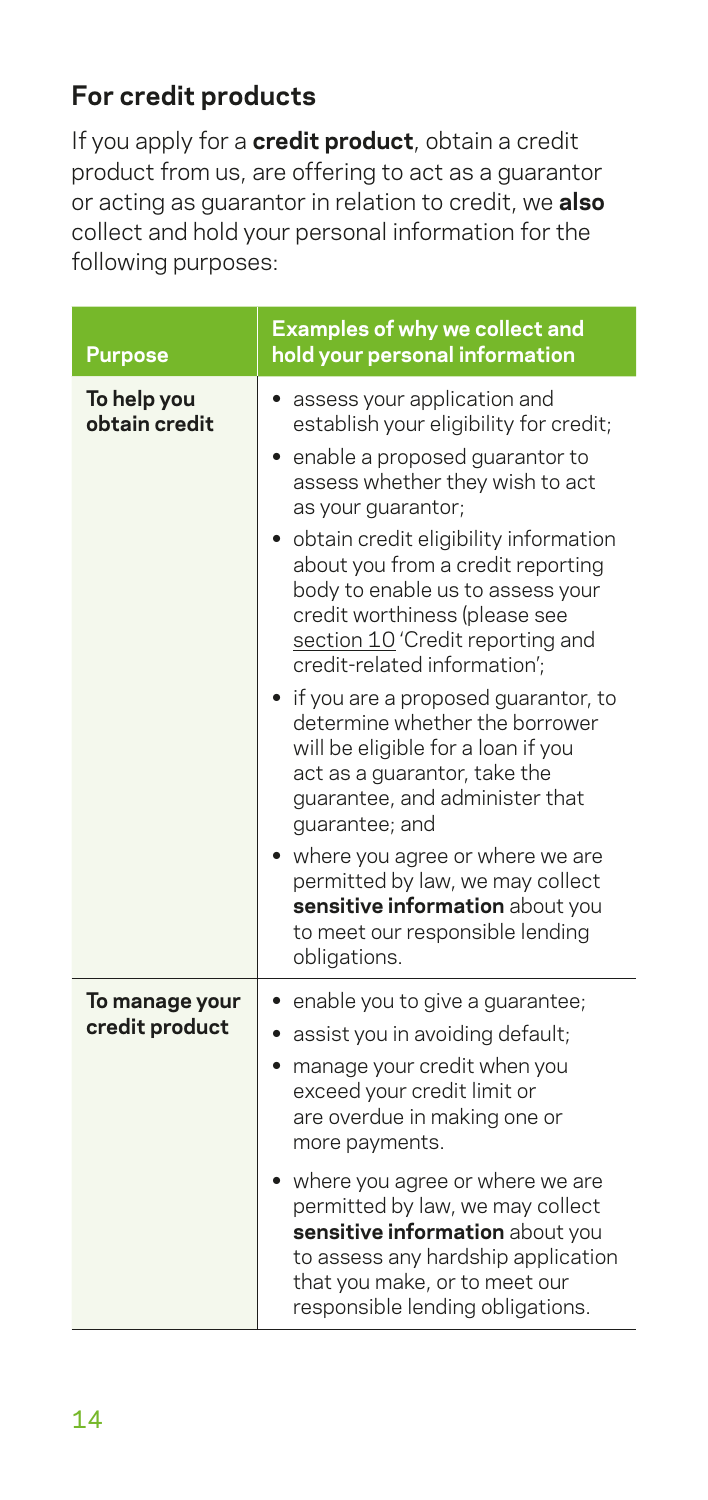<span id="page-14-0"></span>

| <b>Purpose</b>                                                                          | <b>Examples of why we collect and</b><br>hold your personal information                                                                                                                                     |  |
|-----------------------------------------------------------------------------------------|-------------------------------------------------------------------------------------------------------------------------------------------------------------------------------------------------------------|--|
| Lenders<br>mortgage<br>insurance or<br>reinsurance<br>(not applicable<br>to guarantors) | to enable us to obtain lenders<br>mortgage insurance which<br>protects the lender if a borrower<br>is unable to meet their mortgage<br>repayments.                                                          |  |
| To manage our<br>loan funding<br>arrangements                                           | implement and manage our loan<br>funding arrangements, including<br>for example, through the practice<br>of securitisation which is used by<br>us for funding, capital, and credit<br>portfolio management. |  |
| To determine<br>your eligibility<br>to act as<br>guarantor                              | assess your application to act<br>as guarantor in connection with<br>another person's application<br>for credit under the National<br>Consumer Credit Protection Act<br>2009 (Cth)                          |  |

# **5 You do not have to provide us with your personal information or credit‑related information**

You do not have to provide us with personal information or credit‑related information. If you don't, we may not be able to process your application for a product or service, assist with your enquiries. provide all of the features available for a product or service, or respond to any complaint you make to us.

# **6 Laws that require or authorise us to collect, use and/or disclose your personal information**

Certain laws require us to collect, use and/or disclose your personal information (including credit‑related information) in particular circumstances, including:

**•** to handle and manage your credit‑related information, including by providing your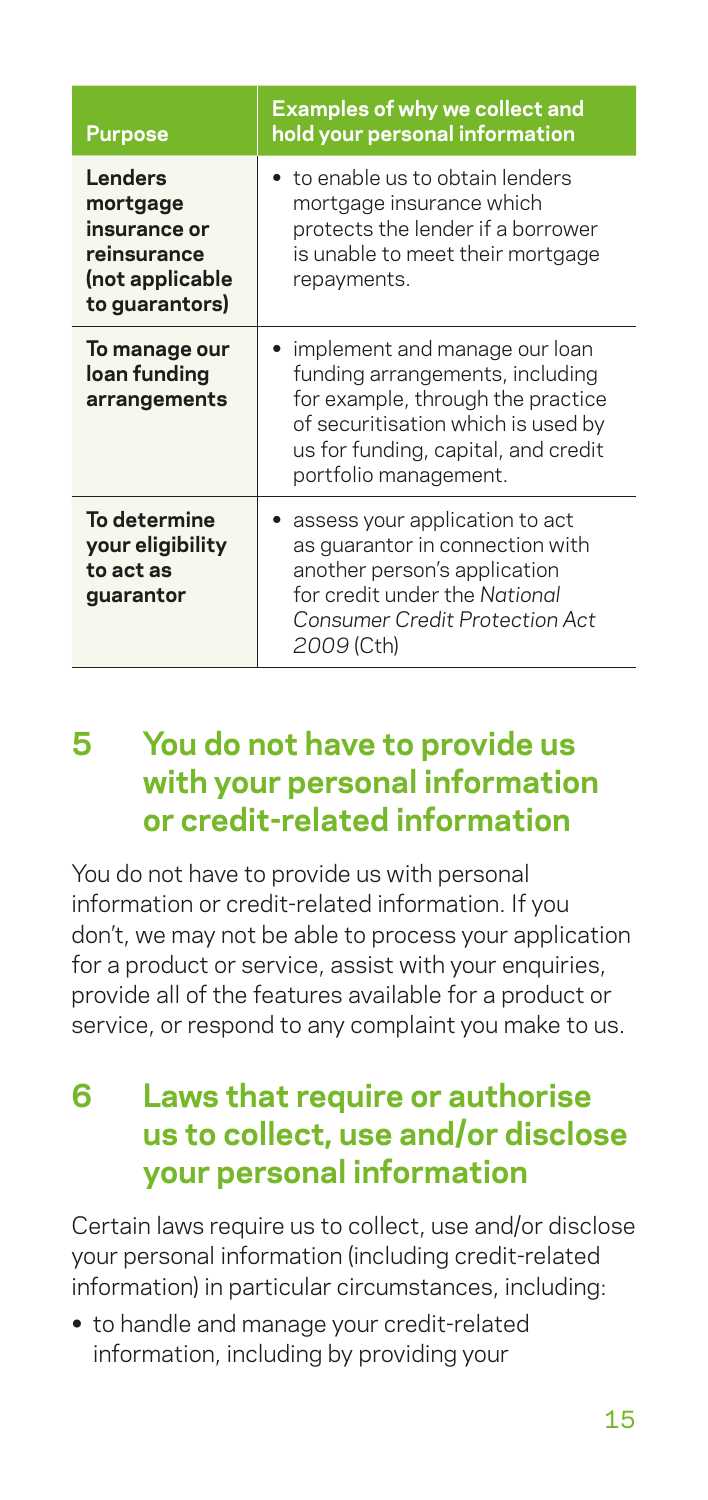<span id="page-15-0"></span>credit‑related information to a credit reporting body, as regulated by the *Privacy Act 1988* (Cth) and the Privacy (Credit Reporting) Code;

- **•** to verify your identity, for example when you apply for a product or service with us. We collect your personal information to verify your identity and comply with our other obligations under the *Anti‑Money Laundering and Counter‑Terrorism Financing Act 200*6 (Cth);
- **•** if you apply for or hold a credit product from us, the *National Consumer Credit Protection Act 2009*  $(Cth)$ :
- **•** if you give us a mortgage security over real property, we need to collect certain identification information under the property laws in various States and Territories;
- **•** under Australian and international laws, we are also required to collect and report financial and account/transaction information relating to individuals and organisations who are, or may be, foreign tax residents. When you open an account with us, or when your circumstances change. we will ask you whether you or any shareholder, beneficiary, settlor or controlling person are a foreign tax resident; and
- **•** if we are required to disclose personal information to receivers or bankruptcy trustees (or similar) under the *Bankruptcy Act 1966* (Cth) and *Corporations Act 2001* (Cth).

# **7 Collecting your personal information from others**

#### **For most products and services**

From time to time we may collect personal information and credit‑related information about you (and sensitive information where you have agreed or we are otherwise permitted to do so) from others. For example, we may collect your information from: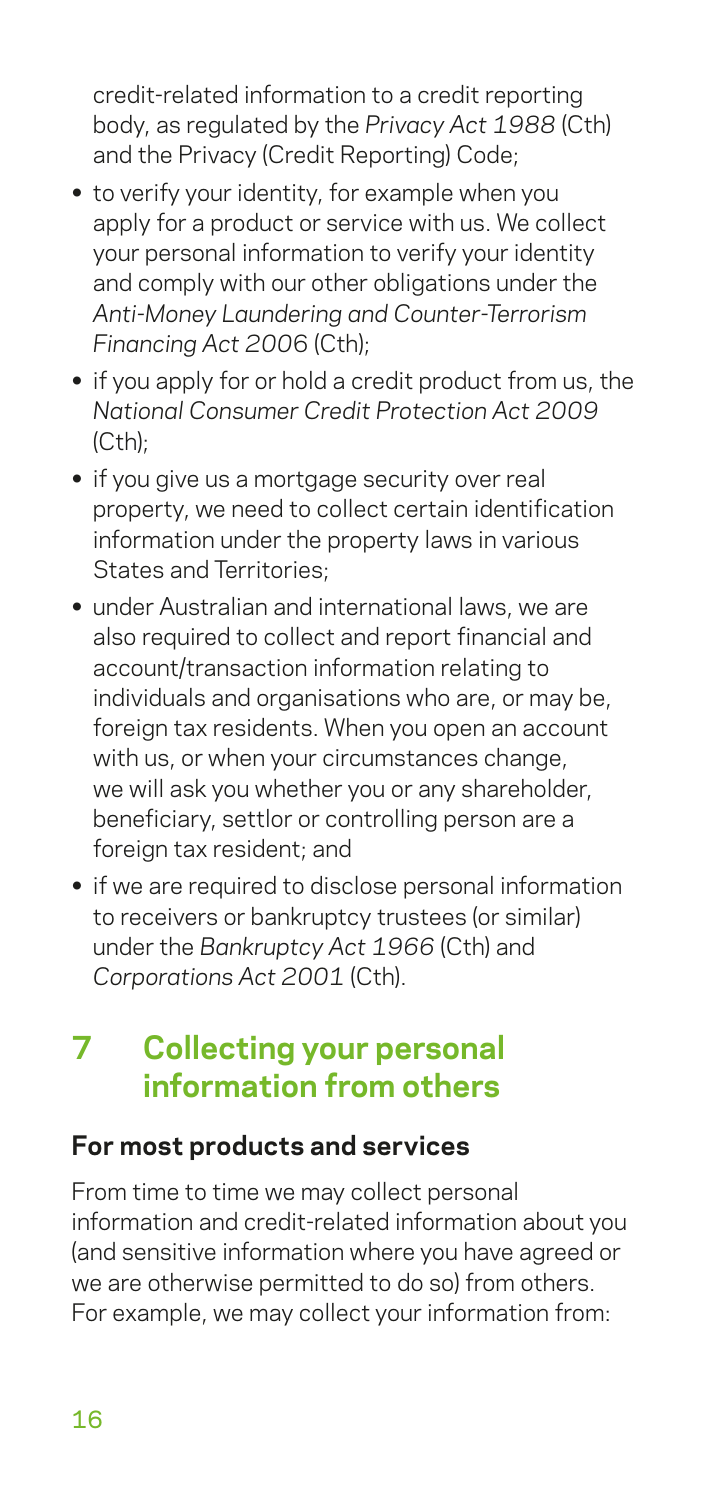- **•** other Westpac Group companies for applications for our products and services;
- **•** publicly available sources of information, such as land title or real property registers held by each state and territory, public insolvency registers and registers of banned and disqualified persons for the purpose of reviewing applications for our products and services;
- **•** other account holders (e.g. where you jointly hold an account with others) or co-borrowers:
- **•** property information services and electronic conveyancing services;
- **•** your representatives (including your legal adviser, financial adviser, executor, administrator, guardian, trustee, or those holding your power of attorney) for the purposes of assessing an application for a product with us, managing a product, or to process an insurance claim, or for reviewing a superannuation or an investment account;
- **•** our authorised representatives (including our RAMS franchisees) and credit representatives who sell or arrange products and services for you on our behalf;
- **•** your current or previous employer, to confirm your employment status or salary in connection with an application for credit, for example, a home loan application;
- **•** other organisations we jointly provide products or services with or have an arrangement with to provide our products or services to you;
- **•** service providers engaged by us or another member of the Westpac Group to provide financial, administrative or other services to the Westpac Group, including companies or individuals who provide services to us such as financial crime (including fraud) information and reporting (including to confirm your identity and/or to assess if you are eligible for the relevant product or service), data analytics, property information and property transaction administration;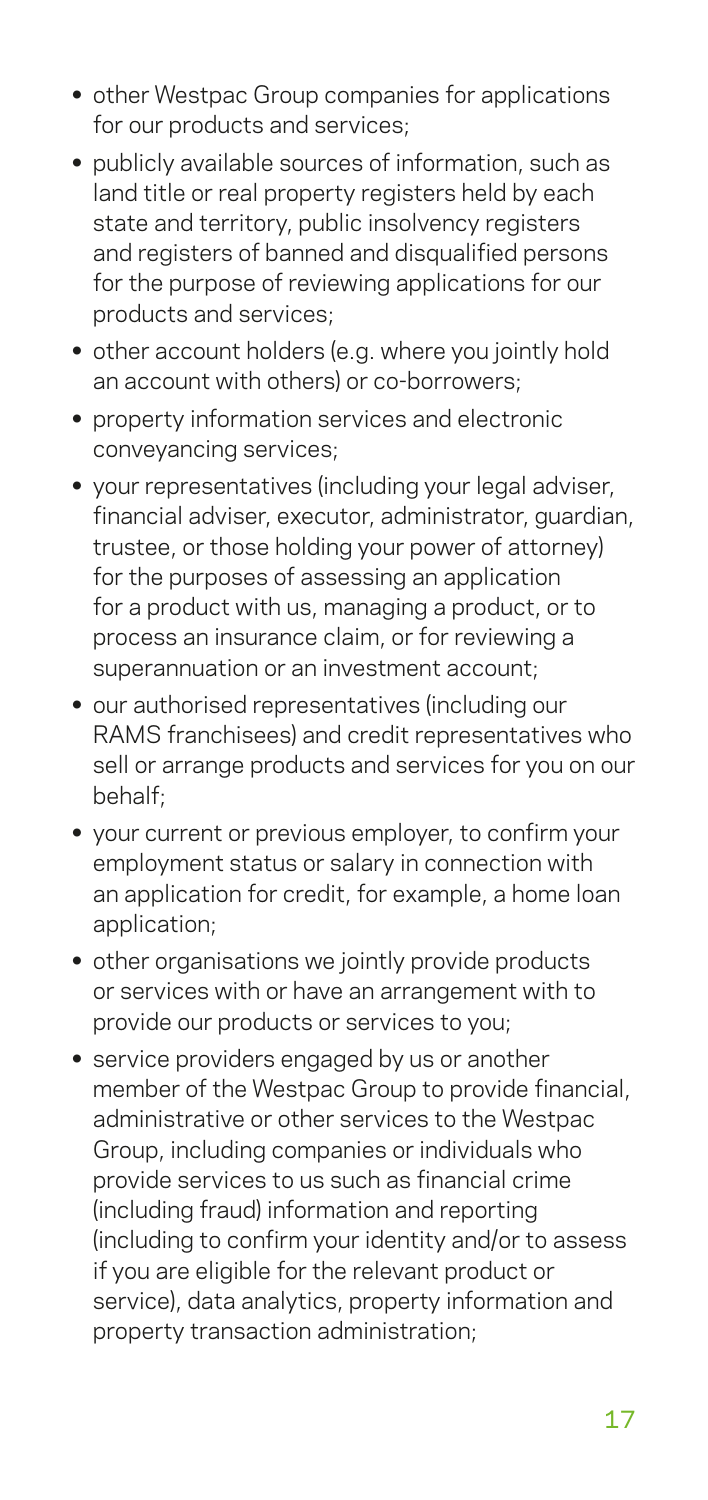- **•** participants in payment systems and other parties who are involved with the processing of transactions (for example, credit or debit card issuers, merchant terminal providers (for example, the providers of debit or credit card terminals in retail shops), digital wallets or mobile payment applications and banking or payment service providers; and
- **•** law enforcement, dispute resolution, statutory and regulatory bodies and industry complaints resolution bodies.

### **For credit products**

If you apply for a credit product, obtain a credit product from us, are offering to act as a guarantor or act as a guarantor for a credit product, we may also collect personal information and credit‑related information about you (including sensitive information where you have agreed, or we are otherwise permitted to do so) from others. For example, in addition to the above, we may collect your information from:

- **•** your representatives, including your mortgage broker, accountant, and financial or tax adviser, to assist with processing your application for credit;
- **•** if you are a guarantor, the borrower(s) of the loan you are guaranteeing;
- **•** lenders mortgage insurers in relation to the administration of a claim (not applicable to guarantors); and
- **•** credit reporting bodies or other lenders from whom we collect reports or opinions about your credit worthiness.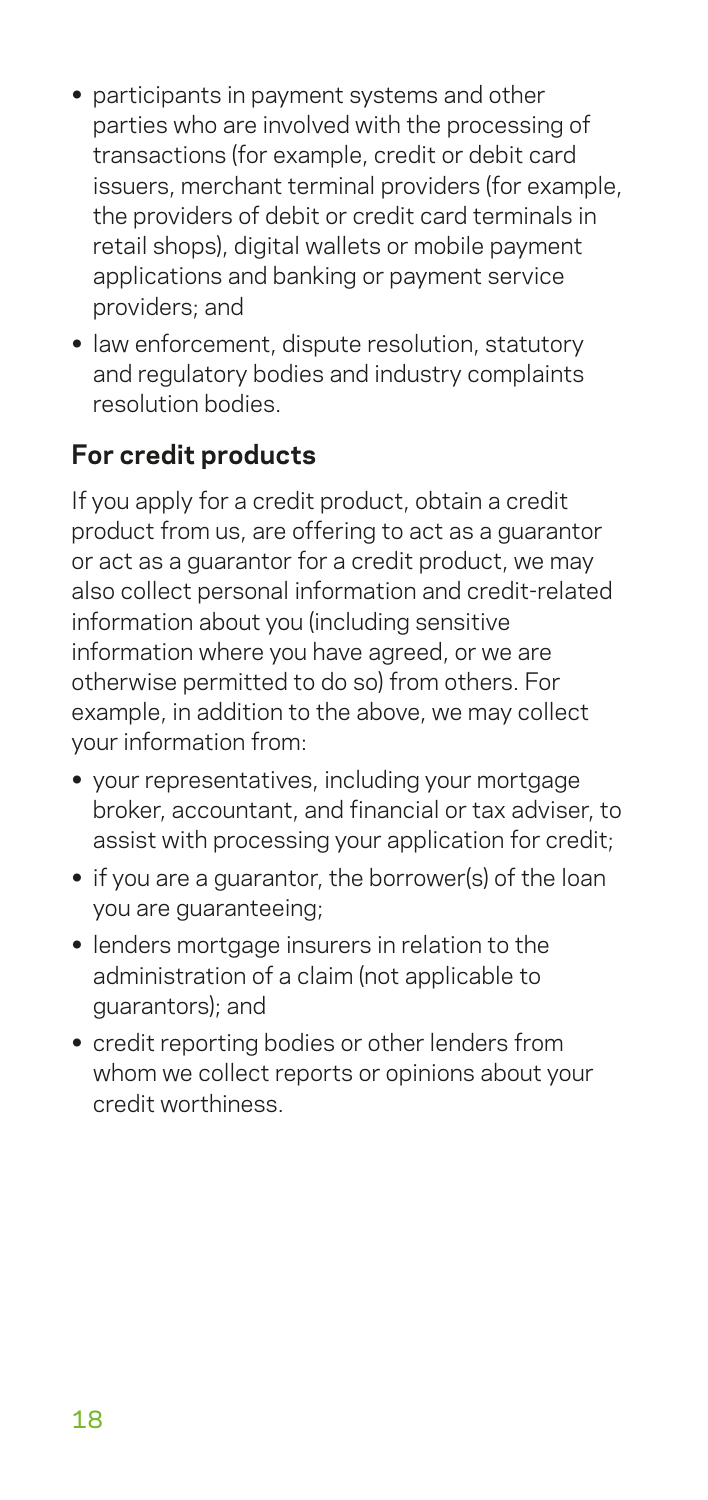# <span id="page-18-0"></span>**8 Who we disclose your personal information to, and why**

The table below explains who we disclose your personal information (including your sensitive information) to:

| <b>Entity</b><br>description          | We may share your information with:                                                                                                                                                                                                                                                                                       |
|---------------------------------------|---------------------------------------------------------------------------------------------------------------------------------------------------------------------------------------------------------------------------------------------------------------------------------------------------------------------------|
| Westpac<br><b>Group entities</b>      | other companies within the Westpac<br>Group to manage products and<br>services including offering new<br>products and services and risk<br>management.                                                                                                                                                                    |
| Westpac's<br>professional<br>advisers | our professional advisers such as our<br>financial advisers, auditors and legal<br>advisers for the purposes of obtaining<br>their professional services (in the case<br>of our legal advisers, these services<br>will include assessing our legal<br>obligations and defending any legal<br>claims or potential claims). |

#### **For most products and services**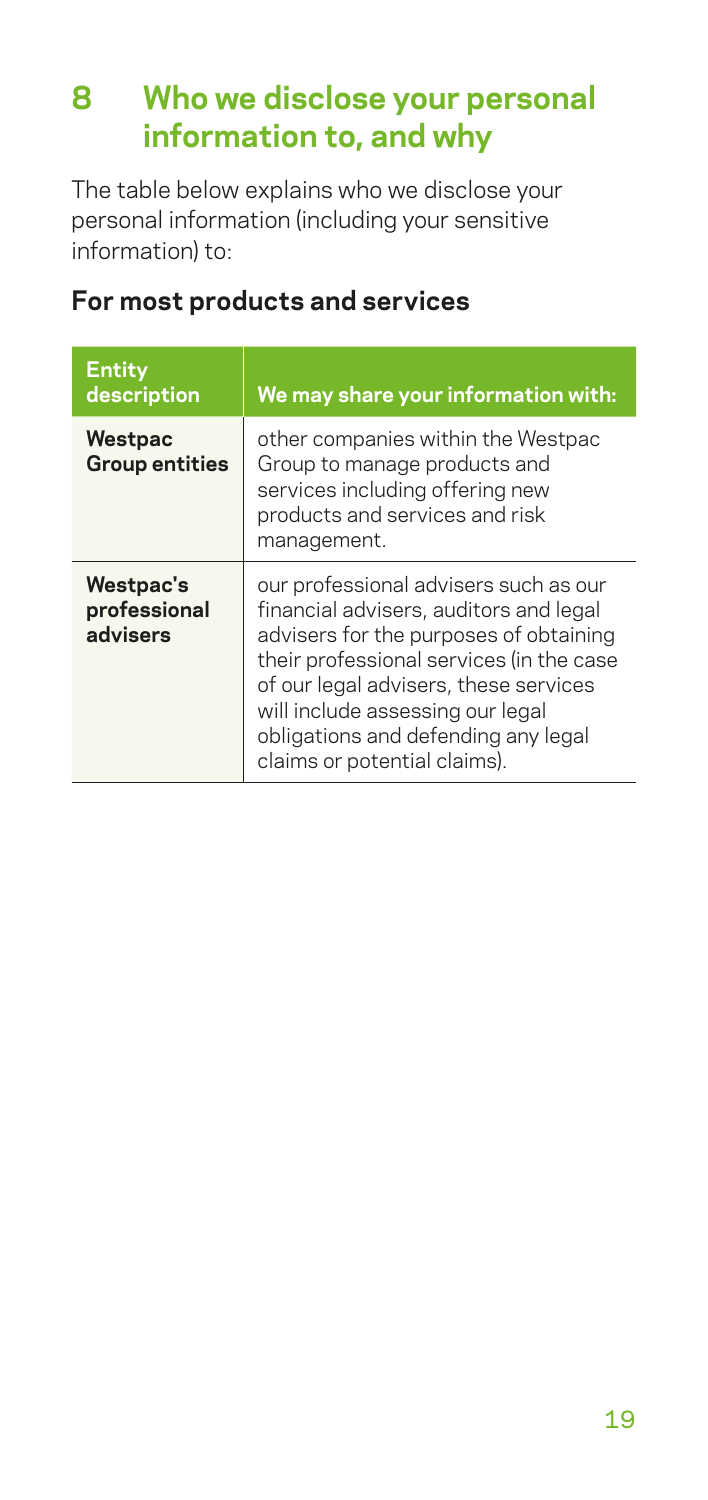#### **Entity description We may share your information with:**

**Associated entities, service providers and agents that help us run our business** other organisations that help us run our business, including: **•** businesses that we partner with to provide products or services to you or which we have arrangements with to provide products and services to you; **•** our agents, contractors and service providers such as mailing houses, reward program administrators, insolvency practitioners, quantity surveyors, property valuers, environmental consultants and cloud storage providers for the purposes of: − administering your products; − varying your loan or other credit products; and − helping us with our marketing activities **•** to help us develop insights, conduct surveys and data analysis to improve the delivery of products and services, enhance our customer relationships, provide hosting services and effectively manage risk and regulatory obligations; **•** credit reporting bodies who help us verify your identity; **•** our authorised representatives, including RAMS franchisees, and credit representatives who sell or arrange products and services for you on our behalf; and **•** organisations that support us to identify, investigate or prevent fraud or other misconduct.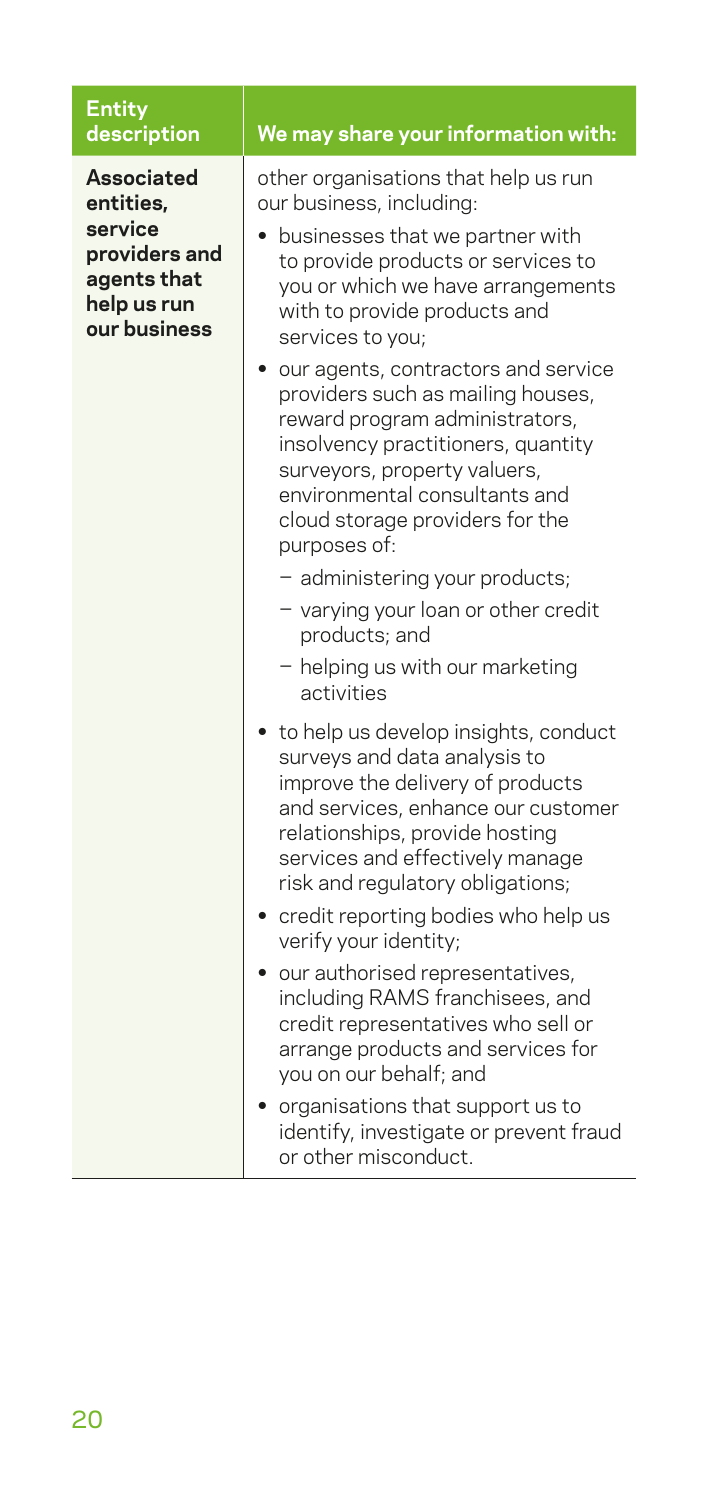| <b>Entity</b><br>description                                  | We may share your information with:                                                                                                                                                                                    |  |
|---------------------------------------------------------------|------------------------------------------------------------------------------------------------------------------------------------------------------------------------------------------------------------------------|--|
| <b>Dispute</b><br>resolution and<br>regulatory<br>authorities | $\bullet\,$ external dispute resolution schemes<br>and complaints bodies that<br>assist consumers to resolve any<br>complaints you have made to them;<br>and                                                           |  |
|                                                               | regulatory bodies, government<br>agencies (including the Australian<br>Tax Office and state land titles<br>offices) and law enforcement bodies<br>in any jurisdiction where required or<br>authorised by law to do so. |  |
| Investors and<br>prospective<br>purchasers                    | companies or other persons who<br>purchase or invest in, or may purchase<br>or invest in, a part or all of our<br>business or assets (including their<br>advisers and representatives).                                |  |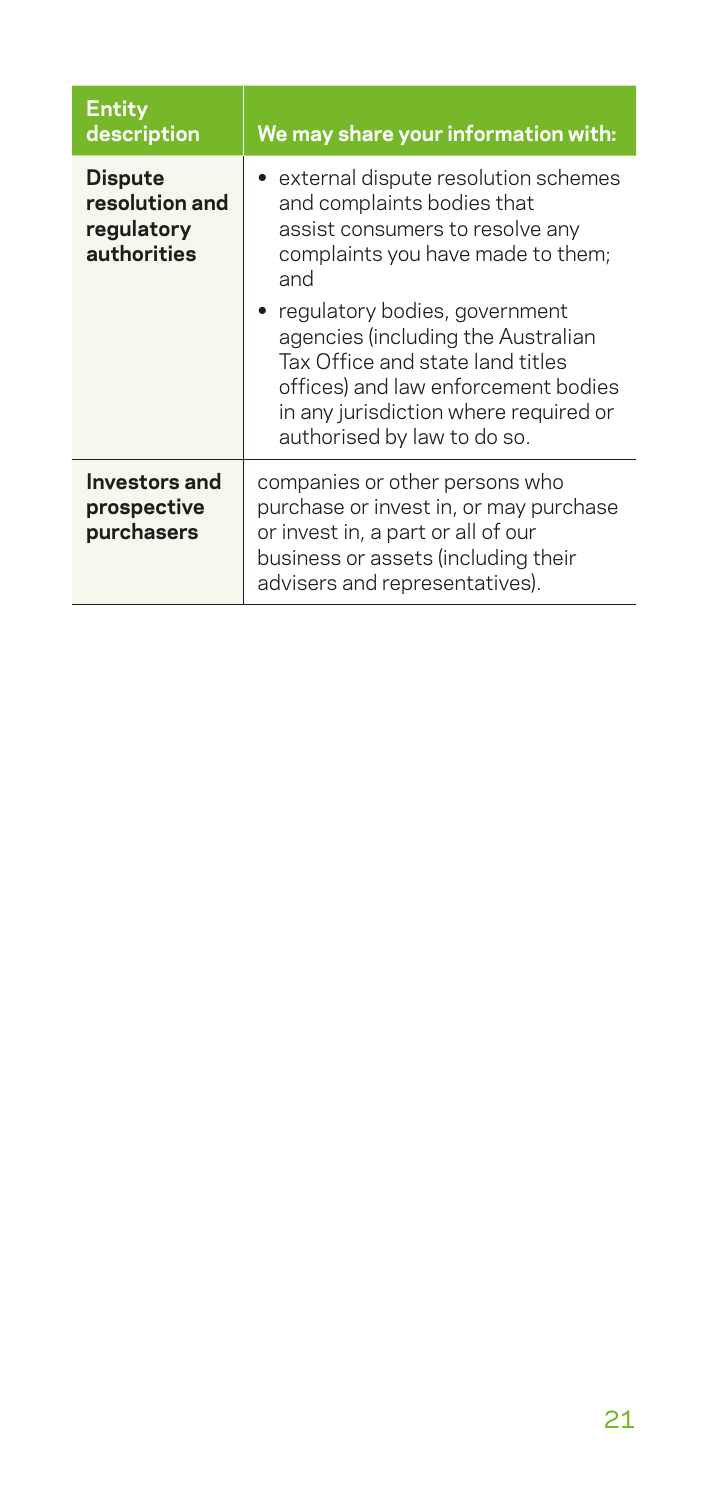#### **Entity description We may share your information with:**

**Financial services organisations, payment system operators and other institutions that facilitate transactions and payment services •** other financial services organisations, including other banks, superannuation funds (such as when you request rollover to another fund), stockbrokers, custodians, fund and investment managers, and service providers who process your transactions. arrange refunds and provide other payments services; **•** payment systems operators for the purpose of managing transactions through those payment systems (for example, operations of payment networks for managing credit or debit card payments, the BPAY scheme entity and any agent appointed to provide the electronic systems of the BPAY scheme); **•** market operators and providers of clearing and settlement platforms (e.g. ASX in the context of CHESS holding statements and notifications); **•** participants in payment systems and other parties who are involved with the processing of transactions (for example, credit or debit card issuers, merchant terminal providers (for example, the providers of debit or credit card terminals in retail shops), digital wallet providers or mobile payment applications and banking or payment service providers).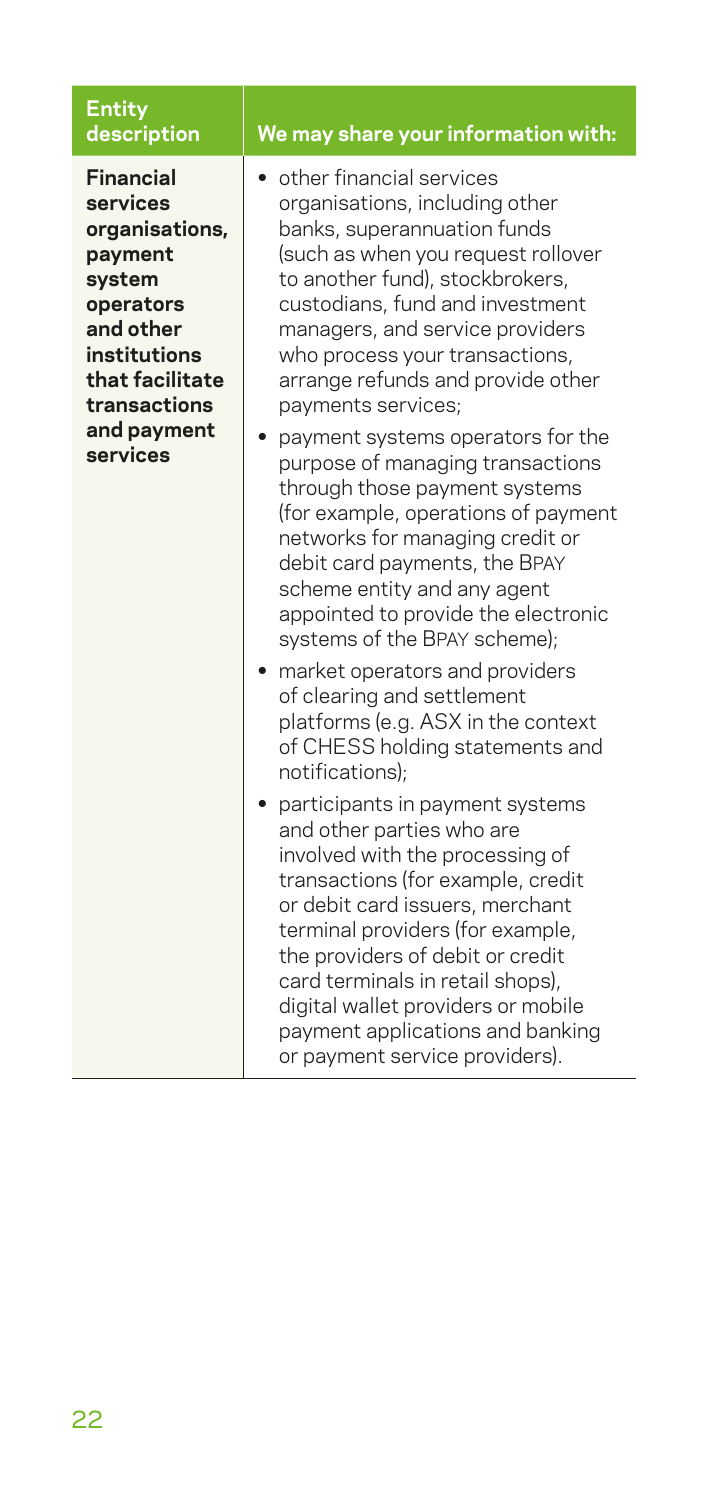### **For credit products**

In addition to the third parties described above, if you apply for a **credit product**, obtain a credit product from us, or are offering to act as a guarantor or act as a guarantor for a credit product, we may **also** share your personal information with the following third parties:

| <b>Entity</b><br>description                            | We may share your information<br>with:                                                                                                                                                                                                                                                                                                                                           |  |
|---------------------------------------------------------|----------------------------------------------------------------------------------------------------------------------------------------------------------------------------------------------------------------------------------------------------------------------------------------------------------------------------------------------------------------------------------|--|
| <b>Westpac Group</b><br>entities                        | other companies within the Westpac<br>Group in Australia to comply with our<br>responsible lending obligations.                                                                                                                                                                                                                                                                  |  |
| <b>Credit</b><br>reporting<br>bodies                    | credit reporting bodies for the<br>assessment of your financial position<br>in relation to your application for<br>credit and the ongoing management<br>of a credit product or guarantee.                                                                                                                                                                                        |  |
| Other loan<br>parties                                   | other borrowers as part of the<br>application process and to<br>administer the product.                                                                                                                                                                                                                                                                                          |  |
| Guarantors                                              | your proposed guarantor(s) for<br>them to assess if they wish to act<br>as your guarantor(s); and<br>your guarantor(s) on their request,<br>or because we are required to<br>by the Banking Code of Practice<br>or National Consumer Credit<br>Protection Act 2009 (Cth), for<br>example, to tell a quarantor about<br>any default or demand issued in<br>relation to your loan. |  |
| Your<br>representatives<br>and nominated<br>individuals | your representatives (including<br>your legal adviser, accountant,<br>mortgage or finance broker, and<br>financial adviser) where you have<br>agreed to this sharing); and<br>those involved in the<br>administration of your account<br>including services licence holders,<br>executors, administrators,<br>guardians, trustees, nominated<br>beneficiaries or attorneys.      |  |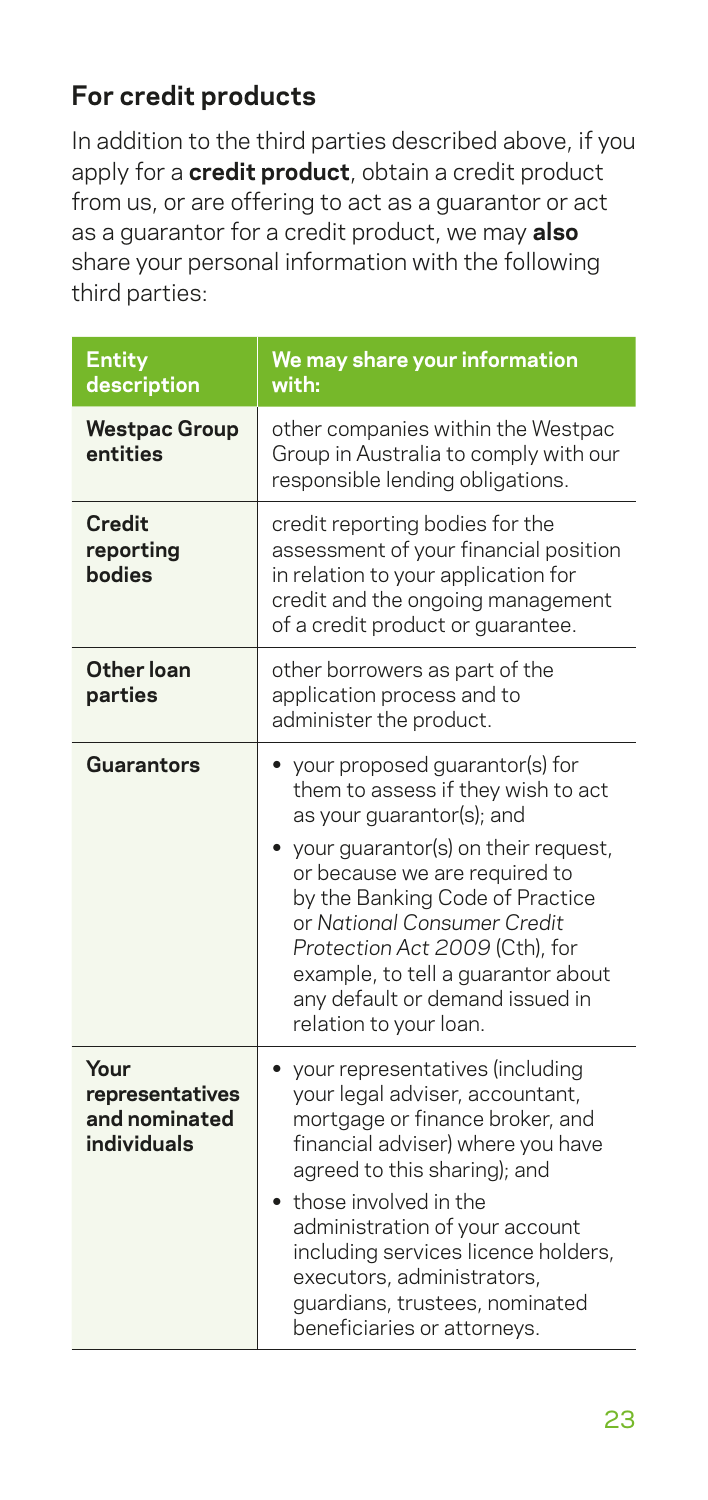| <b>Entity</b><br>description                                            | We may share your information<br>with:                                                                                                                                                                                                |  |
|-------------------------------------------------------------------------|---------------------------------------------------------------------------------------------------------------------------------------------------------------------------------------------------------------------------------------|--|
| Your employer                                                           | • to verify your employment and<br>income, for example, in connection<br>with a home loan application.                                                                                                                                |  |
| <b>Debt</b><br>collectors, debt<br>purchasers,<br>and other<br>lenders  | • where permitted by law, to<br>debt collectors to collect any<br>outstanding amounts you owe to<br>us or other lenders, such as where<br>you have given mortgage security<br>over the same property to us and<br>another lender: and |  |
|                                                                         | debt purchasers who purchase or<br>may purchase your debt from us<br>to facilitate the negotiation and<br>pricing of the investment in and/or<br>sale of your debts/loans.                                                            |  |
| <b>Funding</b><br>organisations                                         | organisations involved in our<br>funding of loans (including<br>securitisation trustees, investors,<br>and their advisers).                                                                                                           |  |
| Lenders<br>Mortgage<br>Insurers                                         | • lenders mortgage insurers to<br>enable them to assess the risk<br>of providing insurance in respect<br>of your credit product and to<br>administer any claims.                                                                      |  |
| <b>Land Registry</b><br>Services and<br>Conveyancing<br><b>Services</b> | • State or Territory Land Registry<br>Services or real property<br>registers; and<br>conveyancing services.                                                                                                                           |  |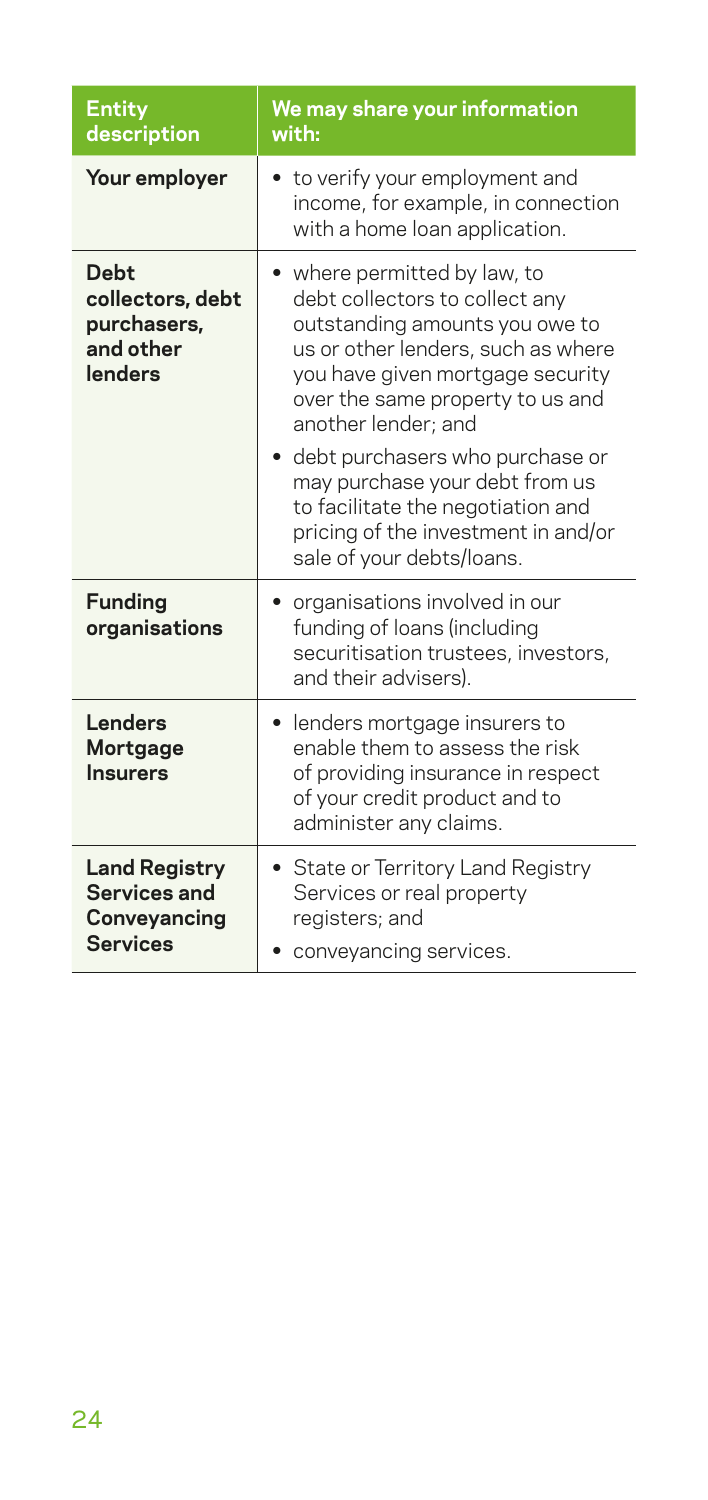# <span id="page-24-1"></span><span id="page-24-0"></span>**9 Do we use or disclose your personal information for direct marketing?**

We will use your personal information to offer you products and services we believe may be of interest and value to you. The products and services offered may be provided by us or by one of our third-party partners. We may offer you products and services by various means, including by mail, telephone, email, SMS, or other electronic means, such as through social media or targeted advertising through our websites or non‑Westpac Group websites or through our online banking service. We may also disclose your personal information to companies outside the Westpac Group who help us to market products and services to you. We won't send you marketing offers if you have previously told us you do not want to receive them. If you do not want to receive direct marketing offers from us, including offers we send about products and services provided by our partners, you can manage your marketing preferences in your online banking profile or you can contact us using the contact details below or through the opt‑out facility provided to you in each marketing message.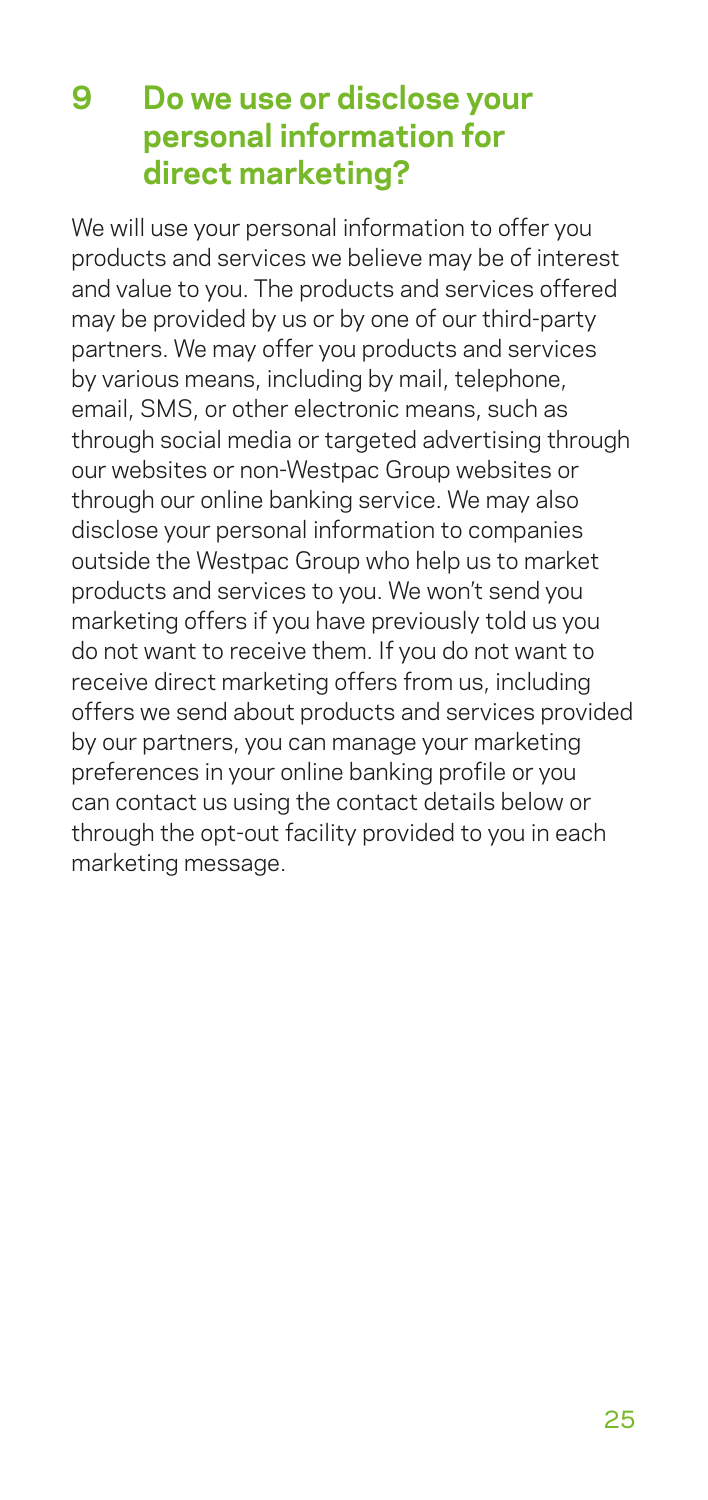# <span id="page-25-0"></span>**Statement of Notifiable Matters: Our handling of your credit‑related information**

# <span id="page-25-1"></span>**10 Credit reporting and credit‑related information**

Our handling of credit‑related information is regulated by the Privacy Act and the Privacy (Credit Reporting) Code (as updated from time to time). Because credit‑related information is a type of personal information, this section should be read along with the rest of this Privacy Statement for detailed information about our collection, use, storage and sharing of personal information. See [section 3](#page-9-1) for further information on members of the Westpac Group who handle your credit information.

Credit‑related information includes both credit information and credit eligibility information.

- **•** "*Credit information*" is personal information that may have a bearing on credit that has been provided to you or that you have applied for, including credit for personal, investment or business purposes.
- **•** "*Credit eligibility information*" is information related primarily to your credit-related dealings with other credit providers and comprises of "credit reporting information" disclosed by a credit reporting body to us, and information we derive from that information.

#### **Credit‑related information we collect, hold and use**

The types of credit-related information we may collect, hold and use includes:

**•** identification information, including your name, gender, date of birth, residential addresses, driver's licence number and current and past employers;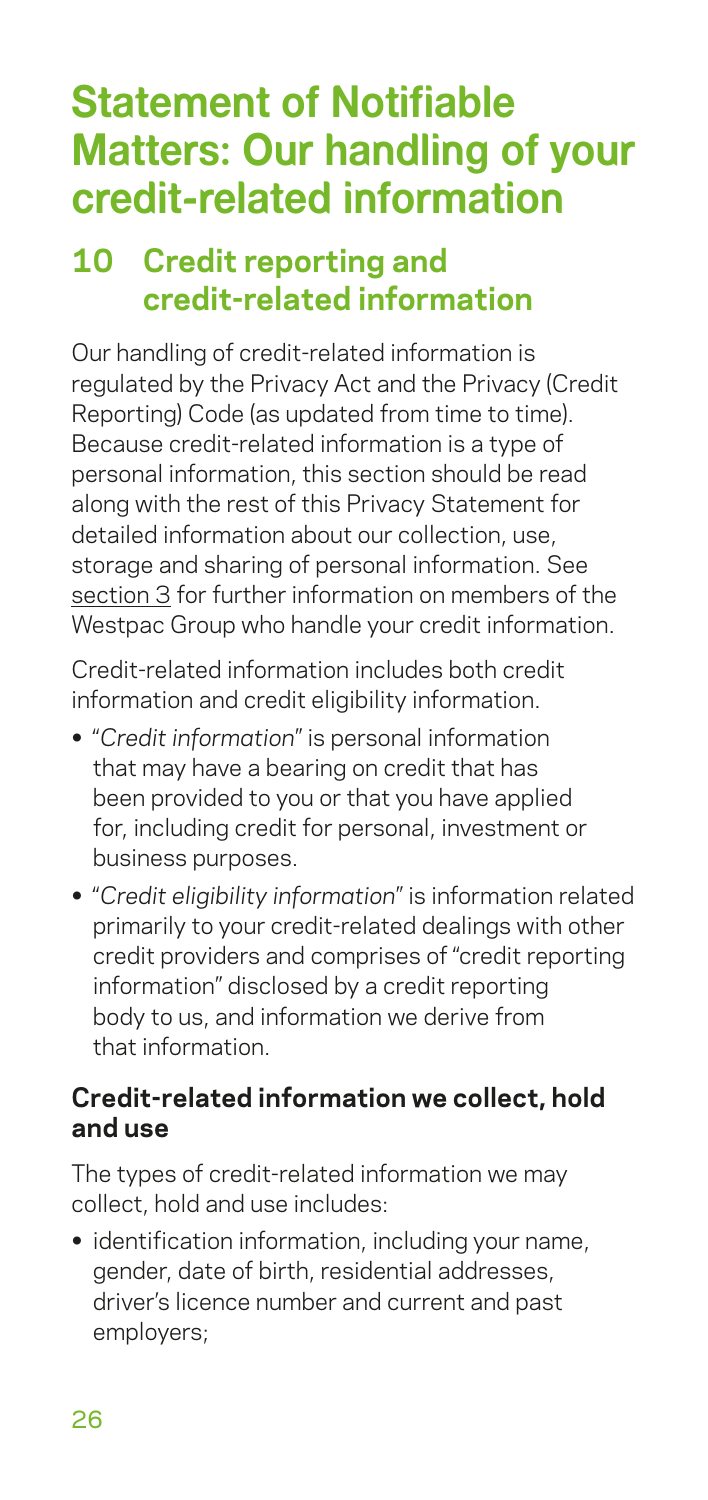- **•** consumer credit liability information, which includes details about consumer loans, credit cards and overdraft facilities, the dates on which they were opened and closed and their credit limits;
- **•** repayment history information, which includes details as to whether or not you have met your monthly repayment requirements under a consumer credit contract;
- **•** from 1 July 2022, financial hardship information, being information relevant in determining your repayment history information under a consumer credit contract to which the National Credit Code applies when you are in a financial hardship arrangement;
- **•** a statement that an information request has been made to a credit reporting body in relation to you by us or another credit provider, a mortgage insurer or trade insurer;
- **•** the type of credit you are applying for (or have applied for), and the amount of credit, included in an information request a credit provider has made to a credit reporting body;
- **•** default information or information regarding any other serious credit infringements, and our opinion about any such infringements;
- **•** new arrangement information, which is when default information has been supplied to a credit reporting body and your consumer credit contract relating to that default information is subsequently varied or replaced;
- **•** payment information, which is when default information has been supplied to a credit reporting body and the overdue amount is paid;
- **•** information from a judgment of an Australian court that relates to any credit that has been provided to you;
- **•** personal insolvency information, meaning information entered or recorded in the National Personal Insolvency Index that relates to your debts, insolvency or credit worthiness;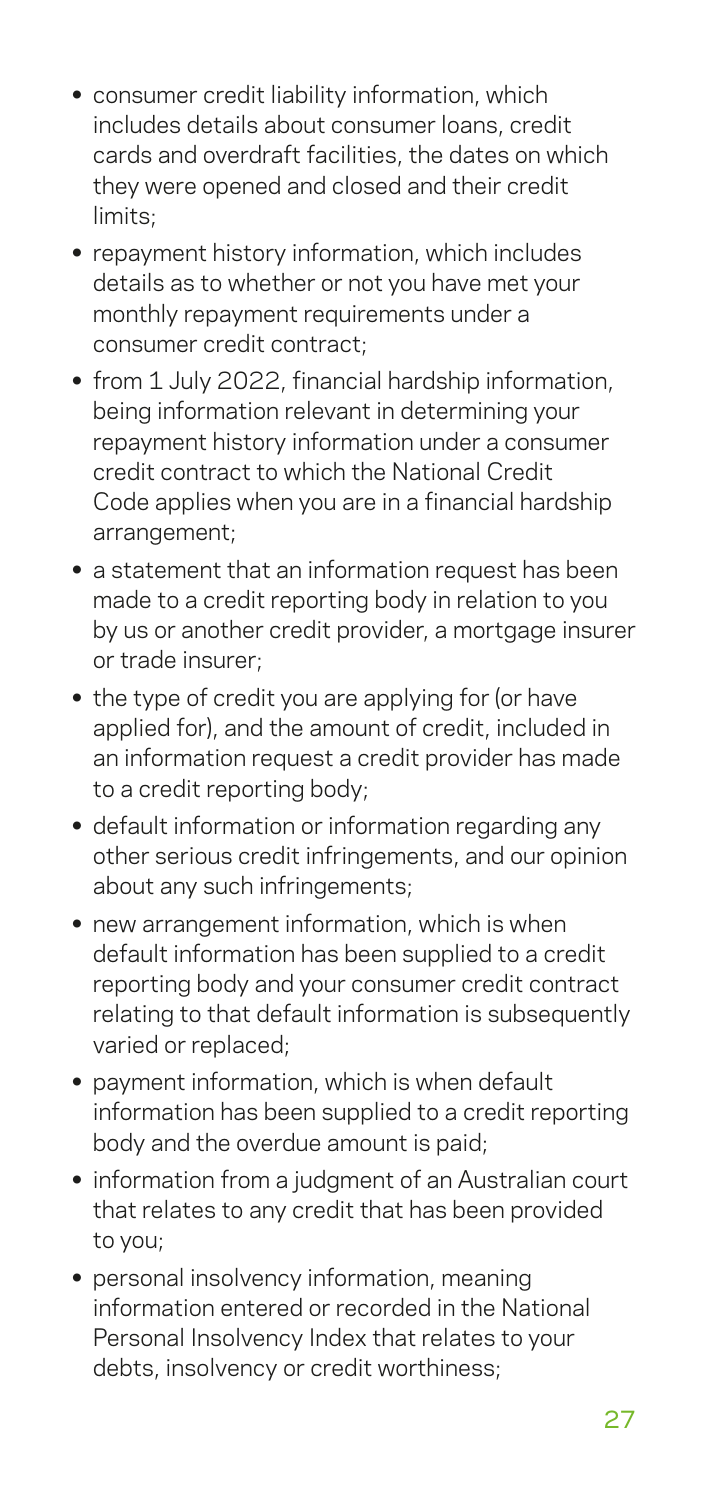- **•** publicly available information that relates to your credit worthiness (e.g. court judgments, bankruptcy notices);
- **•** credit eligibility information we receive from a credit reporting body and other information that has a bearing on your credit worthiness, such as a credit report; and
- **•** any information we derive from credit eligibility information, for example, our own assessments of your credit worthiness.

#### **How and why we use and share your credit‑related information**

If you apply for any kind of credit with us or offer to act as guarantor for any of our customers, we will share your personal information and your credit‑related information with credit reporting bodies, and/or we will collect your credit-related information from credit reporting bodies. This is done for the purpose of determining your eligibility for credit (or your suitability to act as guarantor), and we may assess or rate your suitability for credit (or to act as a guarantor).

The information we access includes your repayment history information, which shows whether you have a history of making required payments on time (and whether any have been made after they are due), and from 1 July 2022, financial hardship information.

Credit reporting bodies may include your personal information and credit‑related information, including information we provide them in relation to the credit products you have with us, in reports that they provide to other credit providers to assist those providers in assessing your credit worthiness (such as when you have applied for a loan from the provider).

If you fail to meet your payment obligations in relation to consumer credit, we are required to disclose this to a credit reporting body. From 1 July 2022, if you enter a financial hardship arrangement in relation to credit to which the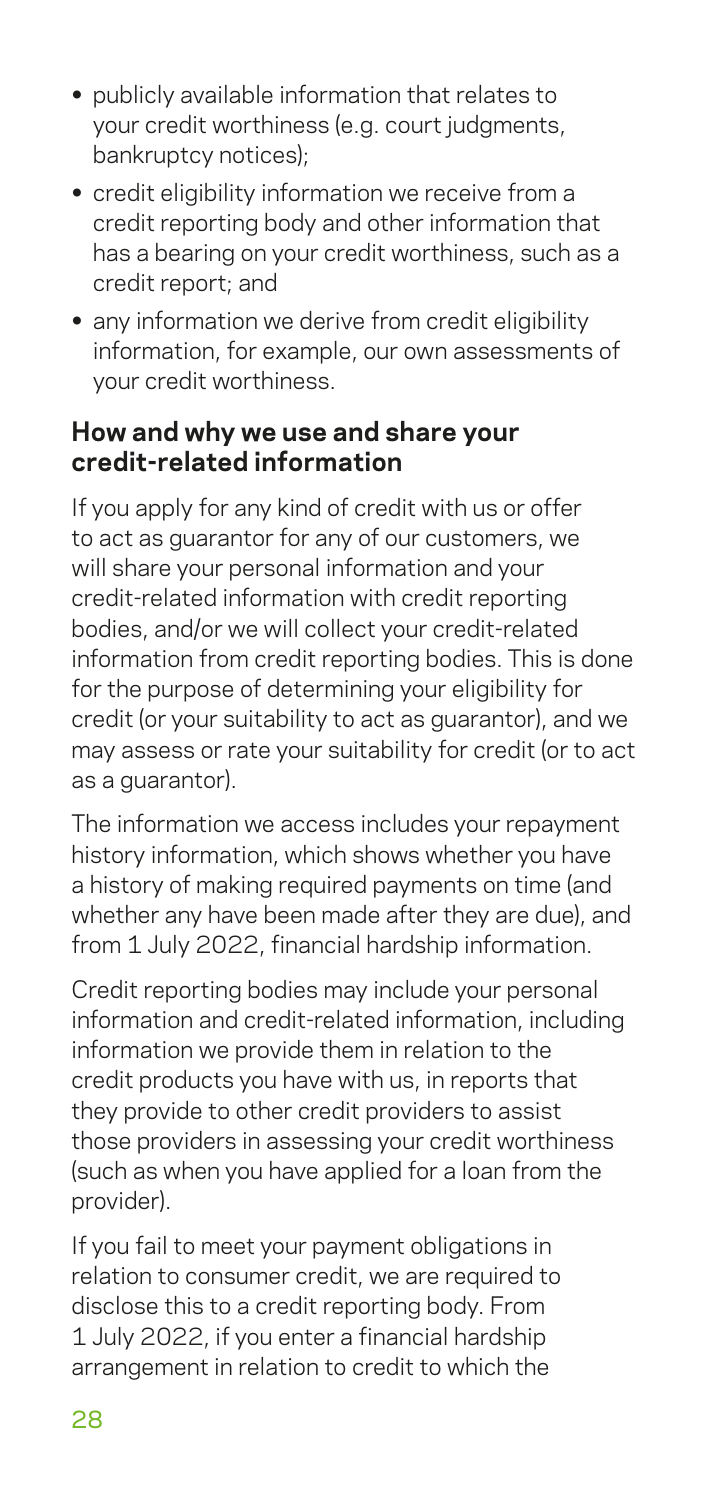*National Consumer Credit Protection Act 2009* (Cth) applies, we are also required to disclose this to credit reporting bodies. If you commit a serious credit infringement, such as obtaining credit by fraud, we may also disclose this to a credit reporting body.

We may also use your credit-related information to assist you during hardship, or to assess whether to securitise your loans, or for mortgage products to enable a provider of lenders mortgage insurance to assess the risk of providing insurance. To facilitate these uses, we may share your credit‑related information with potential securitisation and funding partners and providers of lenders mortgage insurance, including to assist them with administering those arrangements.

For more information on how we use and share your credit‑related information, and who we may share this information with, see section 8 and [section](#page-43-1) 20.

#### **Contacting the credit reporting bodies we use**

The credit reporting bodies we use, and their contact details appear below. For information on how those bodies manage credit‑related information, please see their privacy policies available on their websites.

|                                                                               | <b>Phone</b>   | <b>Website</b>  |
|-------------------------------------------------------------------------------|----------------|-----------------|
| Equifax Australia<br>Information<br>Services and<br>Solutions Pty<br>I imited | 138382         | equifax.com.au  |
| Illion Australia<br>Pty Limited                                               | 132333         | illion.com.au   |
| Experian<br>Australia Credit<br>Services Pty<br>Limited                       | 1300<br>783684 | experian.com.au |

For Capital Finance Australia Limited, we only use Equifax.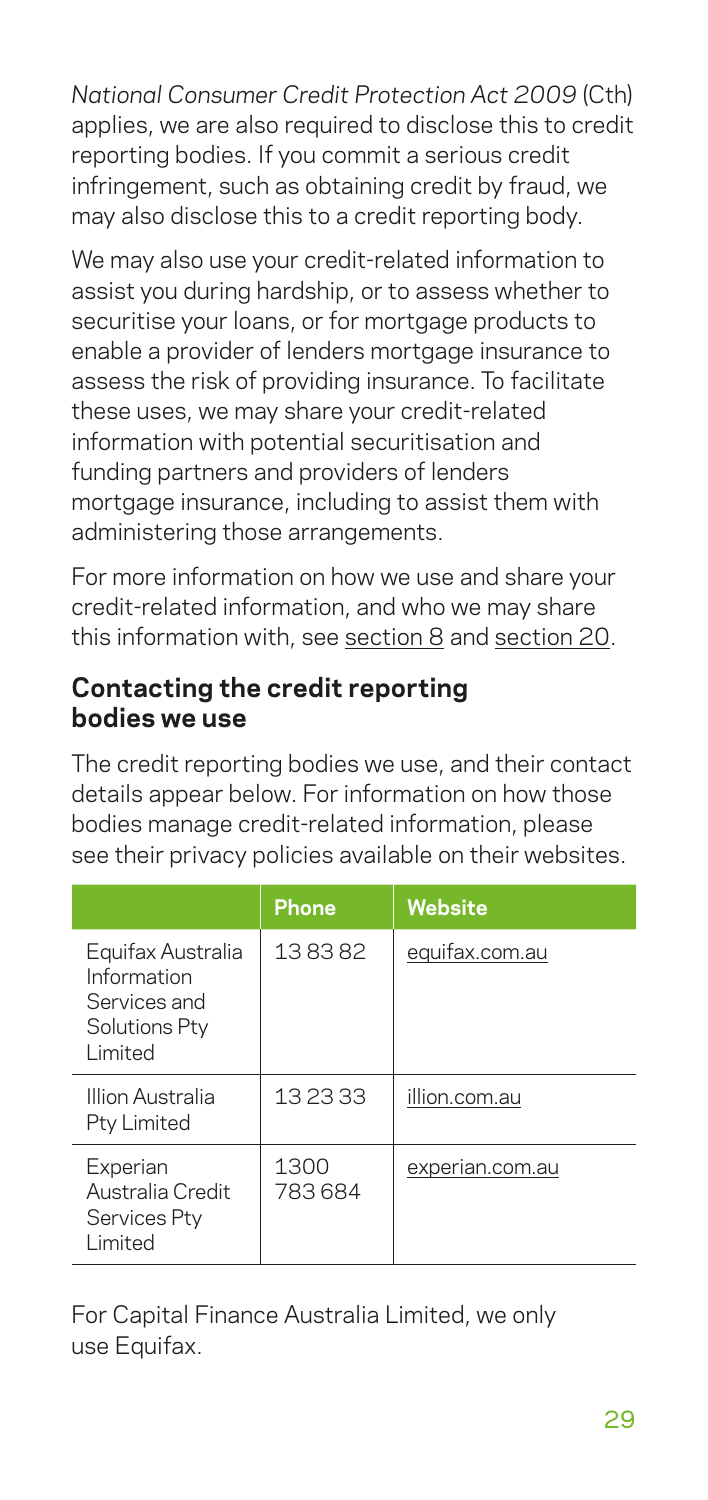#### **Opting‑out from credit reporting bodies' direct marketing (or 'pre‑screening')**

Credit reporting bodies offer a service to credit providers (like us) who wish to send direct marketing material about their credit services to individuals. This is called 'credit pre‑screening'. You have the right to request that the credit reporting bodies do not use your credit‑related information for this purpose. To opt‑out of credit pre‑screening, contact the credit reporting body using the contact details noted above.

#### **Contacting credit reporting bodies if you think you have been a victim of fraud**

You can also ask a credit reporting body not to use or **share** your personal information (including credit‑related information) for a period if you reasonably believe that you have been or are likely to be a victim of fraud, including identity theft.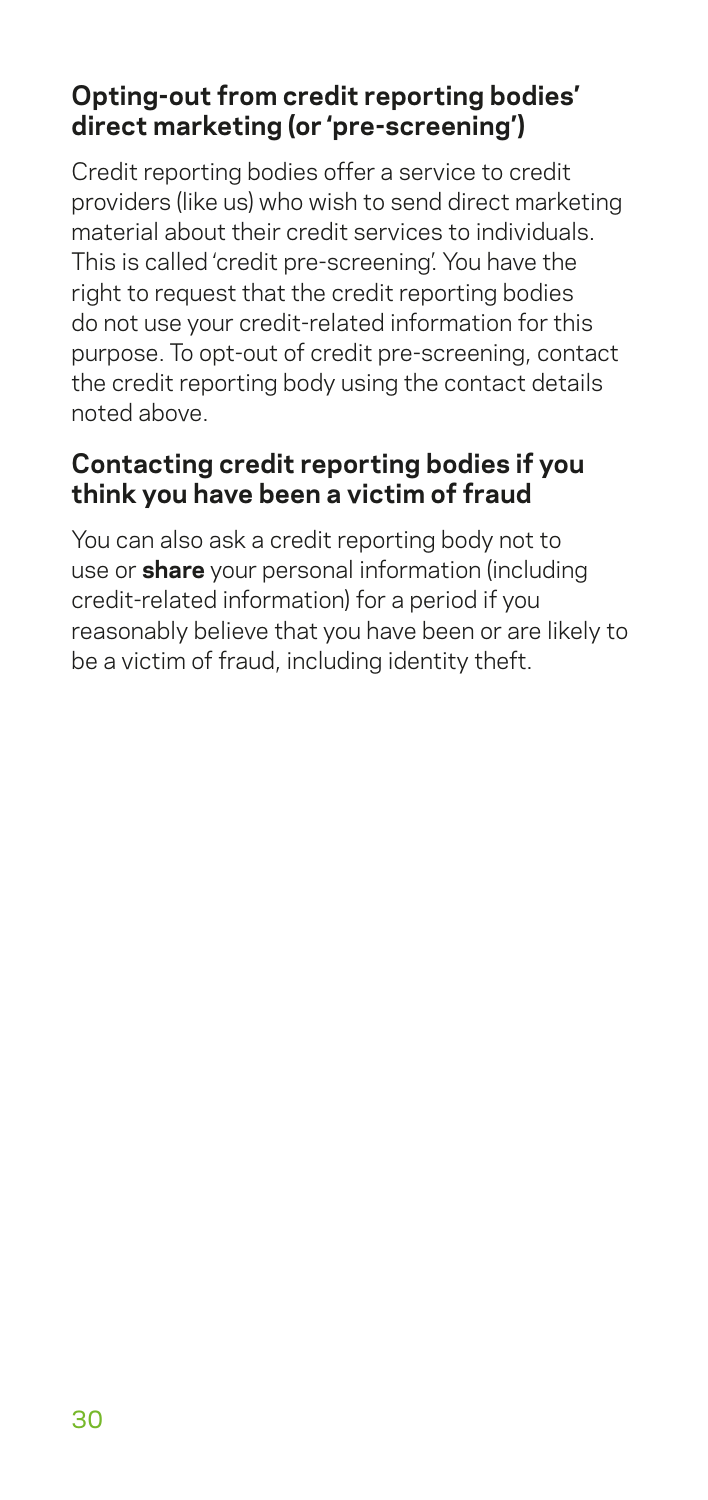# <span id="page-30-0"></span>**Particular circumstances that may apply to you**

# <span id="page-30-1"></span>**11 If we ask for, or collect, your Tax File Number**

This section applies (*in addition* to the rest of this Privacy Statement) if we ask for, or collect, your tax file number (**TFN**). Please see [section 21](#page-44-1) 'Accessing and correcting your personal information and/or credit information' and [section 22](#page-45-1) 'Resolving your privacy complaints' to find out how to access your TFN, correct your details, or complain about our handling of your TFN or other personal information.

### **Why we collect your TFN**

We are authorised to collect the TFNs of

- **•** account holders, where the account you open earns interest, and investors under the *Income Tax Assessment Act 1936* (Cth); and
- **•** superannuation fund members, under the *Superannuation Industry (Supervision) Act 1933* (Cth).

We only collect your TFN for purposes required or authorised by law, including for the purpose of reporting information to the Australian Taxation Office (**ATO**). If you are a superannuation fund member and you provide your permission for us to do so, we may also use your TFN to search for funds held by you with other superannuation or retirement savings providers for the purpose of consolidating your super.

#### **You are not required to provide us with your TFN**

It is not an offence to withhold your TFN. However, if you choose not to provide your TFN when you open an account with us:

**•** we may be required by law to deduct tax at the highest marginal tax rate plus the Medicare Levy from interest earned on your account;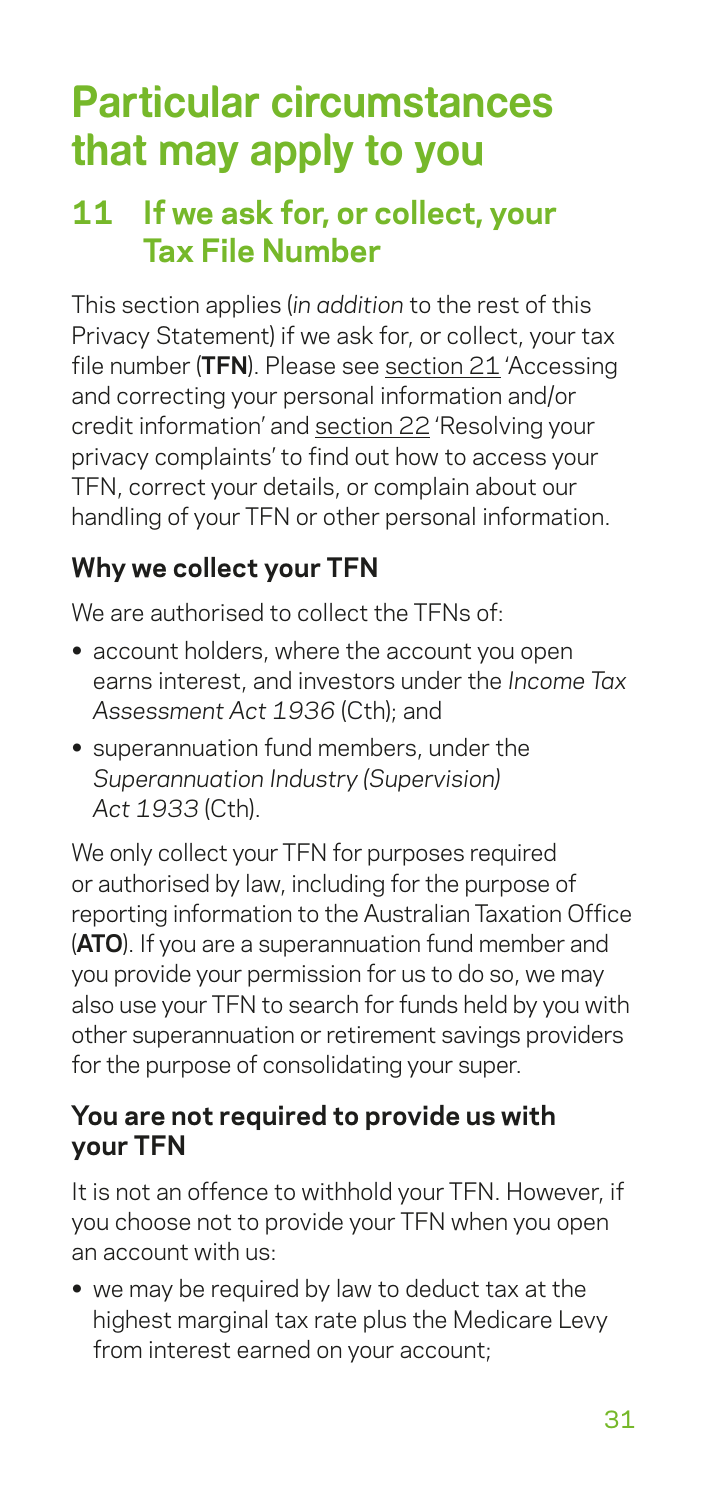- **•** if the account you are opening is for a child under 16 and the interest earned on the account is likely to be \$420 or more per year pro-rata, interest earned on the account will be subject to withholding tax; and
- **•** if the account you are opening is for a child aged 16 or 17 and the interest earned on the account is likely to be \$120 or more, interest earned on the account will be subject to withholding tax and the child will need to lodge a tax return if they want a refund,

unless you are exempt from providing a TFN. If you are exempt, please let us know the type of exemption that applies so that we do not deduct tax from the interest earned on the account.

For joint account holders or investors, a minimum of two TFNs should be provided (one for each person) if you decide to provide your TFN.

For accounts in trust for someone else (such as your child) you should quote your own TFN. If a formal trust has been established, you can quote the trust's TFN.

If your investment with us is made in the course of carrying on a business you may provide us with an ABN instead of a TFN.

If you are a superannuation fund member you can ask us in writing not to record your TFN. However, providing your TFN gives you the following advantages, which may not apply to you if you choose to withhold your TFN:

- **•** we'll be able to accept all types of contributions to your account;
- **•** the tax on contributions to your account will not be higher than the concessional tax rate;
- **•** other than the tax that may ordinarily apply, no additional tax will be deducted when you start drawing down your super benefits; and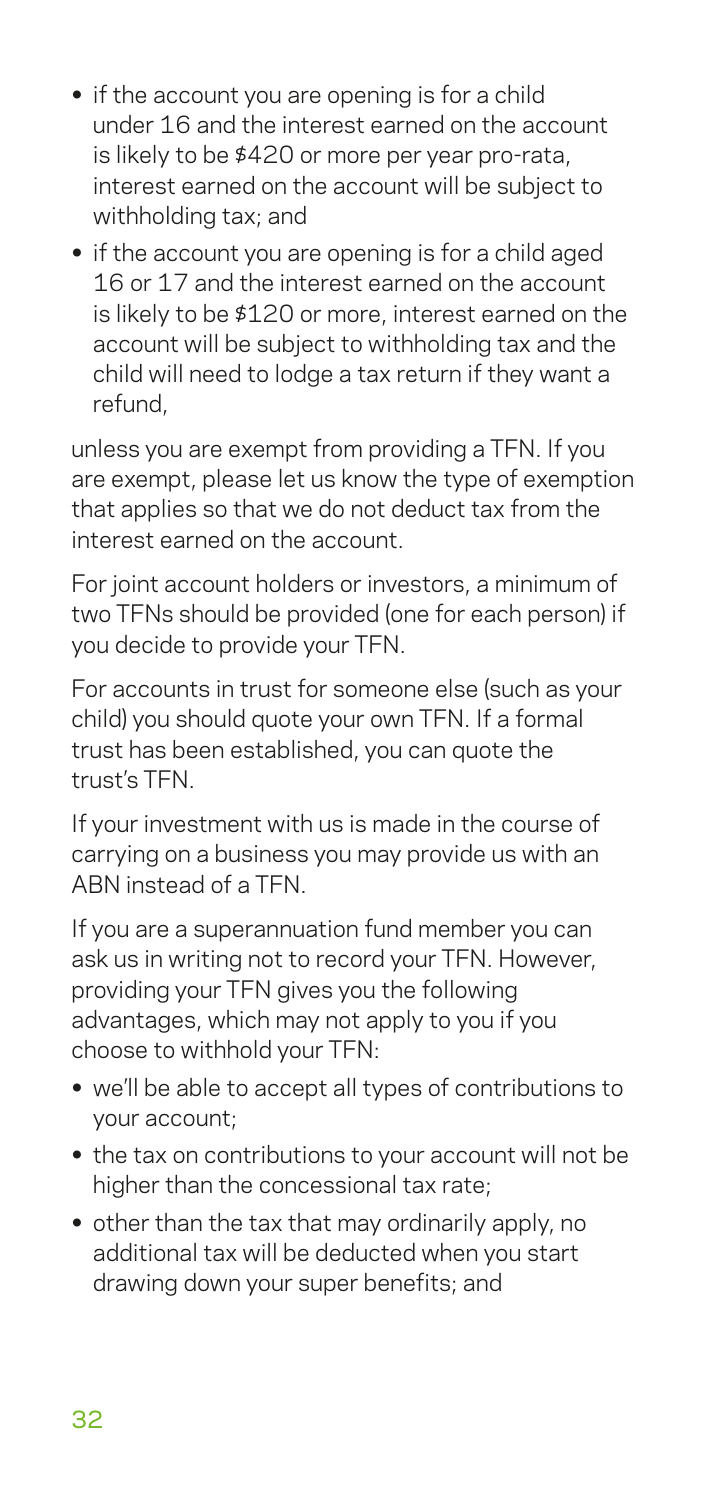<span id="page-32-0"></span>**•** it will be easier to trace different super accounts in your name so that you receive all your super benefits when you retire.

#### **Who we share your TFN with**

We are required to report details of interest or dividend income earned, withholding tax deducted and TFNs and exemptions recorded in connection with the accounts and investments you hold with us to the ATO.

In addition, if you are a superannuation fund member and you provide your TFN, we may provide your TFN to another super plan or retirement savings provider if your benefits are transferred, unless you request in writing that your TFN not be disclosed to anyone else.

Otherwise, your TFN will be kept confidential and only shared where permitted by law.

# <span id="page-32-1"></span>**12 If you apply for, or obtain, an insurance product**

We collect your personal information in relation to your application for insurance for the purpose of underwriting that insurance product.

In addition to the above, if you apply for or have an insurance product, we may also collect your personal information from:

- **•** insurers, re‑insurers and medical and health care providers where we collect personal information about what is being insured, your beneficiaries and for administration of your insurance policies and the assessment of your claims (where applicable);
- **•** other people or businesses who are involved in an insurance claim or that assist us to investigate or process claims, including witnesses and medical practitioners; and
- **•** third parties who arrange life insurance cover for a company, corporate group or other entity that you (as a director, officer, representative, employee or member) are a part of.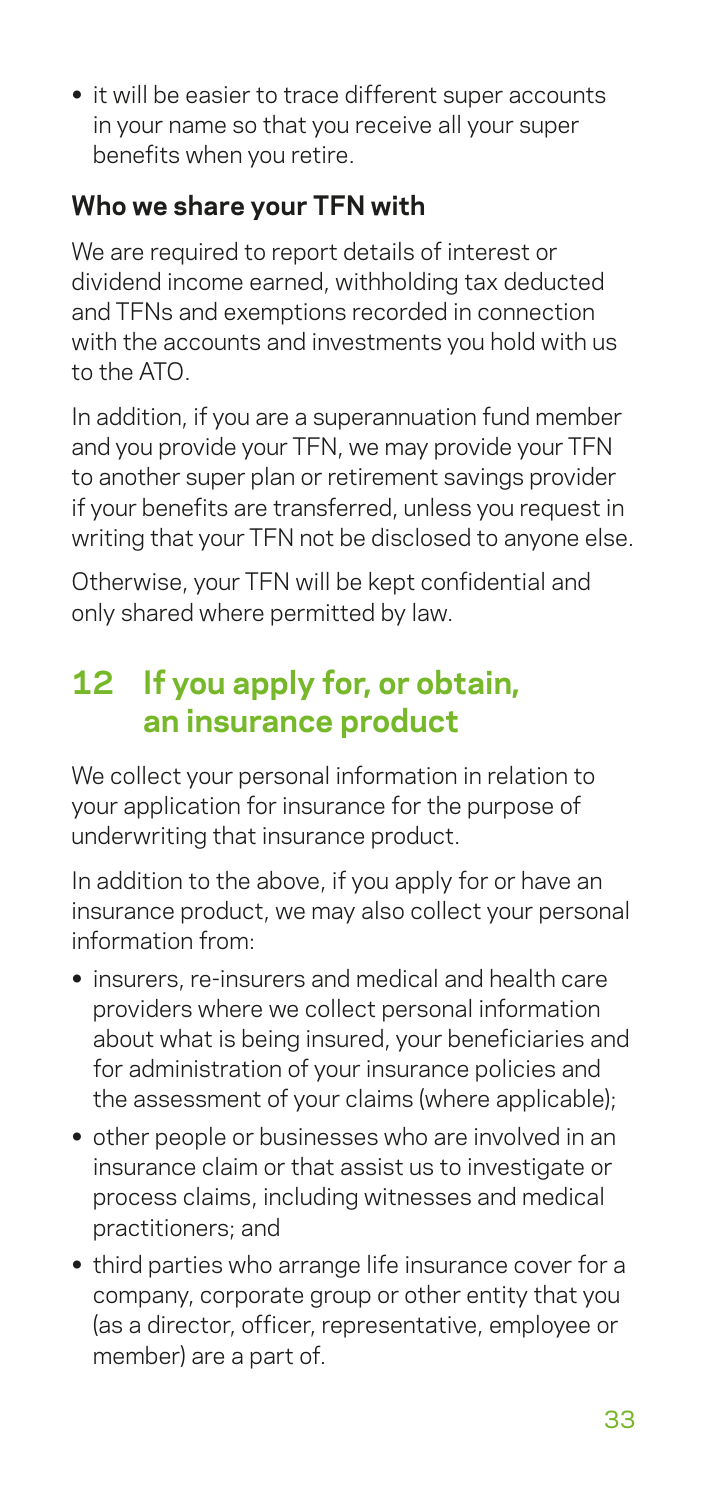<span id="page-33-0"></span>If you apply for or have an insurance or superannuation product, we may also share your personal information (including your sensitive information) with:

- **•** insurers, re‑insurers, medical and health care providers for the administration of your application and policy, and assessment of claims;
- **•** third party claims management providers, insurance and fraud investigators, cost containment providers and other service providers; and
- **•** your superannuation trustee (and the trustee may disclose information it holds about you to your employer).

# <span id="page-33-1"></span>**13 If you give us personal information about someone else**

Before you provide another person's personal information to us (for example, a proposed guarantor or your nominated beneficiary under an insurance policy), you must make them aware:

- **•** that you will be doing this;
- **•** the contents of this Privacy Statement and any other relevant privacy notices; and
- **•** that we will collect, use and share their personal information in accordance with this Privacy Statement and any other privacy notices we give you.

**Where you provide us with another person's sensitive information you must first obtain their consent** to sharing it with us and their consent to us collecting, using and disclosing their sensitive information in accordance with this Privacy Statement and any other relevant privacy notices.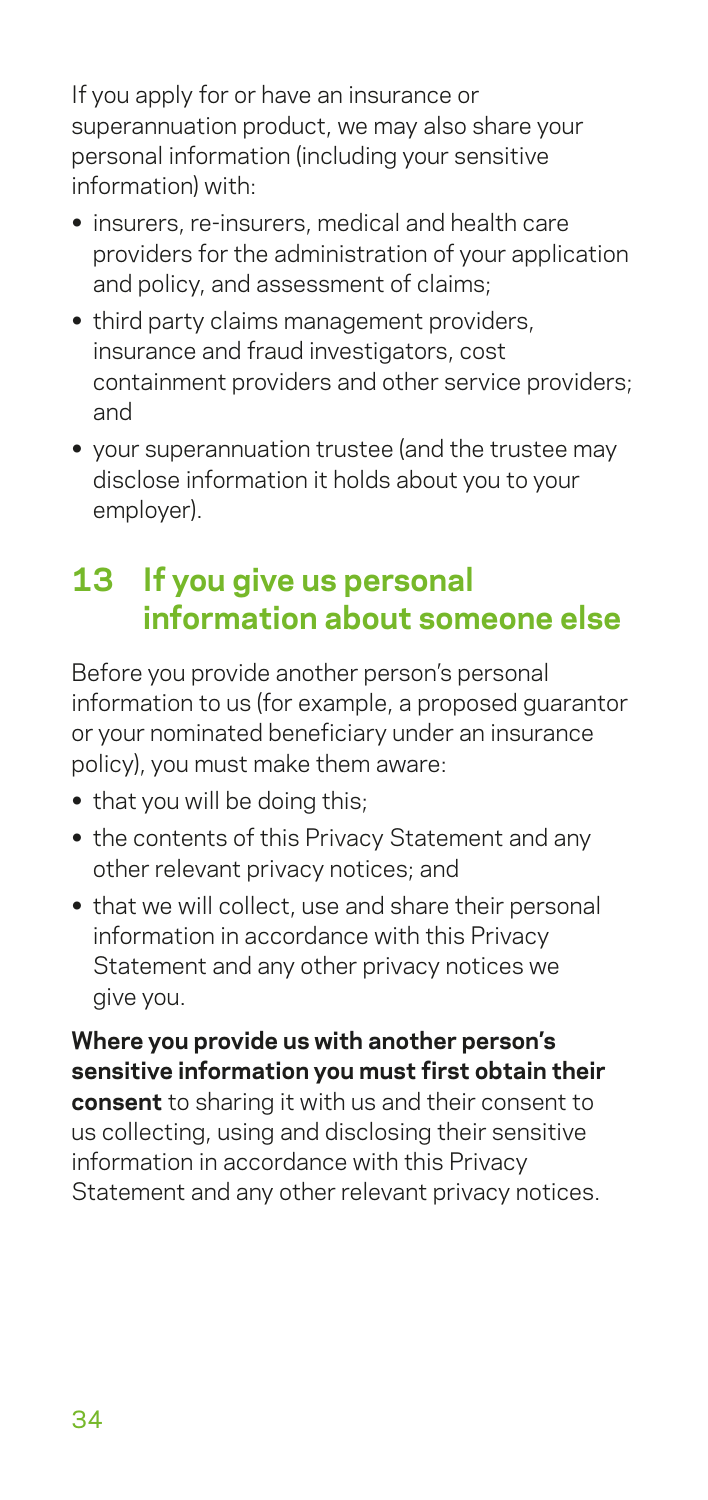# <span id="page-34-0"></span>**14 If you are a representative of a customer**

Where you are a representative, director, corporate officer or signatory, beneficiary or shareholder of one of our customers, or otherwise give instructions on behalf of a customer, we may collect your personal information to process an application by customer for a product or service, manage its account or comply with our legislative and regulatory requirements (both in Australia and overseas).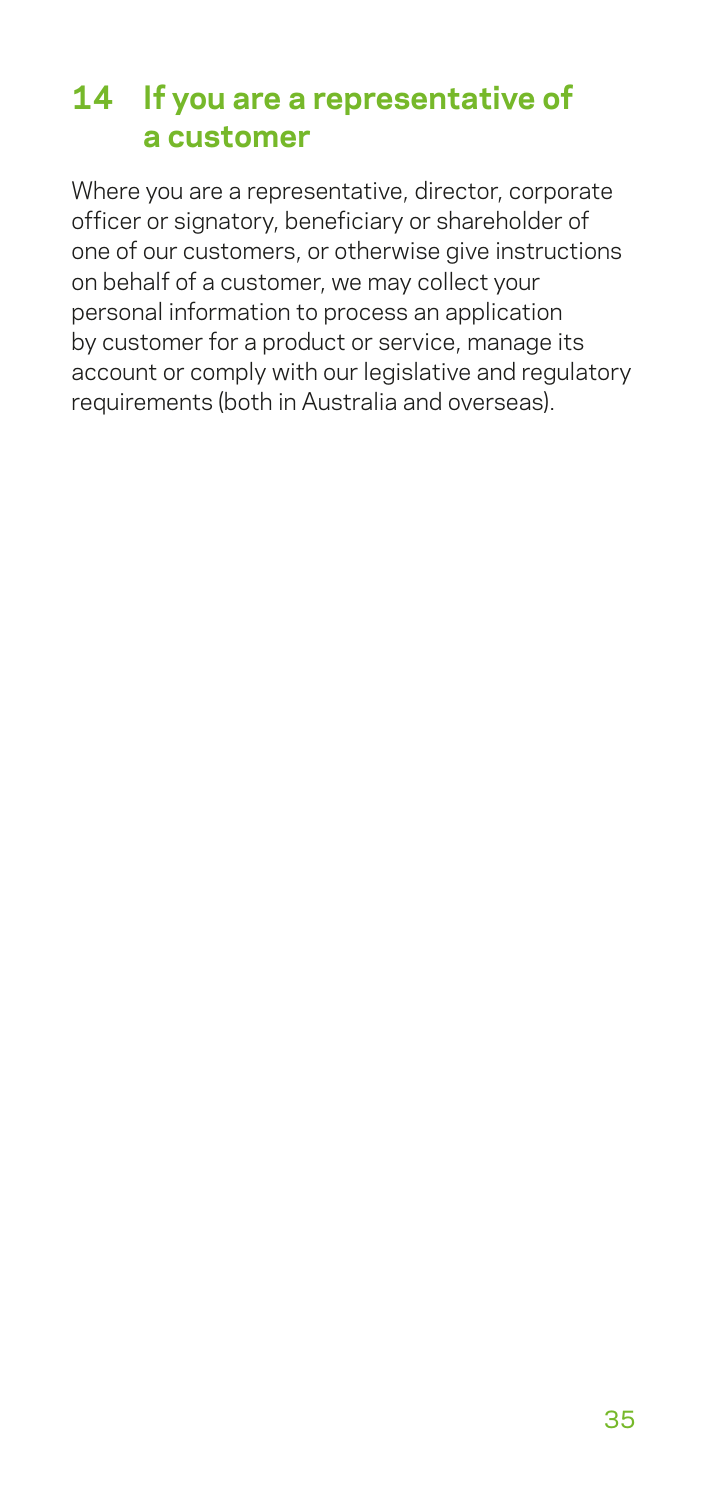# <span id="page-35-0"></span>**Further information about our handling of your personal information**

# **15 What personal information do we collect and hold?**

The personal information (including sensitive information and credit‑related information) that we collect and hold about you will depend on the products and services we offer you and the nature of your interactions with the Westpac Group.

In the table below we list some examples of the personal information we collect and hold about you for most of our products and services:

| <b>Type of</b><br>personal<br><i>information</i>                      | <b>Examples of what this may include</b>                                                                                                                                                                                                                                                                                                                                                                                                                    |
|-----------------------------------------------------------------------|-------------------------------------------------------------------------------------------------------------------------------------------------------------------------------------------------------------------------------------------------------------------------------------------------------------------------------------------------------------------------------------------------------------------------------------------------------------|
| Personal and<br>contact details                                       | Your name, date of birth, gender,<br>signature, mailing and residential<br>address details, telephone numbers,<br>email addresses, and personal<br>details relevant to any application for<br>credit such as marital status, number<br>and ages of dependents, citizenship<br>and/or residency details, foreign<br>tax residency status, employment<br>details and status, salary details,<br>work history and bank account and<br>credit card information. |
| Government<br>issued<br>identification<br>(copies) and<br>identifiers | Your Medicare number, passport<br>details, driver's licence number, and<br>copies of government identification<br>documents.                                                                                                                                                                                                                                                                                                                                |

#### **For most products and services**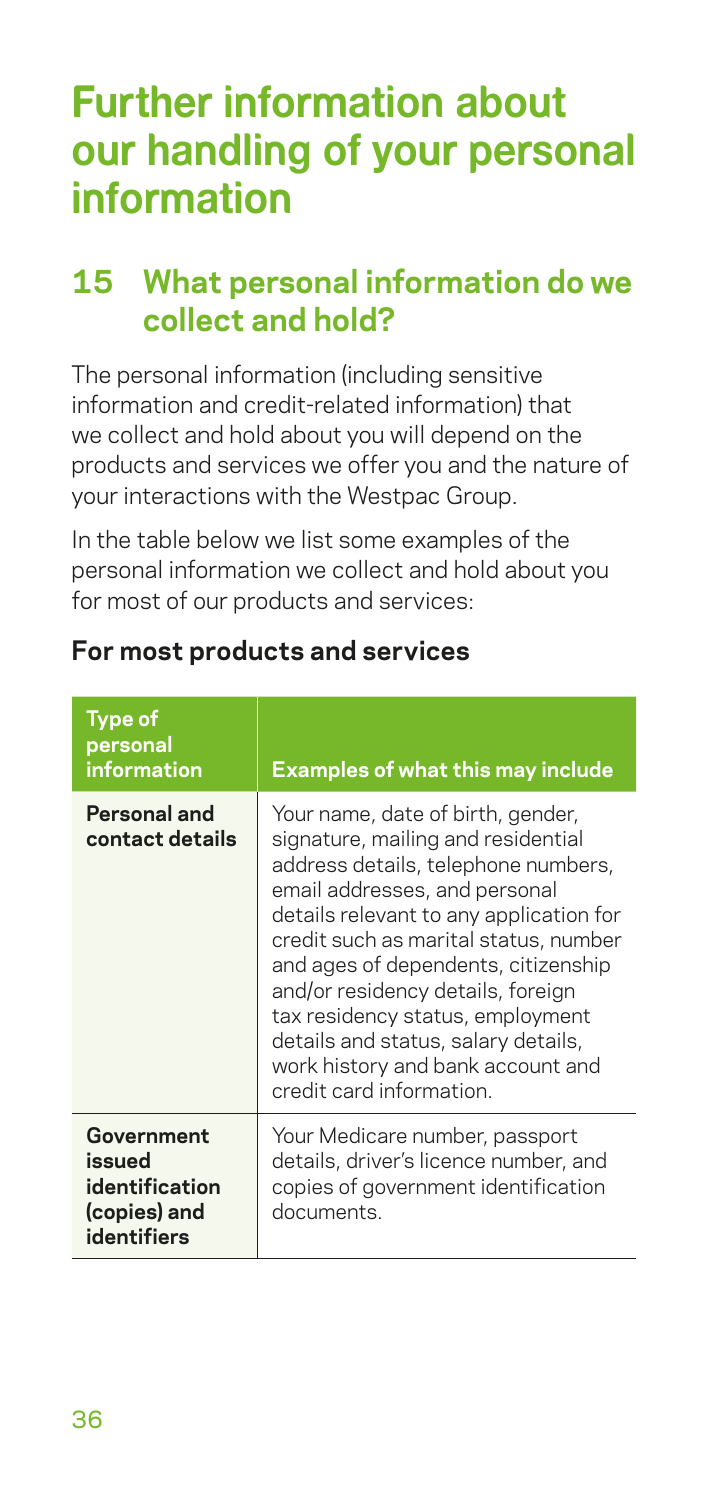| <b>Type of</b><br>personal<br>information     | <b>Examples of what this may include</b>                                                                                                                                                                                                                                                                                                                                                                                                                                                                                                             |
|-----------------------------------------------|------------------------------------------------------------------------------------------------------------------------------------------------------------------------------------------------------------------------------------------------------------------------------------------------------------------------------------------------------------------------------------------------------------------------------------------------------------------------------------------------------------------------------------------------------|
| Photographs,<br>video or audio<br>recordinas  | Call recordings when you contact<br>our call centres or branches, and<br>security camera recordings when<br>you visit our branches or offices or<br>use our ATMs.                                                                                                                                                                                                                                                                                                                                                                                    |
| <b>Sensitive</b><br>information               | Information relating to your<br>citizenship, residency status and<br>biometric data (to verify your identity<br>and authorise transactions, for<br>example if you enrol in our 'Smart<br>Verify' or 'Verify-Ewe' service). In<br>addition, we may collect sensitive<br>information about your health,<br>medical history, racial or ethnic<br>origin in the limited circumstances<br>described above under 'Why we<br>collect your personal information'<br>(for example, to offer you specialist<br>Indigenous and remote banking<br>capabilities). |
| <b>Transactional</b><br>information           | Records of transactions you make<br>using our products and services.                                                                                                                                                                                                                                                                                                                                                                                                                                                                                 |
| Interaction and<br>behavioural<br>information | Your interactions with us, including<br>your queries or complaints<br>Pages viewed and browsing<br>behaviour on our websites.<br>How you navigate through<br>our websites and interact<br>with our webpages, including<br>fields completed in forms and<br>applications.                                                                                                                                                                                                                                                                             |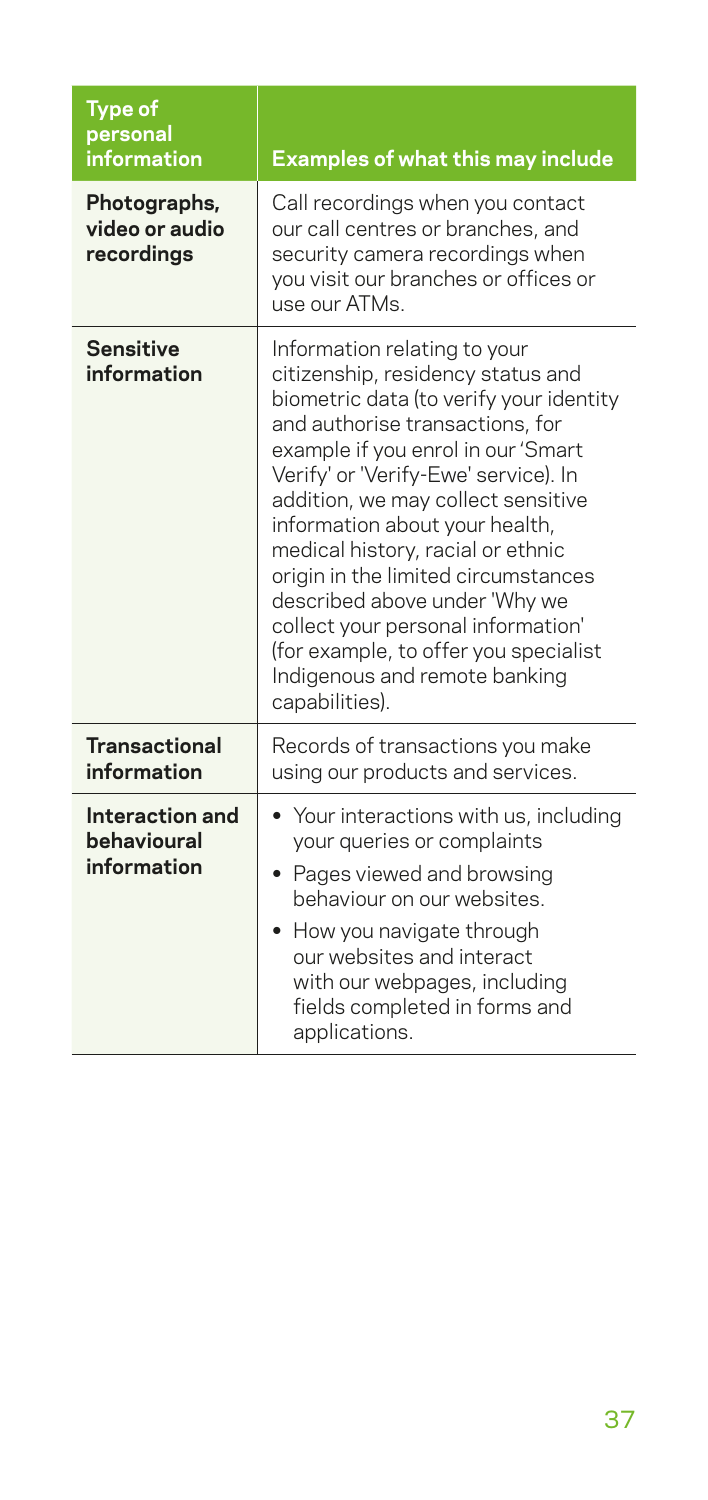| <b>Type of</b><br>personal<br>information   | <b>Examples of what this may include</b>                                                                                                                                                                                                                                                                                                                                                                                                                                                                                  |
|---------------------------------------------|---------------------------------------------------------------------------------------------------------------------------------------------------------------------------------------------------------------------------------------------------------------------------------------------------------------------------------------------------------------------------------------------------------------------------------------------------------------------------------------------------------------------------|
| Digital (or<br>electronic<br>information)   | The date and time of your visits<br>to our webpages, geographical<br>information, information about the<br>device used to visit our website<br>(including your tablet or mobile<br>device) such as device IDs and IP<br>addresses, the date and time of<br>accessing online banking and other<br>digital services, and geolocation<br>where you provide permission in your<br>device settings.<br>We may also collect information from<br>third party websites, applications or<br>platforms containing our interactive   |
|                                             | content or that interface with our<br>own websites and applications.                                                                                                                                                                                                                                                                                                                                                                                                                                                      |
| <b>Publicly</b><br>available<br>information | Searches of ASIC's banned and<br>disqualified persons register, ASIC's<br>insolvency register, bankruptcy<br>register and State or Territory<br>Land Registry Services or real<br>property registers.<br>We may collect information about<br>you from Westpac pages on social<br>media platforms if you publicly<br>comment but we will never ask you to<br>supply personal information publicly<br>over any social media platform that<br>we use on which we have a presence<br>and use, such as Facebook or<br>Twitter. |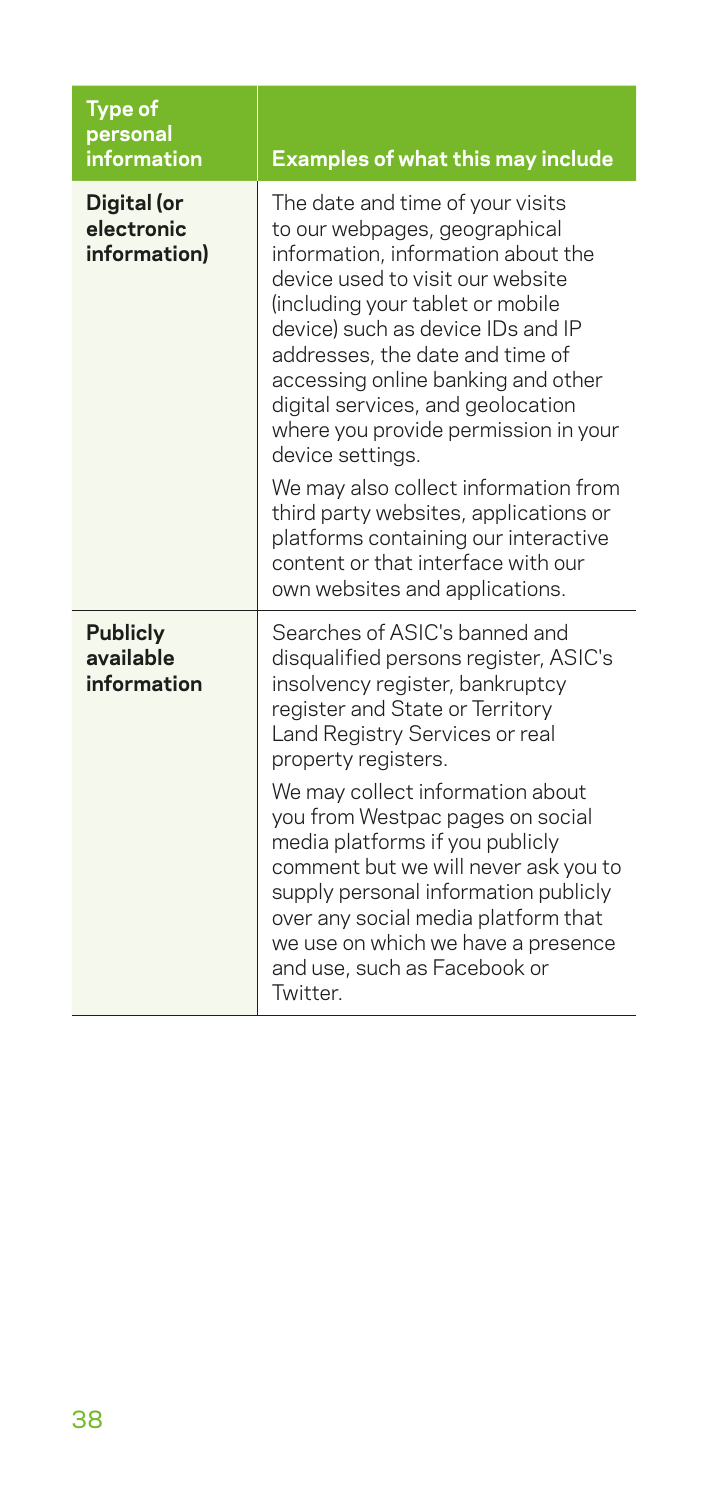### **For credit products**

If you have applied for a **credit product**, obtain a credit product from us, are offering to act as a guarantor or act as a guarantor for a credit product, we may **also** collect and hold the following personal information about you:

| <b>Type of</b><br>personal<br>information | <b>Examples of what this may include</b>                                                                                                                                                                                                                                     |
|-------------------------------------------|------------------------------------------------------------------------------------------------------------------------------------------------------------------------------------------------------------------------------------------------------------------------------|
| Credit<br>information                     | See a definition of 'Credit<br>information' under 'Credit reporting<br>and credit-related information'<br>section 10.                                                                                                                                                        |
| Credit<br>eligibility<br>information      | See a definition of 'Credit eligibility<br>information' under 'Credit reporting<br>and credit-related information'<br>section 10.                                                                                                                                            |
| Loan<br>application<br>information        | Information about your assets,<br>debts, income and expenditure.                                                                                                                                                                                                             |
| Guarantor<br>information                  | If you are a proposed guarantor for<br>any of our products, we will collect<br>your personal information from<br>the prospective borrower(s). With<br>your consent, we will also collect<br>your credit-related information<br>in accordance with this Privacy<br>Statement. |
| <b>Sensitive</b><br>information           | We may collect additional sensitive<br>information about your health,<br>medical history, racial or ethnic<br>origin in limited circumstances<br>described above under 'Why we<br>collect your personal information'.                                                        |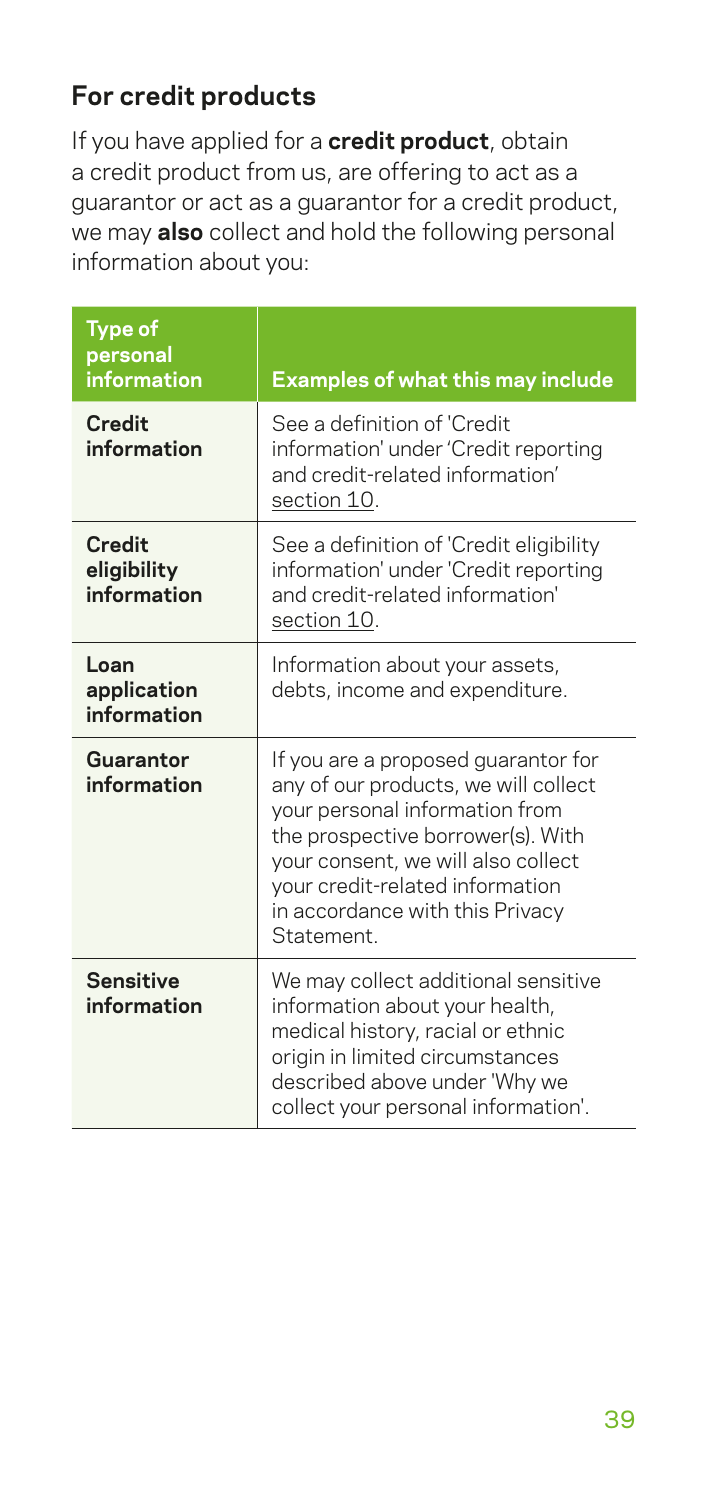# <span id="page-39-0"></span>**16 How and when do we collect your information?**

We collect most of your personal information directly from you, whether in person, on the phone or electronically via our websites, our online platform(s) and email.

For example, we collect your personal information from you when you interact with any Westpac Group Australian business to:

- **•** register your interest in, enquire about or apply for any of our products and/or services or programs;
- **•** provide us with feedback or make a complaint;
- **•** use online banking services or use our mobile or tablet applications;
- **•** visit our websites; or
- **•** talk to us (including by us recording certain of your telephone calls with us), email us, do business with us or otherwise interact with us.

We may also collect your personal information if we infer or generate information about you based on your transactions, preferences, and behaviours (including through the use of data analytics).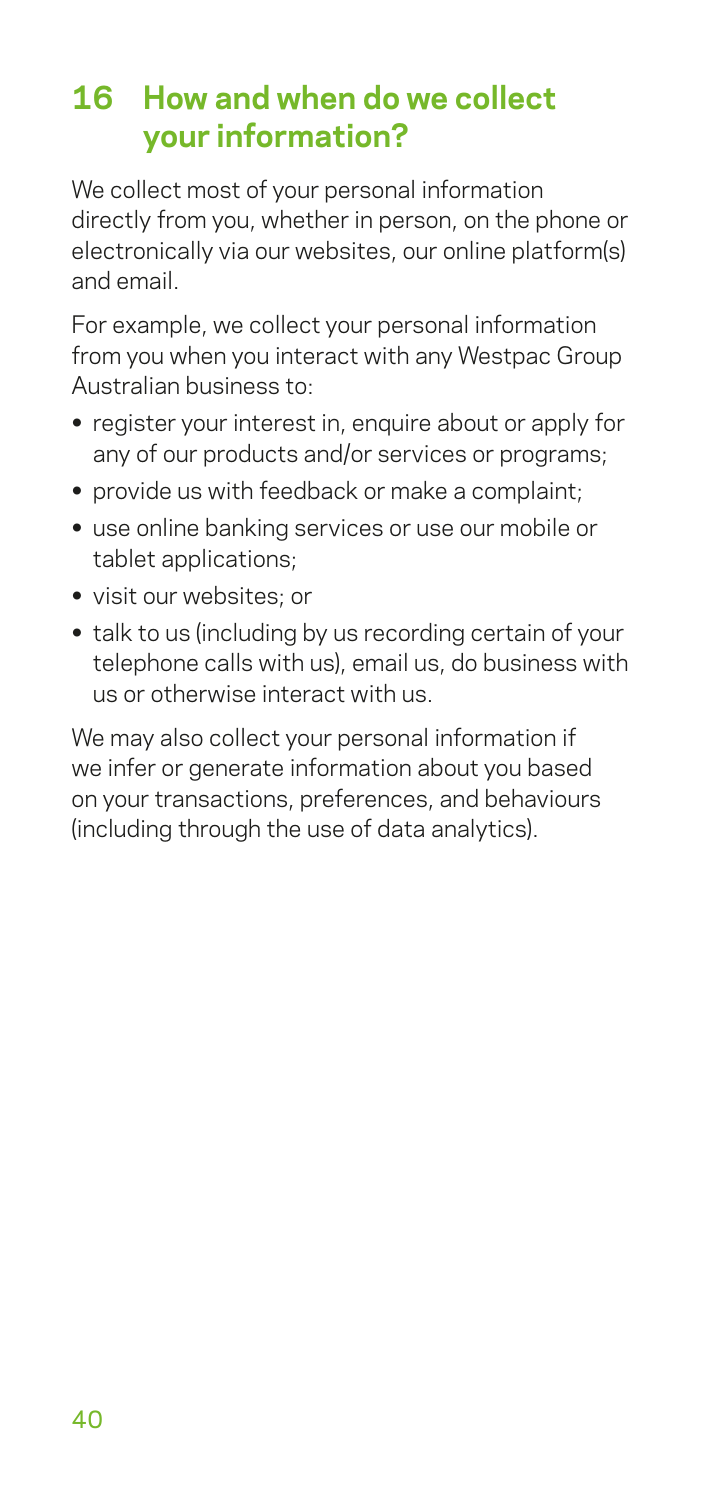# <span id="page-40-0"></span>**17 Additional reasons why we hold, use and disclose your personal information**

In addition to the specific reasons we provide for collecting your personal information in section 4 above 'Why we collect your personal information', we also hold, use and disclose your personal information for additional purposes set out below.

| <b>Purpose</b>                                                                                          | <b>Examples of why we use your</b><br>personal information                                                                                                                                                                                                                                                                                                                                                                               |
|---------------------------------------------------------------------------------------------------------|------------------------------------------------------------------------------------------------------------------------------------------------------------------------------------------------------------------------------------------------------------------------------------------------------------------------------------------------------------------------------------------------------------------------------------------|
| Improve our<br>products<br>and services,<br>enhance<br>customer<br>relationships<br>and manage<br>risks | to prepare your personal information<br>for data analytics processes,<br>conduct data analytics and generate<br>insights from that data analysis for<br>the benefit of Westpac, to improve<br>the delivery and development of our<br>products, services and programs,<br>enhance our customer relationships<br>and effectively manage risk and<br>adherence to our policies and<br>procedures.                                           |
| Assist third<br>parties with<br>their products<br>and services                                          | to prepare your personal information<br>for data analytics processes,<br>conduct data analytics and generate<br>insights from that data analysis for<br>the benefit of third parties (noting<br>that the outputs of these activities<br>will not be disclosed to third parties<br>unless they have been subject to<br>a de-identification process or the<br>disclosure is otherwise agreed with<br>you or permitted by applicable laws). |
| Mergers,<br>acquisitions<br>and other<br>sales/funding<br>arrangements                                  | to facilitate actual or prospective<br>divestments, acquisitions,<br>investments, debt/loan sales or other<br>changes (and potential changes) to<br>entities that make up the Westpac<br>Group or Westpac Group products<br>and services.                                                                                                                                                                                                |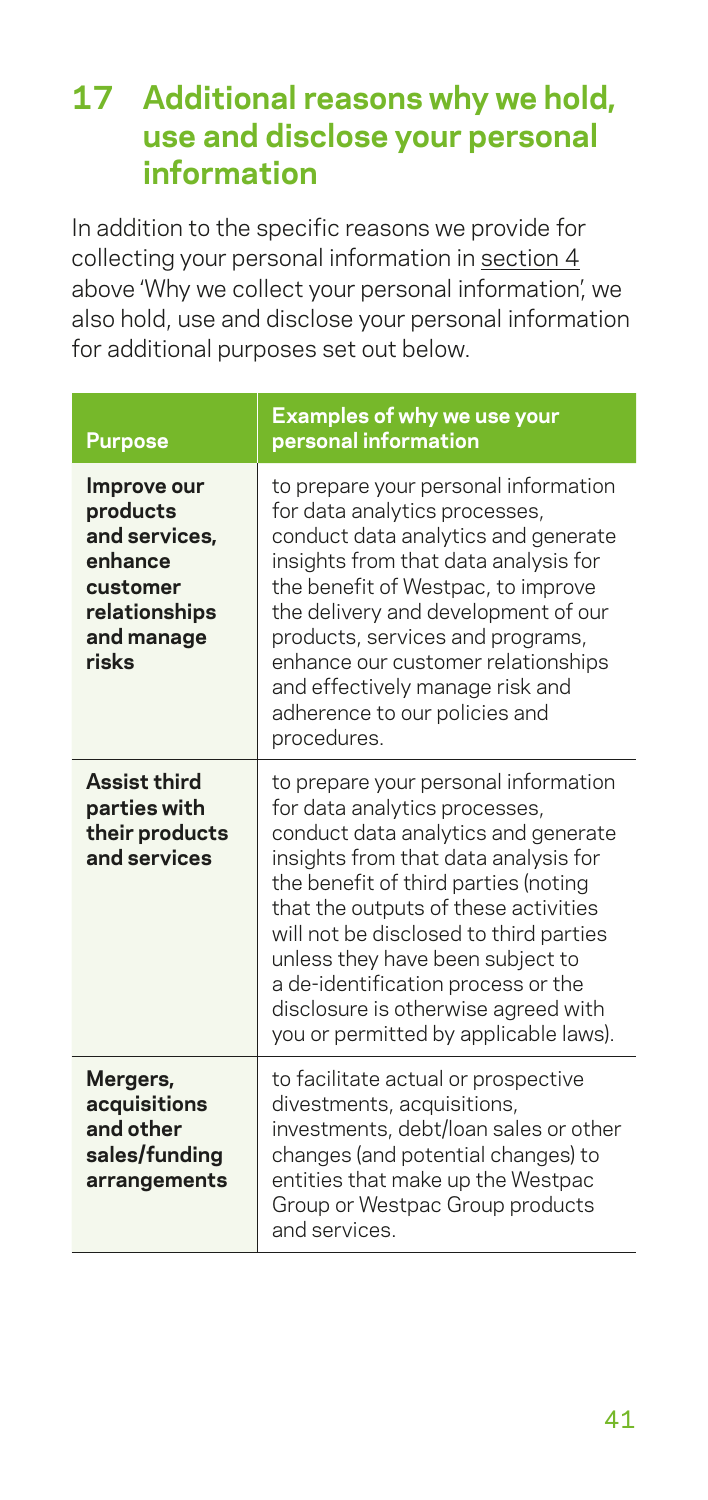# <span id="page-41-0"></span>**18 Use of Cookies**

Cookies are small pieces of information stored on your device hard drive or in memory. We use cookies to collect personal information directly from you when you interact with us through our public and secured websites, mobile or tablet applications. We collect limited personal information about you via cookies for the following purposes:

| <b>Purpose</b>                                            | <b>Description</b>                                                                                                                                                                                                                                                                                                                                                                                                      |
|-----------------------------------------------------------|-------------------------------------------------------------------------------------------------------------------------------------------------------------------------------------------------------------------------------------------------------------------------------------------------------------------------------------------------------------------------------------------------------------------------|
| <b>Security</b>                                           | Cookies can help secure a user's<br>experience by simplifying login,<br>maintaining session integrity or<br>validating content entered into form<br>fields We do this to:<br>effectively manage our business<br>risks; and<br>• verify online banking customers<br>and carry out other essential<br>security checks to offer you a<br>secure and reliable online banking<br>service.                                    |
| Personalise<br>and improve<br>your customer<br>experience | Cookies can be used to remember<br>user preferences or understand<br>traffic or webpages. We do this to:<br>help us to remember you the next<br>time you visit our websites;<br>• help us identify products and<br>services that may be of interest<br>and value to you;<br>tailor digital content to your likely<br>interests; and<br>improve the pages or sites visited<br>by making them faster or more<br>efficient |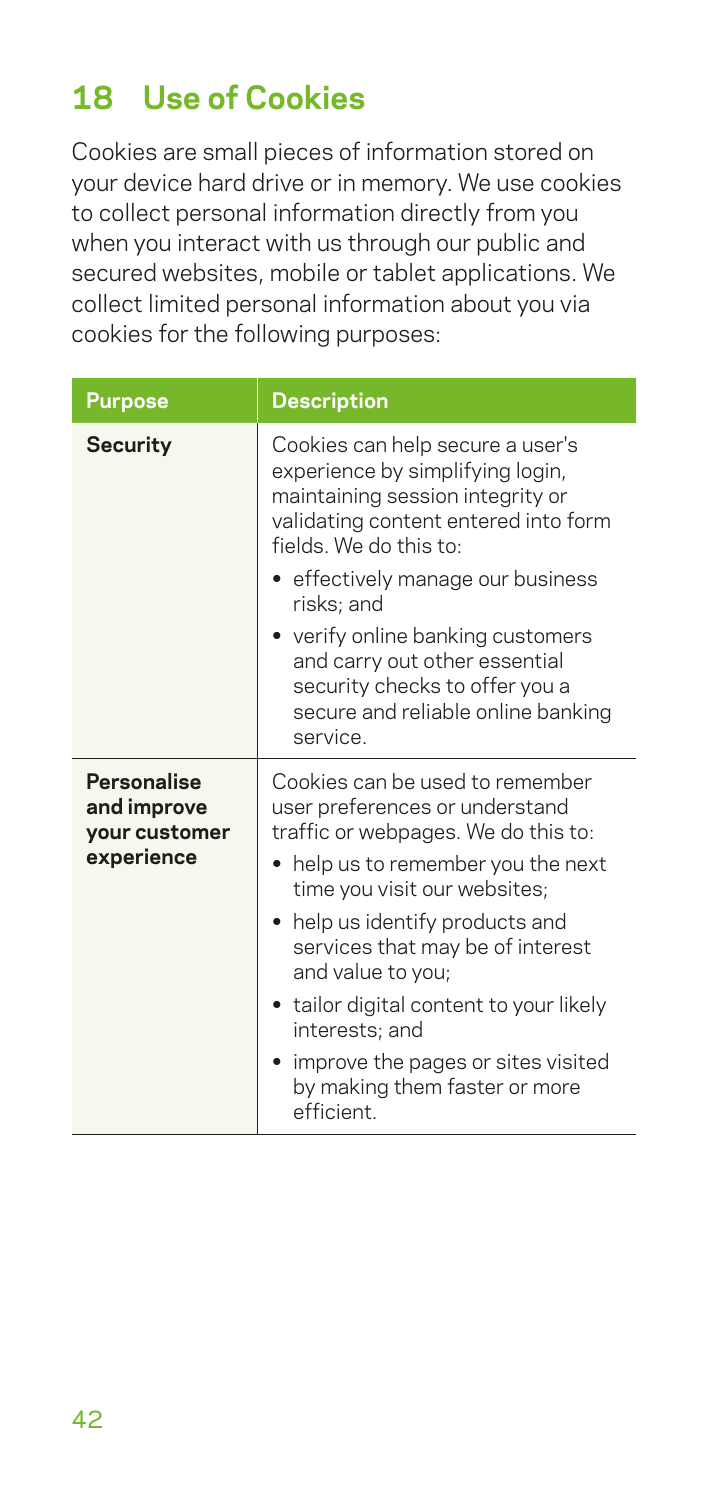<span id="page-42-0"></span>

| <b>Purpose</b>                     | <b>Description</b>                                                                                                                                                                                                                                                                                                                        |
|------------------------------------|-------------------------------------------------------------------------------------------------------------------------------------------------------------------------------------------------------------------------------------------------------------------------------------------------------------------------------------------|
| <b>Measurement</b><br>and analysis | Cookies can be used to collect data<br>(including location) about users<br>who interact with our public and<br>secured websites, mobile or tablet<br>applications. This data is stored<br>and analysed by us. We do this<br>to measure effectiveness of our<br>marketing, including via third parties,<br>to improve our services to you. |
| Marketing and<br>communication     | Cookies can be used to launch<br>segment targeted marketing<br>campaigns, promote new services<br>or websites and send segment or<br>targeted messages to you. We do<br>this to:                                                                                                                                                          |
|                                    | • determine which products or<br>services may be of interest and<br>value to you and to tell you about<br>them;                                                                                                                                                                                                                           |
|                                    | • advise you of new services or<br>website or app features; and<br>send relevant messages to you.                                                                                                                                                                                                                                         |
|                                    |                                                                                                                                                                                                                                                                                                                                           |

### **19 How we protect your personal information**

We take a range of physical, electronic and other security measures, to protect the security, confidentiality and integrity of your personal information (including your sensitive and credit-related information). For example:

- **•** access to our information systems is controlled through identity and access management controls;
- **•** employees and our authorised representatives (including RAMS franchisees) are bound by internal information security policies and are required to keep personal information secure;
- **•** all employees and our authorised representatives (including RAMS franchisees) are required to complete training about privacy and information security;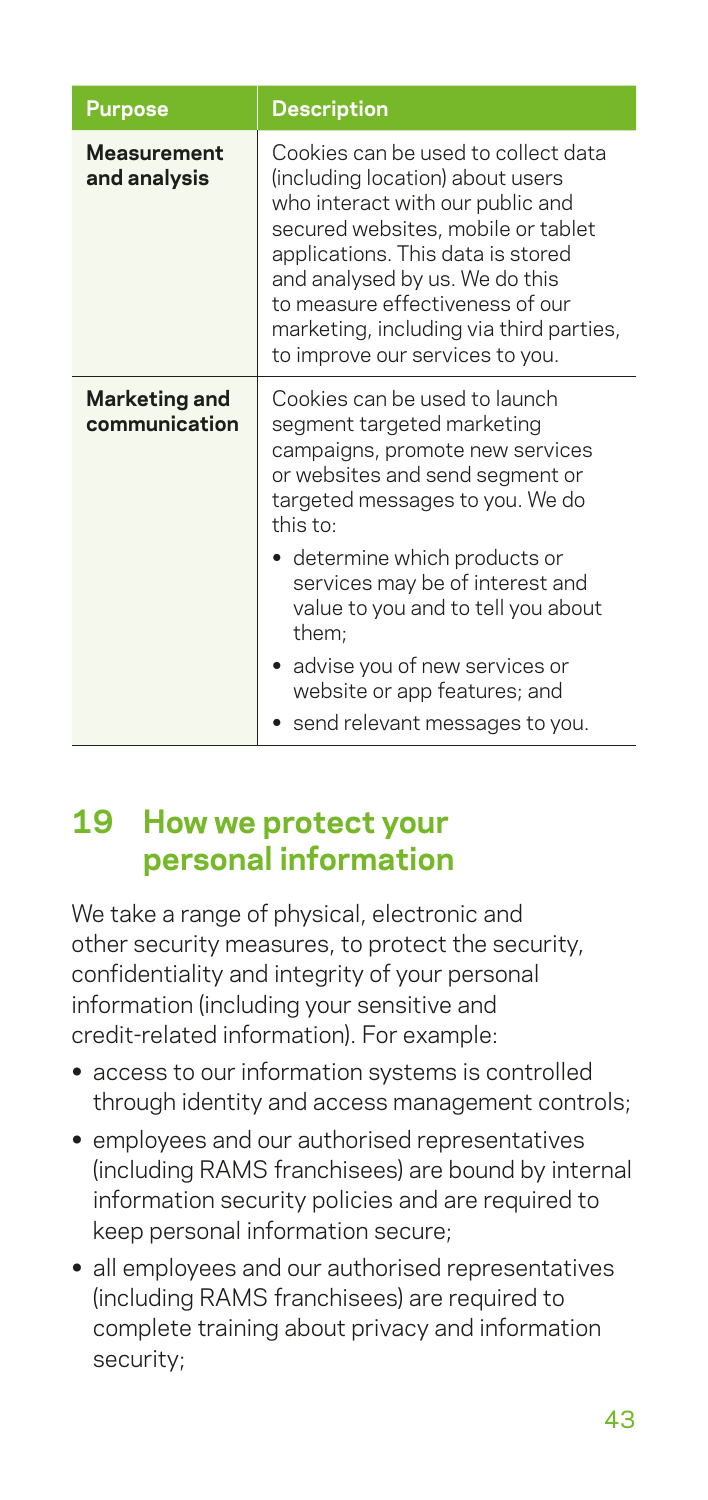- <span id="page-43-0"></span>**•** we monitor and review our compliance with internal policies; and
- **•** we regularly assess our security measures against industry best practices.

# <span id="page-43-1"></span>**20 Sharing your personal information overseas**

#### **For most products and services**

We will share your personal information (including your sensitive information) outside Australia to some of the types of recipients and for the purposes noted above, including:

- **•** organisations operating overseas with whom we partner to provide goods and services to you and our contracted service providers operating overseas, which are likely to be located in New Zealand, United States, Canada, India, the Philippines, UK, Malaysia and Brazil;
- **•** Westpac Group companies located in Germany, Hong Kong, Singapore, New Zealand, UK, United States, and Papua New Guinea to help us deliver or support the provision of our products and services to you; and
- **•** for international transactions, such as currency exchanges, we will disclose your information to the corresponding international party and their financial services organisations in order to process the transaction. The countries where we disclose your information will depend on the details of the transaction you ask us to carry out.

#### **For credit products**

Our processes for approving and managing credit products involve some tasks being carried out for us by third party service providers, both in and outside Australia, including in India and the Philippines. In carrying out these tasks, service providers may have access to credit‑related information.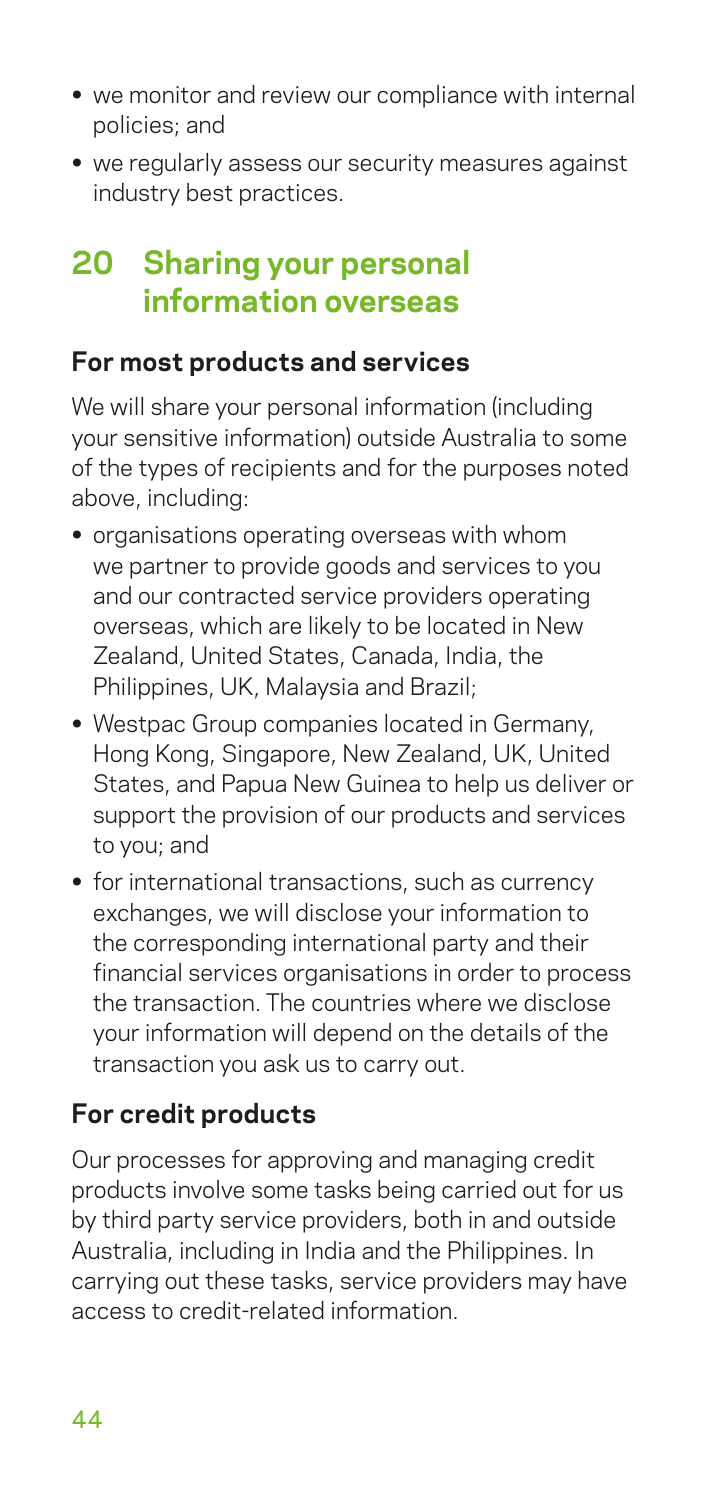# <span id="page-44-1"></span><span id="page-44-0"></span>**21 Accessing and correcting your personal information**

You can request access to the personal information (including your sensitive information and credit‑related information) that we hold about you. You can also ask for corrections to be made to it. To do so, please contact us using the contact details provided below.

If your request relates to your credit-related information, you may also want to contact the relevant credit reporting bodies that have credit‑related information about you on file and make similar corrections to your information.

If you want to access or correct your consumer data pursuant to the Consumer Data Right, please refer to our [Consumer Data Right](https://www.westpac.com.au/content/dam/public/wbc/documents/pdf/aw/WBC_CDR_Policy.pdf) policy.

We will seek to verify your identity before we allow access, or make changes, to your personal information or credit‑related information.

There is no fee for requesting corrections to your personal information or for us to make those corrections. In some circumstances, we may charge you a reasonable amount for providing you access to your personal information to cover the costs of locating the information, copying it and supplying it to you.

We are not required to provide you with access to your personal information in certain limited circumstances, for example where a Court or Tribunal order requires us to deny access. There are also certain circumstances in which we are not required to correct your personal information – for example, where we are not satisfied that the information we have on record for you is inaccurate, out-of-date, incomplete, irrelevant or misleading.

However, if we refuse to give you access to or to correct your personal information, we will give you a notice explaining our reasons (except to the extent it would be unreasonable or unlawful for us to do so) and provide you with information on how you can complain about our refusal.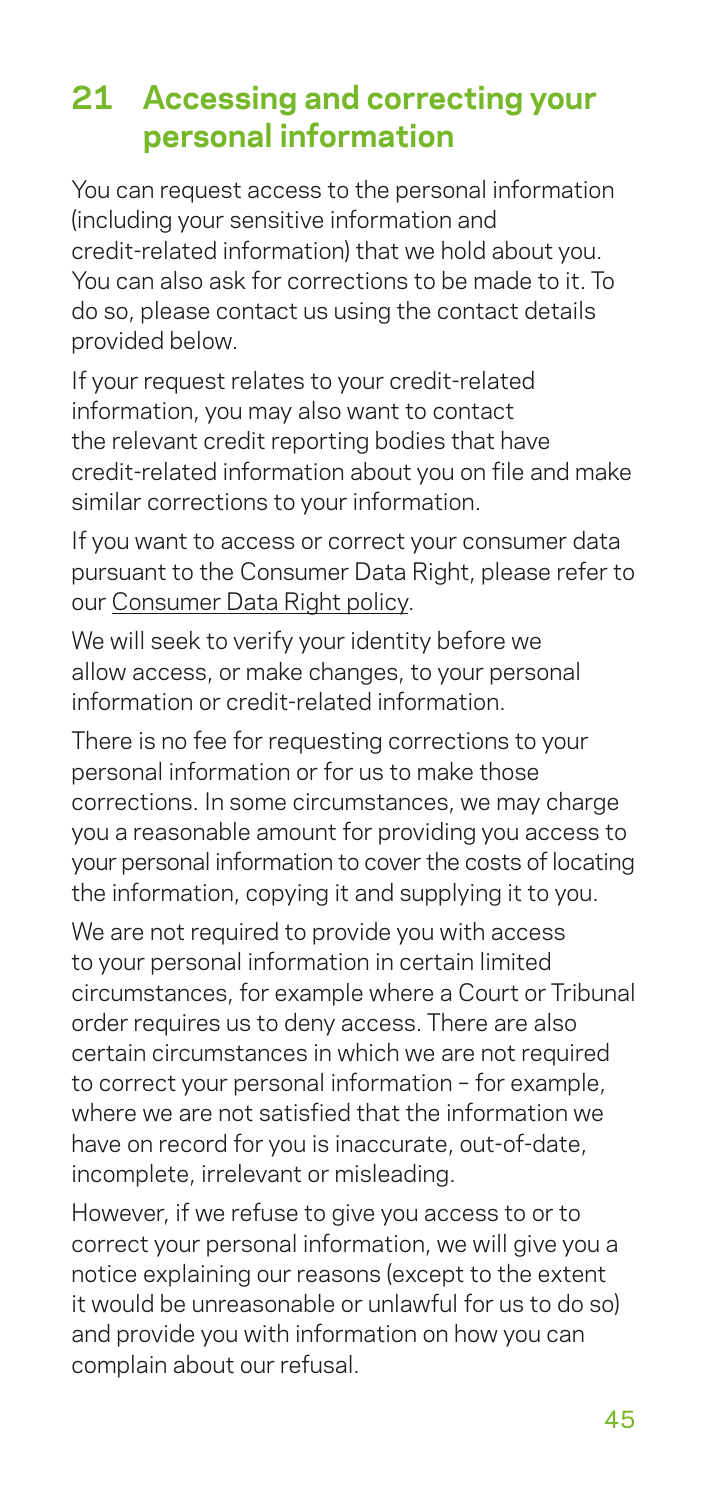# <span id="page-45-1"></span><span id="page-45-0"></span>**22 Resolving your privacy complaints and concerns**

If you have a question or complaint about how your personal information (including sensitive information and credit‑related information) is being handled by us, our affiliates or service providers, please contact us first by using the contact details provided below.

#### **Delivering on our service promise**

We are constantly striving to provide the best possible service, and we will do our best to efficiently and fairly resolve any concern you have.

#### **Our commitment to you**

If you are ever unhappy about something we have done – or perhaps not done – please give us the opportunity to put things right.

Our aim is to resolve your complaint within five (5) business days, and where possible we will resolve your complaint on the spot. If we need additional time to get back to you, we will let you know. Should we be unable to resolve your concern at your first point of contact, we will then refer the complaint to our dedicated Customer Managers in our Customer Solutions team.

**•** Our Customer Solutions Customer Managers are here to find a solution for you and will ensure that you're regularly updated about the progress we are making to resolve your complaint.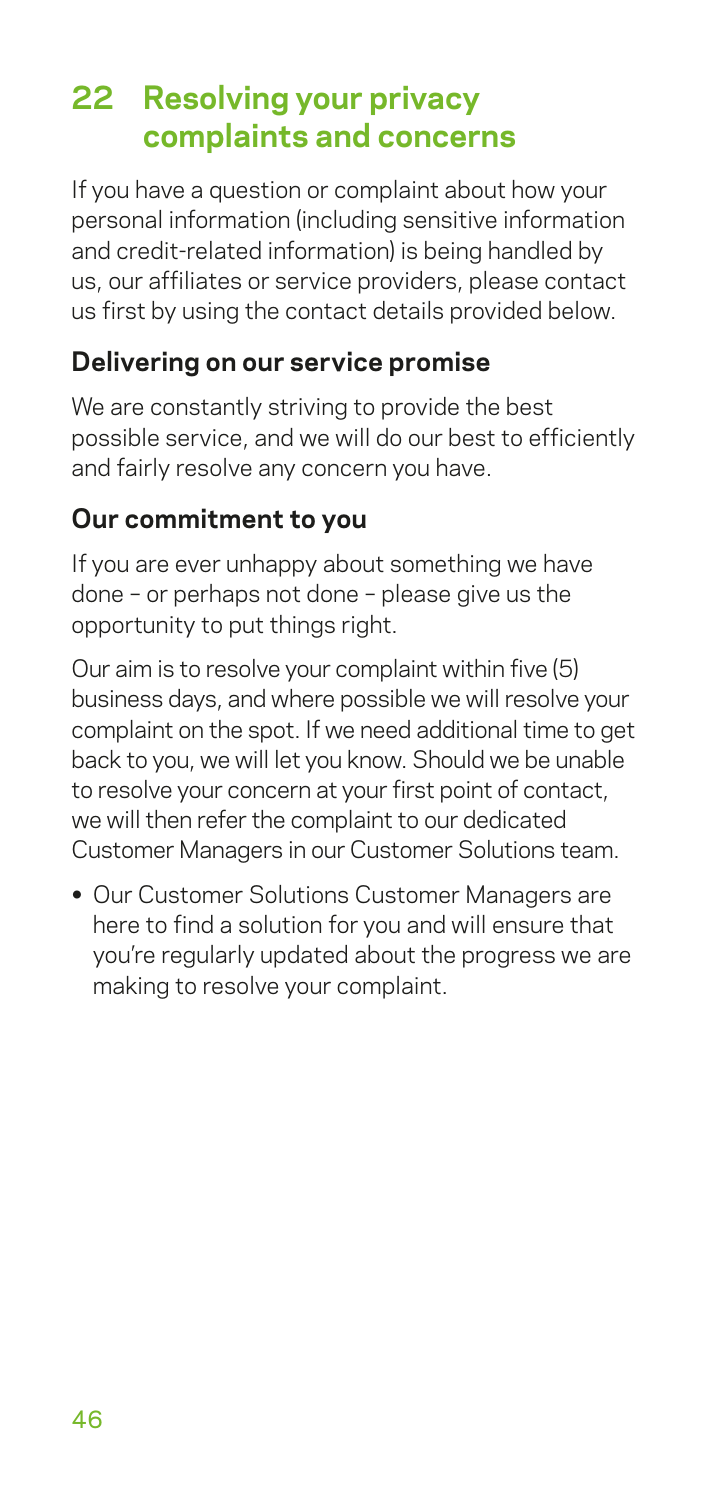# <span id="page-46-0"></span>**23 If you are still unhappy**

If you are not satisfied with our response to, or handling of, your complaint, you can contact the external dispute resolution scheme, the Australian Financial Complaints Authority (AFCA).

AFCA provides a free and independent service to resolve complaints by consumers and small businesses about financial firms (e.g., banks), where that complaint falls within AFCA's terms of reference. The contact details for AFCA are set out below.

#### **Australian Financial Complaints Authority**

GPO Box 3 Melbourne VIC 3001

| Phone:  | 1800 931 678 (free call) |
|---------|--------------------------|
| Email:  | info@afca.org.au         |
| Online: | www.afca.org.au          |

Under the Privacy Act you may complain to the Office of the Australian Information Commissioner (OAIC) if you have raised a complaint with us and you're not happy with our response or have concerns about the way we handle your personal information. The contact details for the OAIC are set out below.

#### **Office of the Australian Information Commissioner**

GPO Box 5218 Sydney NSW 2001

| Phone:  | 1300 363 992          |
|---------|-----------------------|
| Online: | www.oaic.gov.au       |
| Email:  | enquiries@oaic.gov.au |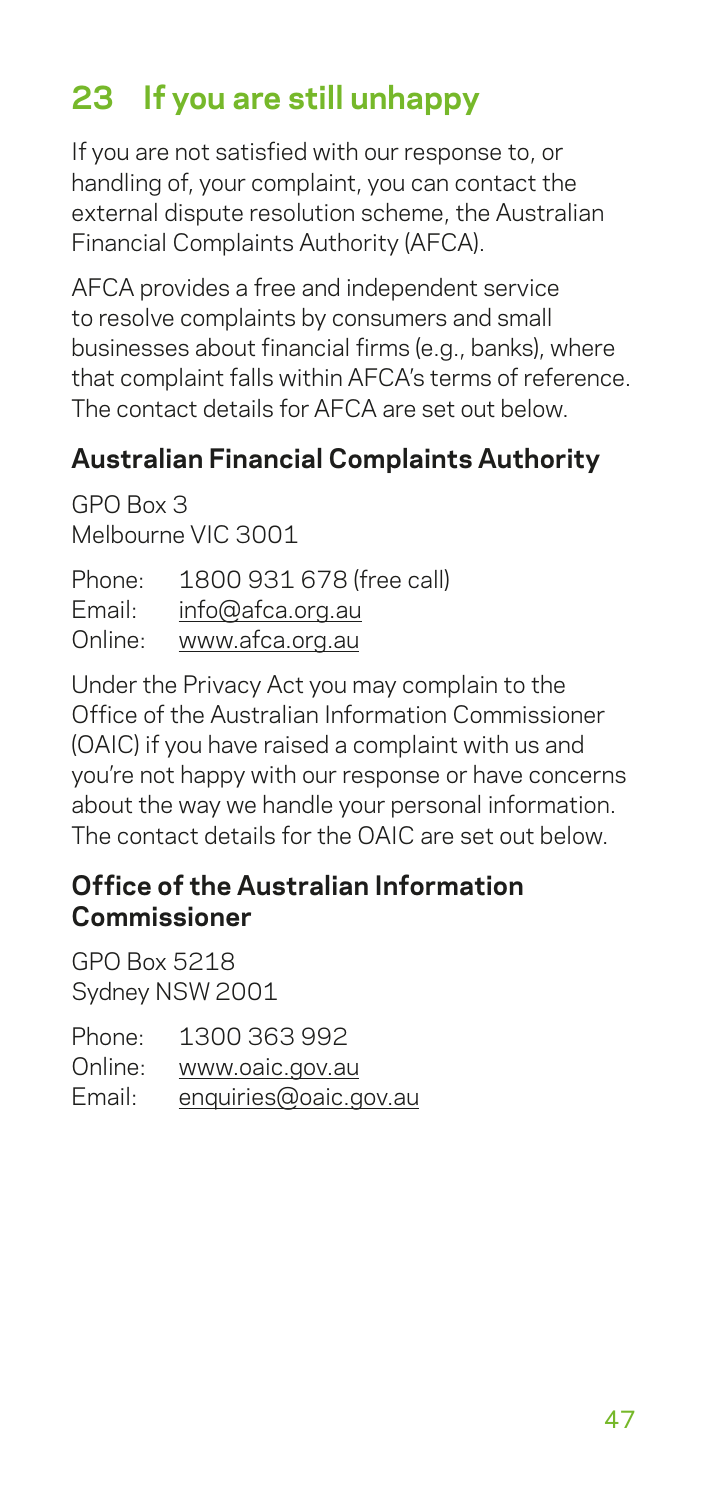# <span id="page-47-0"></span>**24 Contact us**

**St.George** customers can contact us by:

- **•** calling 13 33 30 call centres are open 8am - 8pm (AEST), Monday-Saturday from anywhere in Australia;
- **•** in person at any branch;
- **•** online at [stgeorge.com.au](https://www.stgeorge.com.au) using our [secure feedback form](https://eforms.stgeorge.com.au/olfmu/eforms/ConsumerFeedback/#/welcome) to provide feedback, share your suggestions, provide a complaint or compliment;
- **•** email [stgeorgecustomersolutions@stgeorge.com.au](mailto:stgeorgecustomersolutions%40stgeorge.com.au?subject=); or
- **•** write to us at Reply Paid 5265, Sydney NSW 2001

**Westpac** customers can contact us:

- **•** over the phone on 1300 130 467 or 132 032 – our call centres are open 8am – 8pm, 7 days a week except Public Holidays from anywhere in Australia. If you are overseas, please call +61 2 9155 7700, 24 hours a day, 7 days a week;
- **•** in person at any branch;
- **•** online at [westpac.com.au](http://westpac.com.au) using our [secure feedback form](https://banking.westpac.com.au/olfmu/eforms/ConsumerFeedback/#/welcome) to provide feedback, share your suggestions, provide a complaint or compliment;
- **•** by email [westpaccustomersolutions@westpac.com.au;](mailto:westpaccustomersolutions%40westpac.com.au?subject=) or
- **•** by writing to us at Reply Paid 5265, Sydney NSW 2001.

**XYLO** customers can contact us by:

- **•** calling 1300 XYLO FX (1300 995 639);
- **•** emailing [CustomerCare@XYLO.com.au;](mailto:CustomerCare%40XYLO.com.au?subject=)
- **•** contacting us using our [Contact Us form;](https://www.xylo.com.au/contact_us.aspx) or
- **•** write to us at XYLO Foreign Exchange GPO Box 5198 Sydney NSW 2001.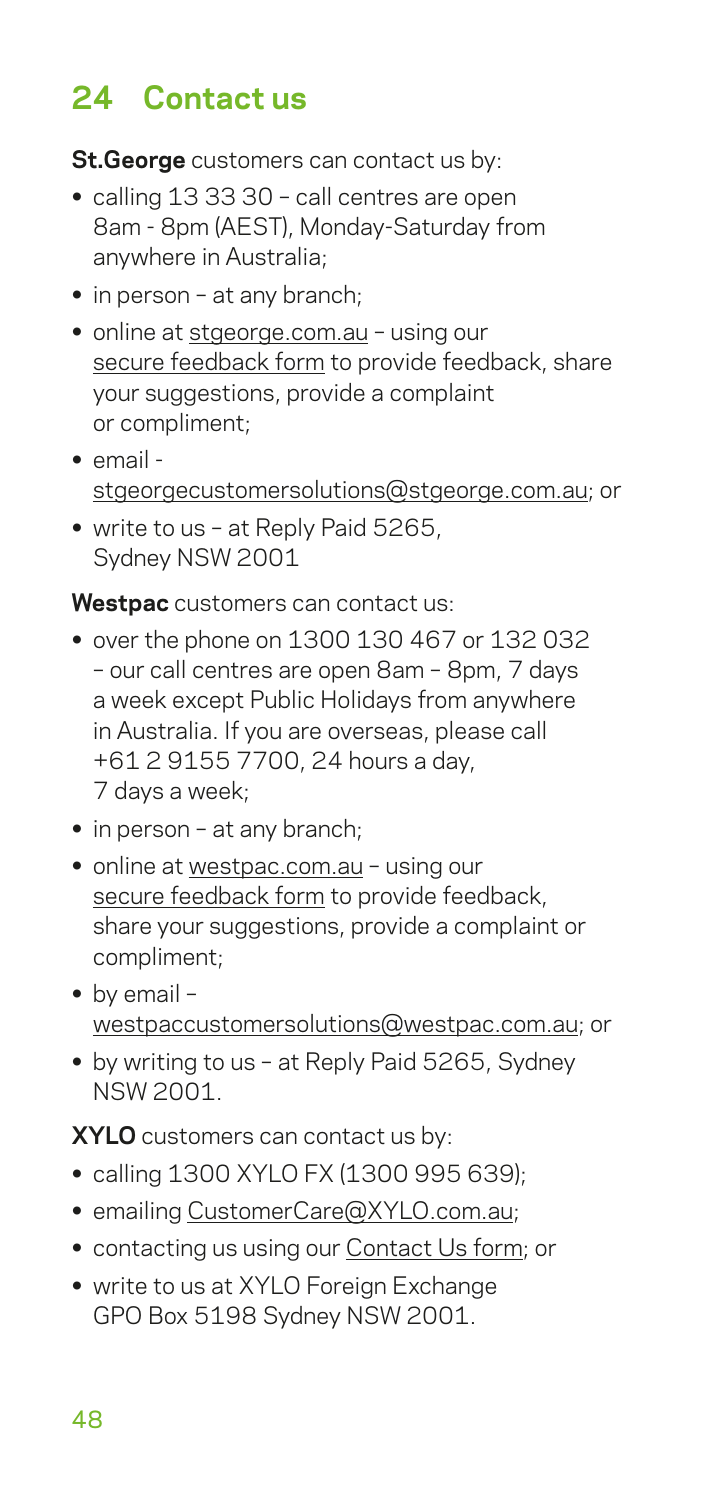**Bank of Melbourne** customers can contact us by:

- **•** calling 13 22 66 call centres are open 8am – 8pm (AEST), Monday – Saturday from anywhere in Australia;
- **•** visiting any of our branches in person;
- **•** online at [bankofmelbourne.com.au](https://www.bankofmelbourne.com.au/)  using our [secure feedback form](https://eforms.bankofmelbourne.com.au/olfmu/eforms/ConsumerFeedback/#/welcome) to provide feedback. share your suggestions, provide a complaint or compliment; or
- **•** write to us at Reply Paid 5265, Sydney NSW 2001.

**BankSA** customers can contact us by:

- **•** calling 13 13 76 call centres are open 7:30am - 7:30pm (ACST), Monday–Saturday from anywhere in Australia;
- **•** visiting any of our branches in person;
- **•** online at [banksa.com.au](https://www.banksa.com.au/) using our [secure feedback form](https://eforms.banksa.com.au/olfmu/eforms/ConsumerFeedback/#/welcome) to provide feedback, share your suggestions, provide a complaint or compliment; or
- **•** writing to us at Reply Paid 5265, Sydney NSW 2001.

**BT** customers can contact us by:

- **•** calling 132 135 lines are open 8:30am – 5:30pm, Monday – Friday (AEST);
- **•** online at [bt.com.au](https://www.bt.com.au/) using our [secure feedback form](https://secure.bt.com.au/forms/complaints.asp) to provide feedback, share your suggestions, provide a complaint or compliment; or
- **•** write to us at BT, GPO Box 2675, Sydney NSW 2001.

**Asgard** customers can contact us by:

- **•** calling 1800 731 812. If you are overseas please call +61 2 9155 4010;
- **•** using our [Contact Us form;](https://secure.bt.com.au/contact-us/contact-asgard.asp) or
- **•** write to us at Asgard PO Box 7490, Cloisters Square WA 6850.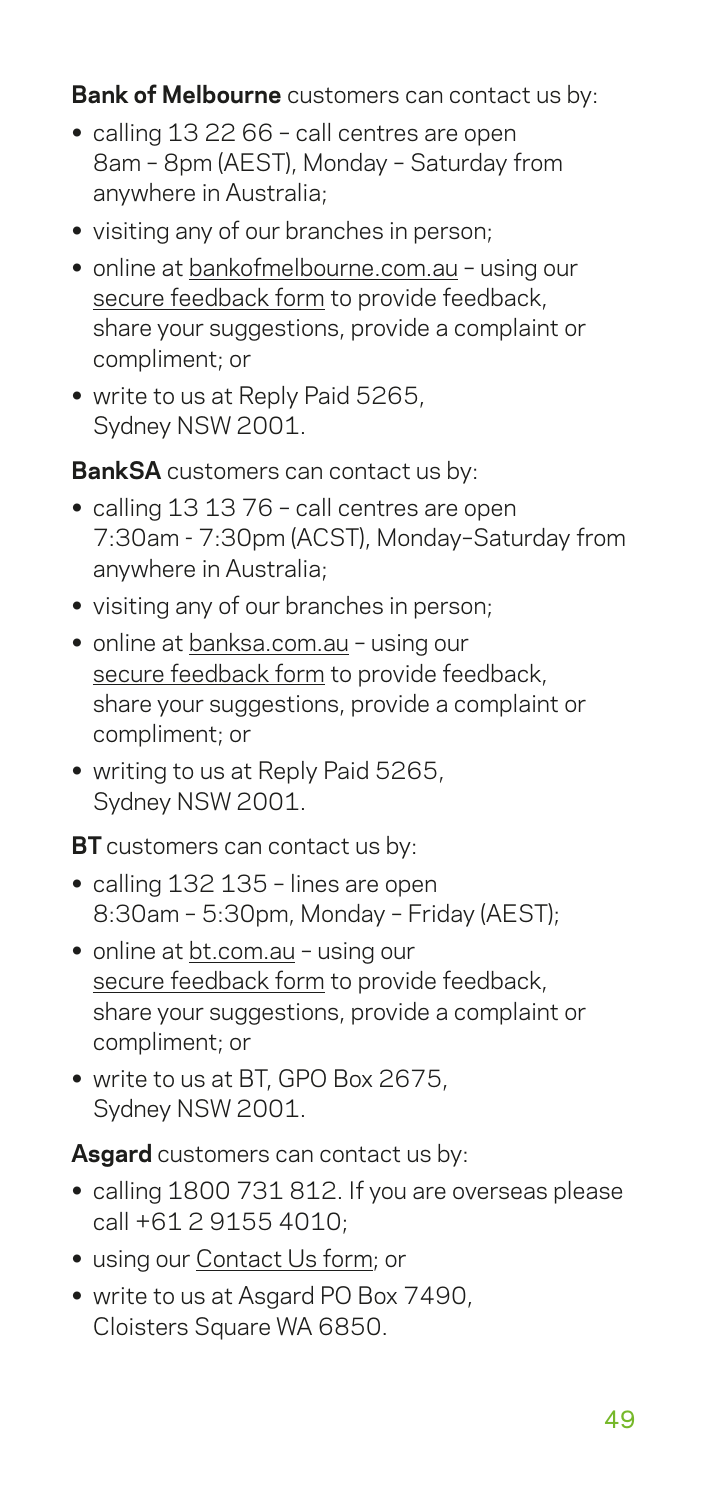<span id="page-49-0"></span>**RAMS** customers can contact us by:

- **•** calling 13 RAMS (13 7267) Monday Friday 8am – 8pm, Saturday – Sunday 9am – 5pm (AEST). If you're overseas please call +612 9647 6967;
- **•** emailing [privacy\\_officer@ramsservices.com.au](mailto:privacy_officer%40ramsservices.com.au?subject=);
- **•** in person by visiting any RAMS Home Loan Centre;
- **•** online at [rams.com.au](http://rams.com.au) using our [secure feedback form](https://www.rams.com.au/contact-us-feedback-and-complaints/) to provide feedback, share your suggestions, provide a complaint or compliment; or
- **•** write to us at Locked Bag 5001, Concord West NSW 2138.

#### **Capital Finance** customers can contact us by:

- **•** calling 1300 300 309 8:30 am 6:00 pm AEST weekdays, from anywhere in Australia;
- **•** emailing dispute resolution@capital-finance.com.au to provide feedback, share your suggestions, provide a complaint or compliment; or
- **•** write to us at Reply Paid 5265, Sydney NSW 2001.

# **25 Changes to this Privacy Statement**

We may update this Privacy Statement from time to time. An up-to-date version of this Privacy Statement is available at any time at

[stgeorge.com.au/privacy/privacy-statement](https://www.stgeorge.com.au/privacy/privacy-statement)

This Privacy Statement was published on 20 June 2022.